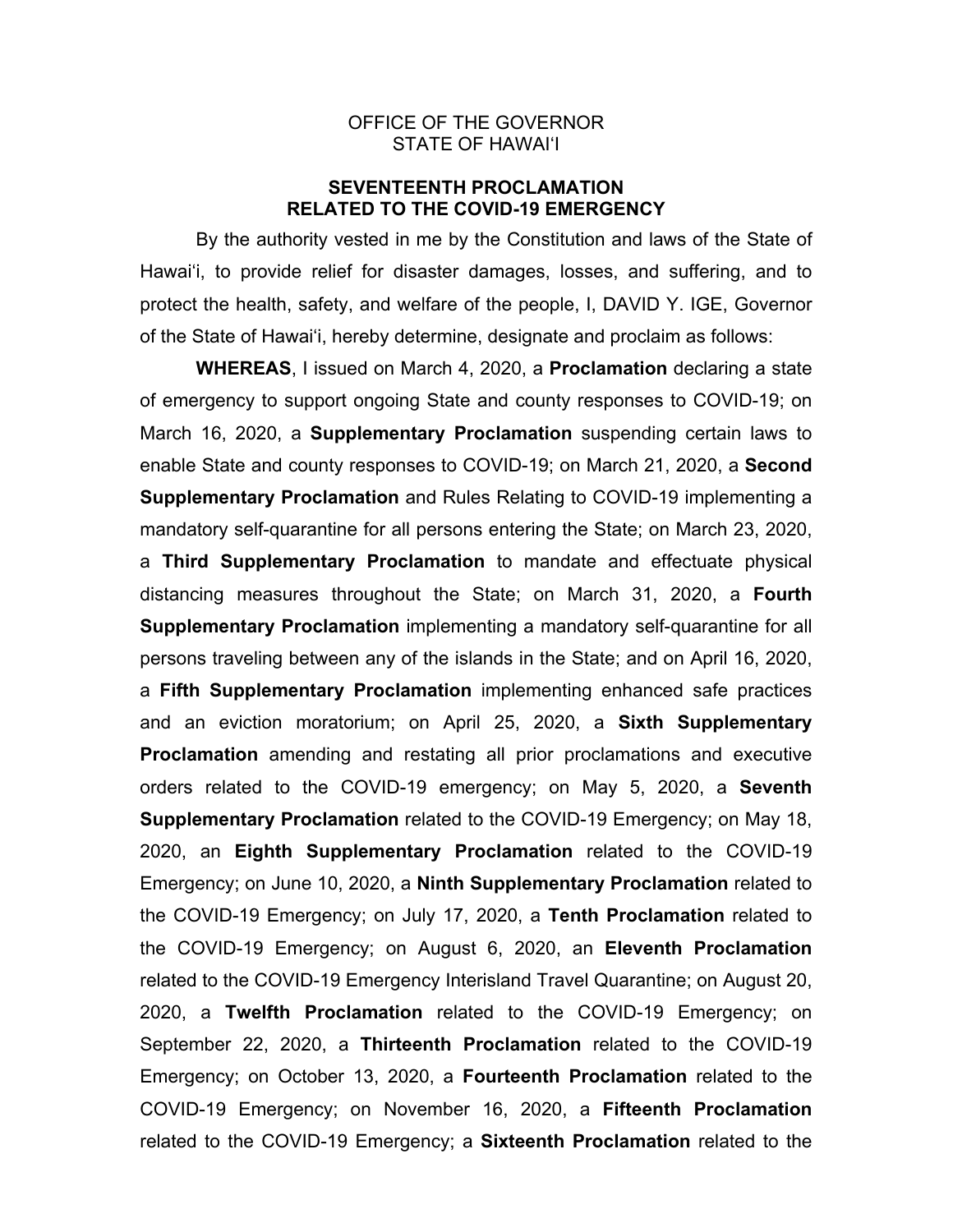COVID-19 Emergency on November 23, 2020;

**WHEREAS**, as of December 16, 2020, the recorded number of cases and deaths has continued to increase, with more than 19,500 documented cases of COVID-19 in the State and 278 deaths attributed to this disease;

**WHEREAS**, COVID-19 continues to endanger the health, safety, and welfare of the people of Hawai'i and a response requires the serious attention,

effort, and sacrifice of all people in the State to avert unmanageable strains on our healthcare system and other catastrophic impacts to the State;

**WHEREAS**, COVID-19 has directly and indirectly caused fiscal and economic catastrophe not previously experienced by the State;

**NOW, THEREFORE**, I, DAVID Y. IGE, Governor of the State of Hawai'i, hereby authorize and invoke the following as set forth herein:

| Ш. |                                                                                                                                                                                                                                                                            |  |  |
|----|----------------------------------------------------------------------------------------------------------------------------------------------------------------------------------------------------------------------------------------------------------------------------|--|--|
|    |                                                                                                                                                                                                                                                                            |  |  |
|    | A. Work in Businesses or Operations<br><b>B.</b> Safe Practices<br>C. Hotels<br>D. Force and Effect of Law                                                                                                                                                                 |  |  |
|    |                                                                                                                                                                                                                                                                            |  |  |
|    | A. Health Screening for Travelers to the State<br>B. Self-Quarantine for Travelers to the State<br>C. Host Responsibility<br>D. Prohibition on Renting Vehicles<br>E. Car Sharing Services Responsibility<br>F. Enhanced Movement Quarantine<br>G. Force and Effect of Law |  |  |
|    |                                                                                                                                                                                                                                                                            |  |  |
|    |                                                                                                                                                                                                                                                                            |  |  |
|    | A. Session Laws<br><b>B.</b> Division 1. Government<br>C. Division 2. Business<br>D. Division 3. Property; Family<br>E. Division 4. Courts and Judicial Proceedings<br>F. Division 5. Crimes and Criminal Proceedings                                                      |  |  |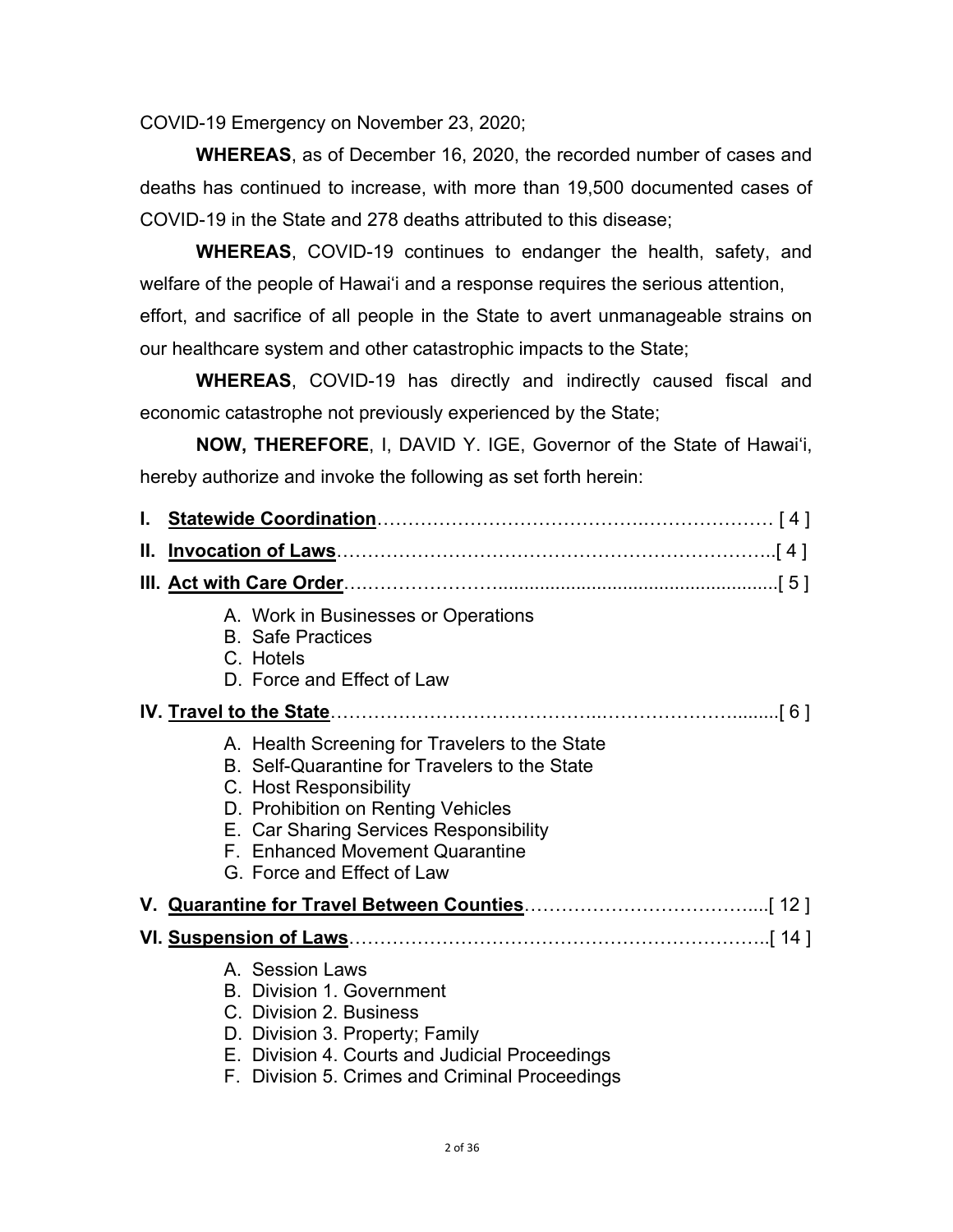**Exhibit A. Rules Relating to Immunities for Health Care Practices** (amended) **Exhibit B. Rules Relating to COVID-19 Screening Process and Travel Self-Quarantine** (amended)

**Exhibit C. Rules Relating to Child Care Services Under Chapter 17-798.2, Hawaii Administrative Rules** 

**Exhibit D. Rules Relating to Notaries Public**

**Exhibit E. State Roadmap to Recovery and Resilience** 

**Exhibit F. Sunshine Law and UIPA** 

**Exhibit G. Rules Relating to Safety Guidelines for Barbers and Beauty Operators** 

**Exhibit H. Rules Relating to Mortuaries, Cemeteries, Embalmers, Undertakers and Mortuary Authorities** 

**Exhibit I. Rules Relating to State Civil Identification Card** 

**Exhibit J. Statewide Face Covering Requirement**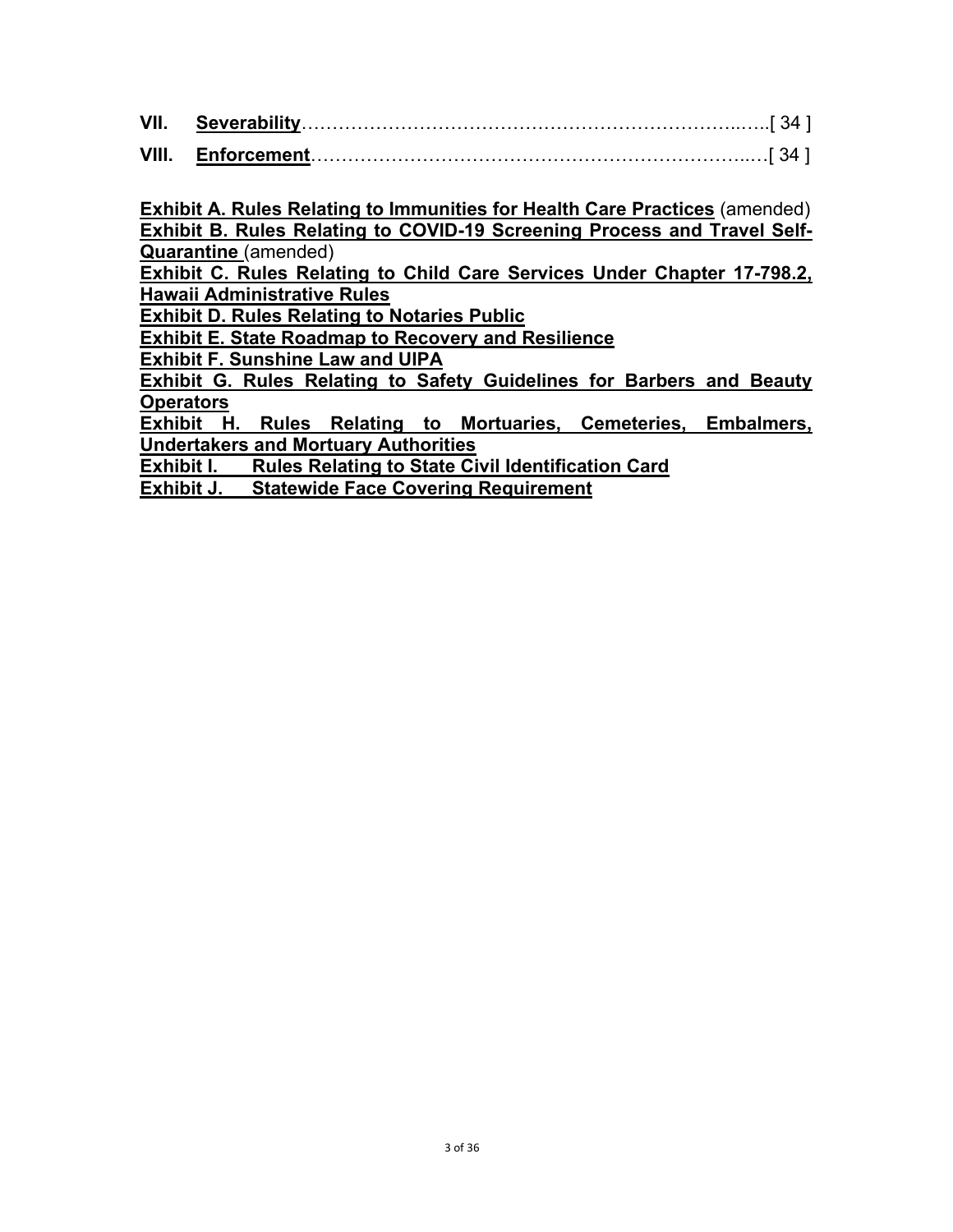## **I. Statewide Coordination**

For the purposes of this COVID-19 emergency only, I hereby invoke section 127A-13(a)(5), Hawaii Revised Statutes (HRS), as it is my opinion that it is necessary to coordinate emergency management functions. Accordingly, I direct all counties to obtain my approval, or the approval of the Director of Hawaii Emergency Management Agency (HIEMA), prior to issuing any emergency order, rule, or proclamation. I further suspend sections 127A-14(b) and 127A-25, HRS, to the limited extent necessary to ensure statewide coordination.

This Seventeenth Proclamation (Proclamation) does not apply to the United States government.

## **II. Invocation of Laws**

 The following emergency provisions are expressly invoked, if not already in effect upon declaration of an emergency on March 4, 2020:

 Sections 127A-12(a)(5), 127A-13(a)(6), and 127A-13(a)(7), HRS, directing the Director of HIEMA and the administrators of each county emergency management agency to take appropriate actions to direct or control, as may be necessary for emergency management.

 Section 127A-12(b)(13), HRS, requiring each public utility, or any person owning, controlling, or operating a critical infrastructure, to protect and safeguard its or the person's property, or to provide for the protection and safeguarding thereof, and provide for the protection and safeguarding of all critical infrastructure and key resources; provided that without prejudice to the generality of the foregoing two clauses, the protecting or safeguarding may include the regulation or prohibition of public entry thereon, or the permission of the entry upon terms and conditions as I may prescribe.

 Section 127A-12(b)(16), HRS, directing all state agencies and officers to cooperate with and extend their services, materials, and facilities as may be required to assist in emergency response efforts.

 Section 127A-13(a)(8), HRS, preventing the hoarding, waste, or destruction of materials, supplies, commodities, accommodations, facilities, and services to effectuate equitable distribution thereof, or to establish priorities therein; to investigate; and notwithstanding any other law to the contrary, to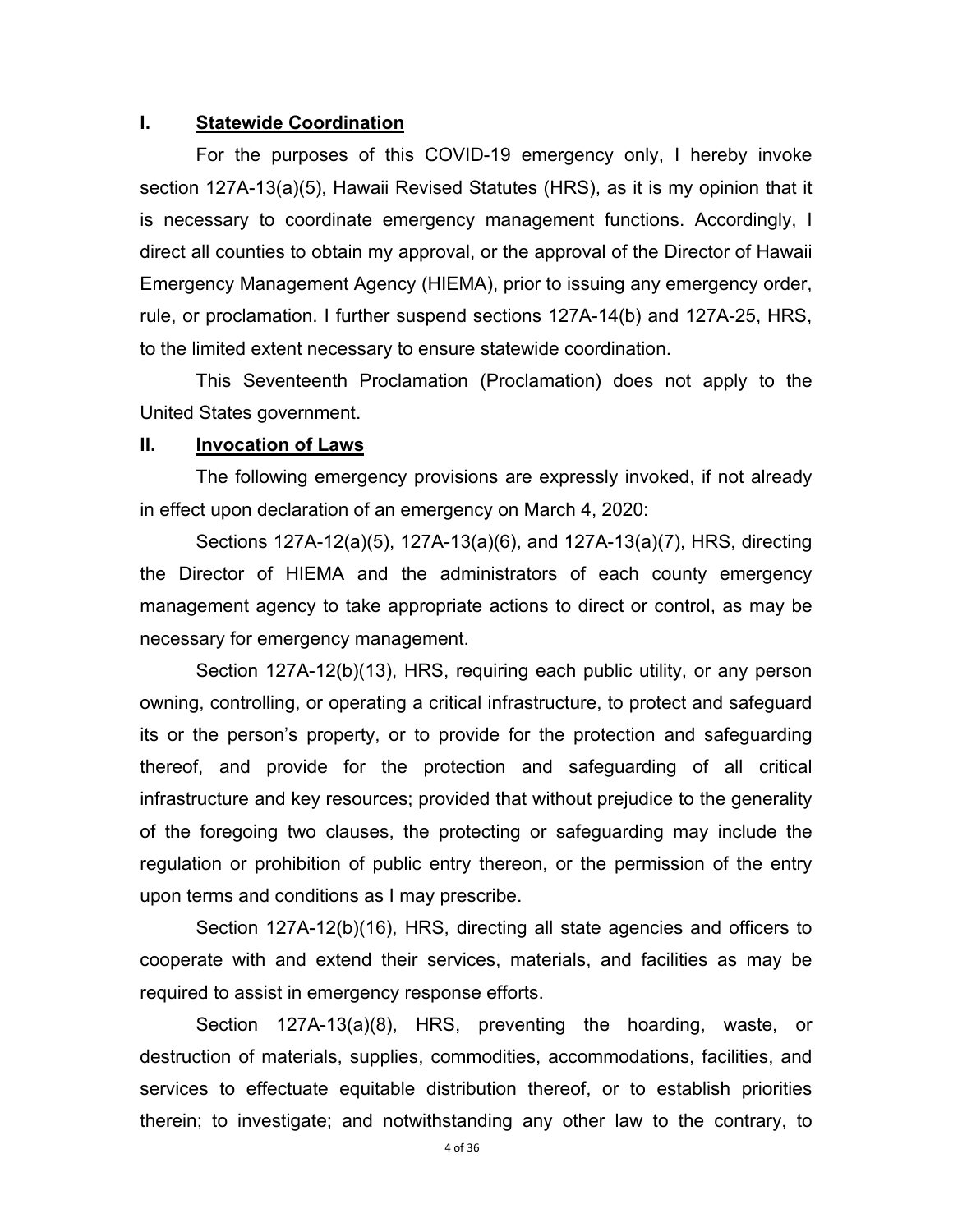regulate or prohibit, by means of licensing, rationing, or otherwise, the storage, transportation, use, possession, maintenance, furnishing, sale, or distribution thereof, and any business or any transaction related thereto.

Section 127A-16, HRS, activating the Major Disaster Fund.

 Section 127A-30, HRS, inasmuch as such section automatically went into effect upon declaration of an emergency on March 4, 2020.

 Rules Relating to Immunities for Health Care Practices, as set forth in Exhibit A attached hereto.

## **III. Act with Care**

#### A. Work in Businesses or Operations

Pursuant to sections 127A-12(a)(5), 127A-12(b)(14), 127A-13(a)(1), and 127A-13(a)(7), HRS, the following businesses or operations may operate during this emergency: businesses or operations that are part of the federal critical infrastructure sectors identified by the U.S. Cybersecurity & Infrastructure Security Agency, including work to support the 2020 Census, as well as the businesses or operations operating in each county in accordance with the State Roadmap to Recovery and Resilience, referenced in Exhibit E. Businesses include for-profit, non-profit, or educational entities, regardless of the nature of the service, the function they perform, or their corporate or entity structure.

B. Safe Practices

All persons in the State shall wear a face covering over their nose and mouth when in public. The requirements of this statewide mask mandate are set forth in Exhibit J, which shall be enforced in each county.

All persons shall comply with applicable safety, hygiene and physical distancing guidance from the Centers for Disease Control and Prevention (CDC) as well as with State, county, industry and regulatory practices for safety, hygiene and physical distancing, including standards and requirements adopted and issued by Hawaii Department of Health (DOH).

# C. Hotels

All hotel operators in the State shall adopt a COVID-19 Health and Safety Plan for each property they operate while this Proclamation is in effect. A hotel property's COVID-19 Health and Safety Plan shall identify the measures the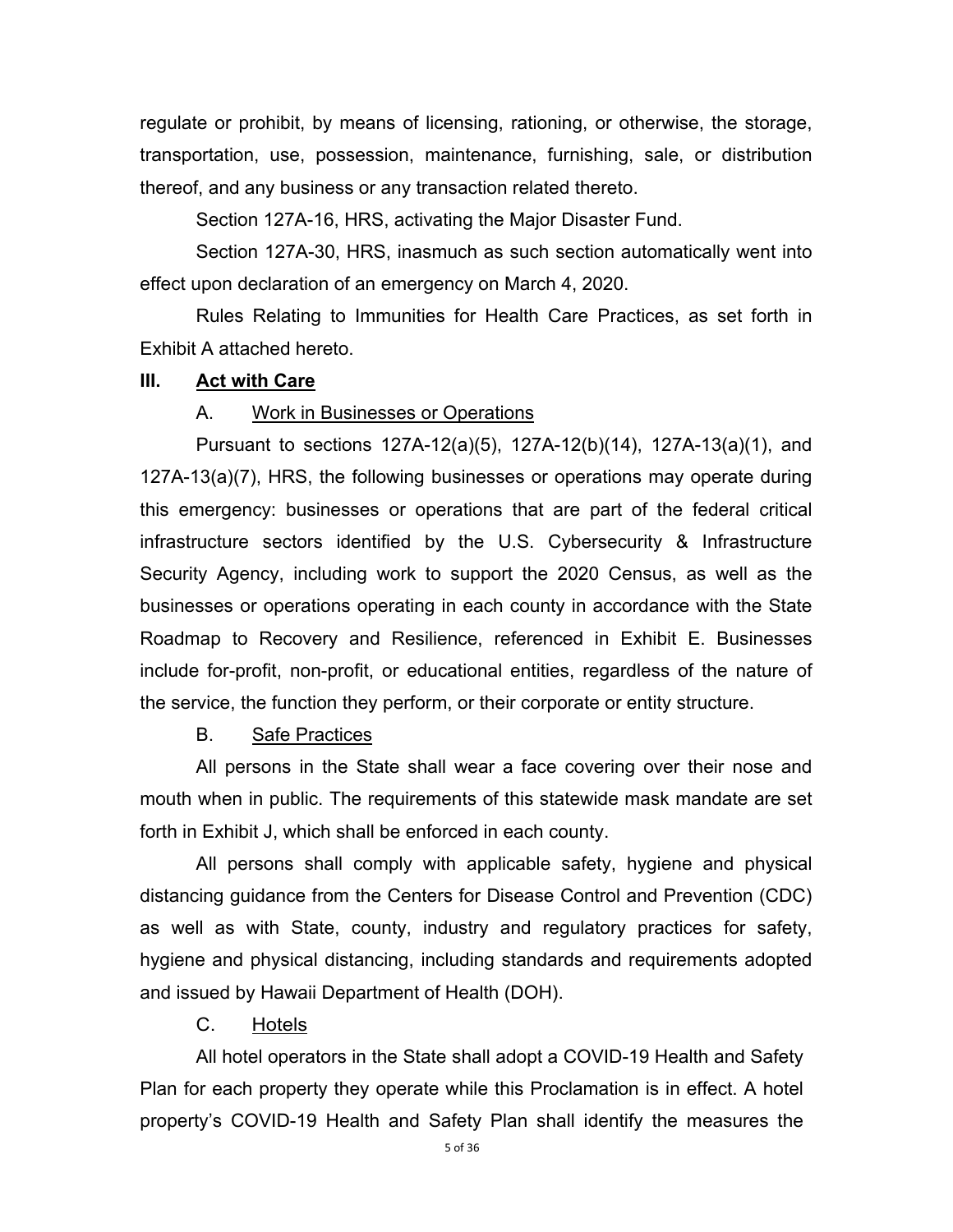operator has enacted in response to the COVID-19 pandemic and what guests, customers, invitees, employees, contractors, vendors and other persons who enter the property's premises may expect in terms of service, accommodations and required safety protocols. A hotel property's COVID-19 Health and Safety Plan shall address all applicable guidance from the CDC and it shall be the responsibility of the hotel operator of each property to accommodate guests who become positive for COVID-19 or are identified as close contacts of a person who is positive for COVID-19, either by accommodating these guests at the property or by securing alternative accommodations. All hotel operators shall publish the COVID-19 Health and Safety Plans of each property they operate, including by making it available on their websites and by submitting it to the Hawaii Tourism Authority for posting on its website.

## D. Force and Effect of Law

Pursuant to section 127A-25, HRS, all provisions set forth in Section III of this Proclamation are hereby adopted as rules that shall have the force and effect of law. In the event of any inconsistency, conflict or ambiguity between this Proclamation and any county emergency order, rule, directive or proclamation, the relevant documents shall be read to allow a county maximum flexibility to exercise its respective emergency management authority.

Pursuant to section 127A-29, HRS, any person who intentionally or knowingly violates any provision set forth in this Section III of this Proclamation shall be guilty of a misdemeanor, and upon conviction, the person shall be fined not more than \$5,000, or imprisoned not more than one year, or both.

## **IV. Travel to the State**

#### A**.** Health Screening for Travelers to the State

Pursuant to section 127A-11, HRS, all persons entering the State of Hawai'i shall submit to the mandatory screening process and complete the mandatory documentation identified in the Rules Relating to COVID-19 Screening Process and Travel Self-Quarantine, attached hereto as Exhibit B and hereinafter referred to as the "Travel Rules," and must comply with all applicable State and county rules, directives, and orders related to travelers.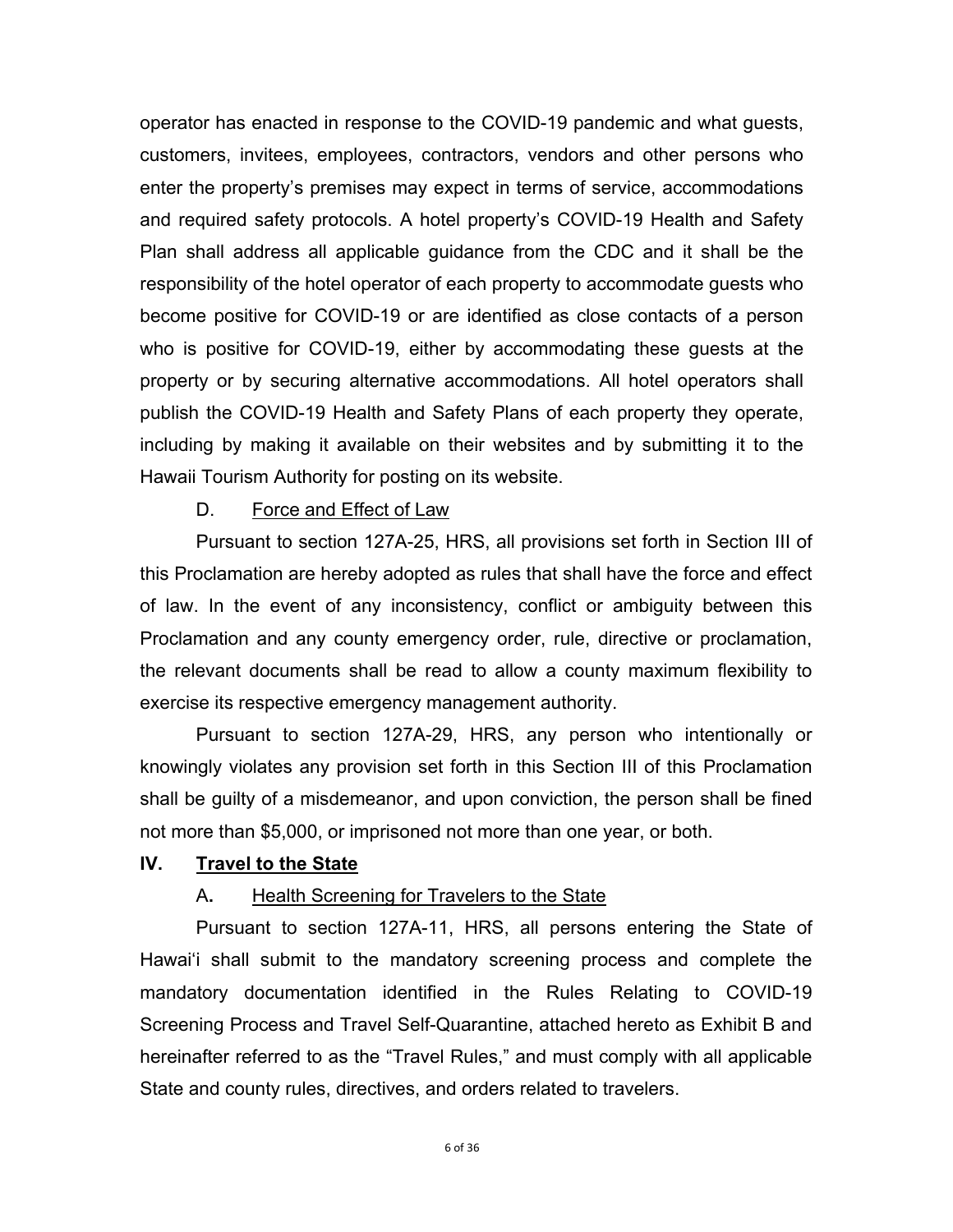## B. Self-Quarantine for Travelers to the State

Pursuant to section 127A-13(a)(1), HRS, all persons entering the State of Hawai'i shall be subject to mandatory self-quarantine as provided in the Travel Rules. The period of self-quarantine shall begin from the day of entry into the State and shall last 14 days or the duration of the person's presence in the State, whichever is shorter. Effective December 17, 2020, at 12:01am, the period of self-quarantine shall begin from the day of entry into the State and shall last 10 days or the duration of the person's presence in the State, whichever is shorter. Persons who require paid or commercial lodging while subject to the mandatory self-quarantine shall not designate as their quarantine location a short-term rental, as defined by the applicable ordinances in each county, or as mandated by county order, rule or directive. Where a county rule, directive or order prohibits intended residents from residing in a short-term rental, as defined by the applicable county ordinances, all intended residents of that county must designate a hotel or motel as their quarantine location. The self-quarantine mandated in the Travel Rules, or any waiver or exemption therefrom, does not affect or in any way impede or supersede the authority of CDC, or DOH pursuant to sections 321-1 and 325-8, HRS, to require persons to quarantine if they subsequently test positive for COVID-19 or if they are a close contact of a person confirmed positive for COVID-19.

#### 1. Self-Quarantine Exemptions

Persons entering the State to perform critical infrastructure functions as identified in Section III.A of this Proclamation shall be subject to self-quarantine but may obtain a limited exemption to break self-quarantine when performing their critical infrastructure functions. Persons seeking such an exemption should visit travelexemption.hawaii.gov. If granted an exemption, persons shall comply with all conditions and requirements set forth in the limited exemption, including any required testing protocols, and be subject to all quarantine restrictions when not performing their critical infrastructure work or engaging in the activity expressly exempted. Only persons who have an exemption from the State may temporarily break self-quarantine and only for the purposes identified in the written exemption. An exemption shall be void if the person subject to the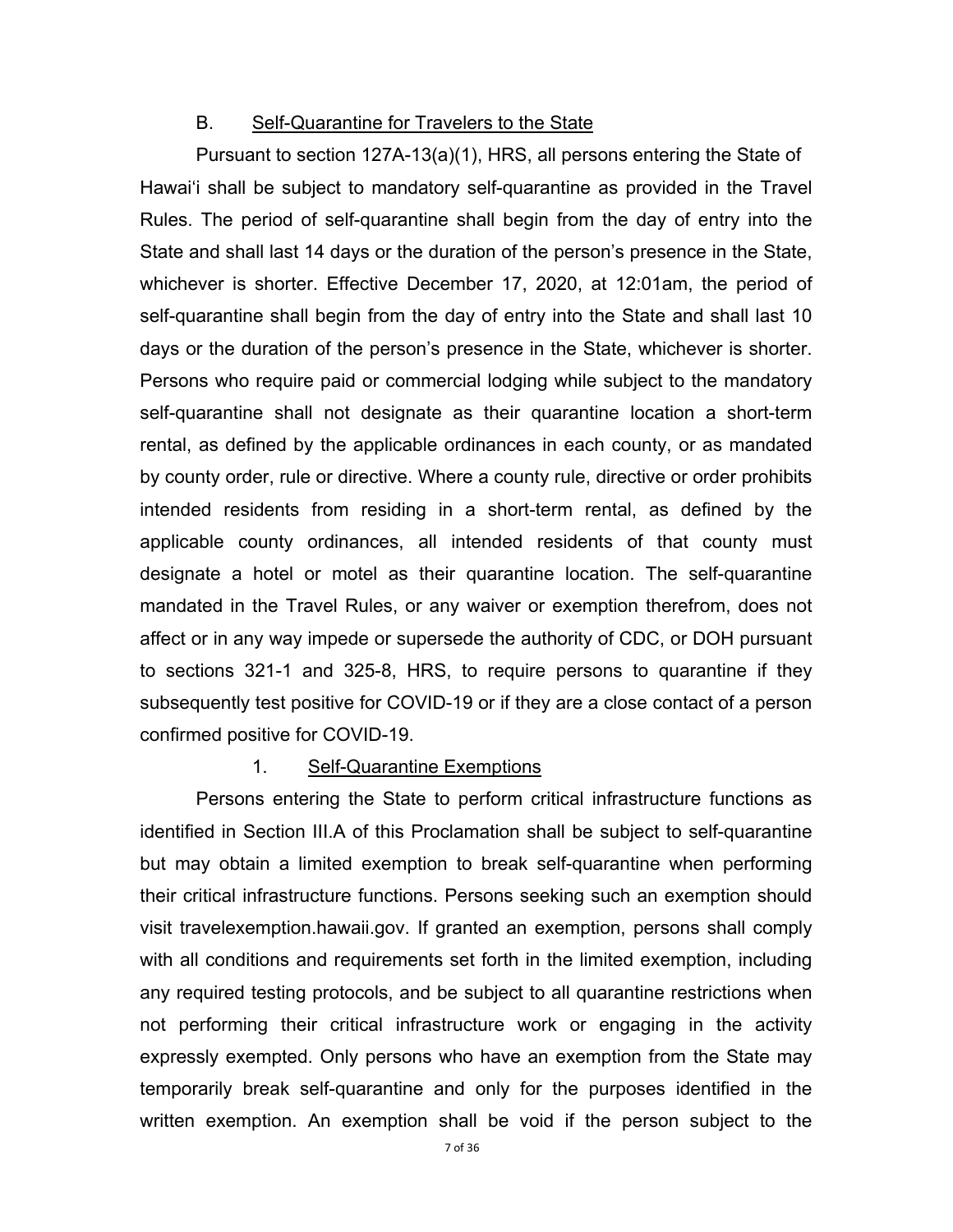exemption fails to wear appropriate protective gear and to follow the Safe Practices in Section III.B of this Proclamation while engaged in the activities identified in the written exemption.

Persons who previously tested positive for COVID-19 but are no longer at risk of infecting others also may obtain an exemption allowing them to break quarantine. The conditions under which a person qualifies for this exemption shall be set forth by the Department of Health, whose guidance on this type of exemption is subject to change. Persons who qualify for this exemption also shall be exempt from any intercounty quarantine for 10 days following their arrival in the State.

An exemption from the State does not require businesses or operations to recognize the exemption from this travel self-quarantine period. In addition, an exemption from the State does not affect or in any way impede or supersede the authority of DOH to require persons to quarantine pursuant to sections 321-1 and 325-8, HRS.

#### 2. Self-Quarantine Exceptions

The following persons entering the State shall not be subject to selfquarantine: (1) persons who enter by recreational boats into the State's small boat (non-commercial) harbors which have been at sea for at least 10 consecutive days before entering State waters and have no persons on board who are ill or are exhibiting symptoms of COVID-19 or (2) persons who, prior to departure to the State, upload into the State's Safe Travels program or otherwise provide written hard copy confirmation from a DOH approved COVID-19 testing facility ("Trusted Testing Partner") of a negative test result, using a DOHapproved form, from an observed test administered to the traveler within 72 hours from the final leg of departure. Persons under the age of five accompanied by a traveler who meets the negative test exception are not required to obtain a test prior to arrival.

A county may require travelers five years and older to obtain a subsequent test after arrival into the State, which test shall be paid for and administered by the county at a county-designated site. Persons who arrive into a county that requires a subsequent test do not need to self-quarantine prior to obtaining the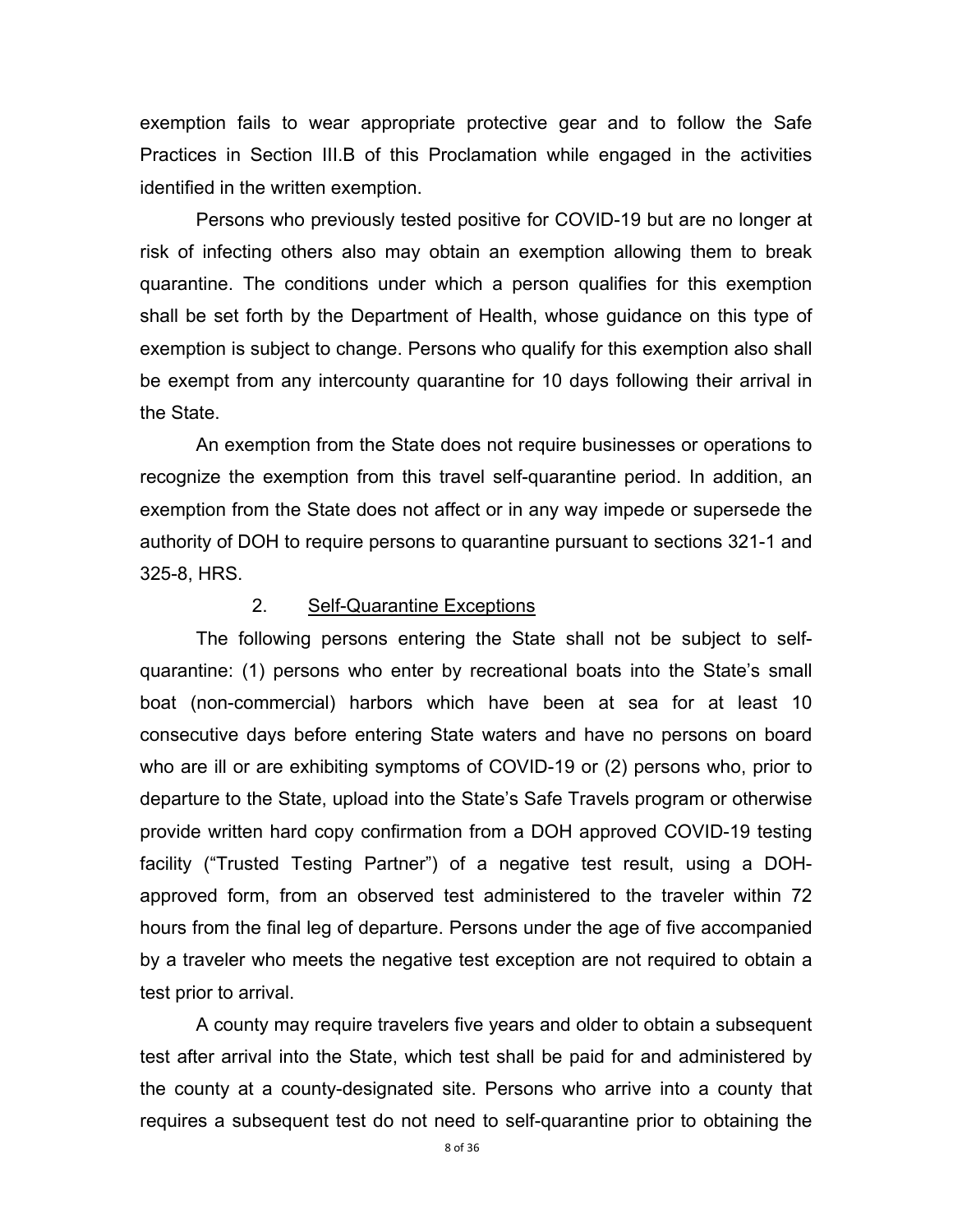subsequent test. A county requiring travelers to obtain this subsequent test shall integrate the test protocol into the State's Safe Travels program and implement it through county emergency orders, rules or proclamations approved in accordance with Section I of this Proclamation.

# C. Host Responsibility

 All hosts of any guest(s) within the State of Hawai'i shall be responsible for ensuring their guest(s) abide by the mandatory self-quarantine set forth in Sections IV.A and B above. A commercial lodging that implements single-use room keys to ensure compliance with the mandatory self-quarantine shall not be liable under this paragraph but shall promptly notify law enforcement if it determines a guest(s) has violated self-quarantine.

Any host violates this section if the host intentionally, knowingly, or recklessly fails to notify law enforcement immediately: when a guest(s) subject to the self-quarantine fails to remain within the confines of their designated quarantine location or when a guest(s) subject to self-quarantine obtains subsequent lodging with the host after leaving the confines of their designated quarantine location during their period of self-quarantine.

It shall be the duty of all hosts to ascertain the period of self-quarantine for their guest(s) and to determine whether or not their guest(s) remain confined to their designated quarantine location throughout the period of self-quarantine. It shall not be a defense to a violation of this section that the host did not know the period of self-quarantine for their guest(s), that they did not know that their guest(s) were subject to the mandatory self-quarantine, or that they did not know that their guest(s) had failed to remain within the confines of the designated quarantine location.

For purposes of this section, the following definitions apply:

"Designated quarantine location" means any hotel, motel, house, townhouse, condominium, or apartment in the State of Hawai'i, that is or will be occupied, with the permission of the owner, renter, lessor, or manager of the accommodations, by persons entering the State of Hawai'i during their period of quarantine. In the case of hotels, motels, townhouses, condominiums, and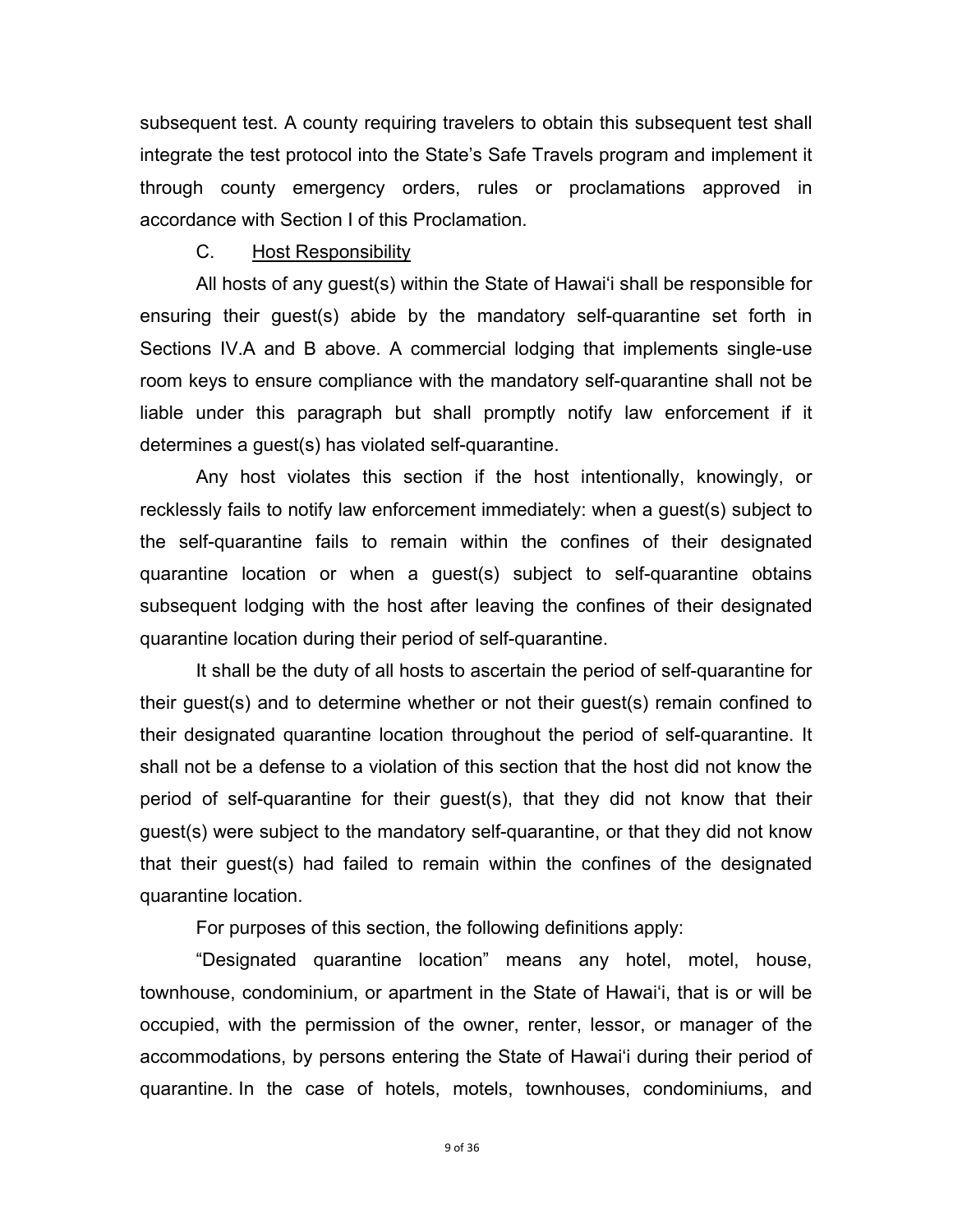apartments, "designated quarantine location" refers to the person's individual room or unit.

"Hosts" means any individual, partnership, corporation, company, association, or any other person, group, or entity, who is the owner, renter, or lessor of any designated quarantine location or who provides lodging to a person subject to the mandatory self-quarantine.

"Guest or guest(s)" means any person or persons subject to mandatory self-quarantine who are renting, leasing, or otherwise occupying any designated quarantine location from a host during the period of self-quarantine.

 "Period of self-quarantine" means the period of time that begins the day a person enters the State of Hawai'i and lasts the number of days set forth in Section IV.B or the duration of the person's presence in the State, whichever is shorter.

# D. Prohibition on Renting Vehicles

 Unless an exemption is granted, persons subject to self-quarantine pursuant to Section IV of this Proclamation are prohibited from renting motor vehicles in the State, whether through a rental car company, online service, or through a peer-to-peer platform or car sharing service including but not limited to Turo and Zipcar. Any reservations or confirmation of reservations by a person subject to self-quarantine shall be presumed to be the rental of a motor vehicle in violation of this order.

For purposes of this section:

"Period of self-quarantine" is as set forth above in Section IV.C.

"Motor vehicle" means an automobile, motorcycle, moped, or other vehicle propelled by a motor, whether gasoline, electric, or hybrid, which is offered for rent or lease within the State of Hawai'i through any car sharing service.

# E. Car Sharing Services Responsibility

All persons who provide motor vehicles through peer-to-peer platforms or car sharing services, including but not limited to Turo and Zipcar (hereinafter collectively referred to as "car sharing services"), shall be responsible for ensuring that they do not rent, lease, or otherwise provide any motor vehicle to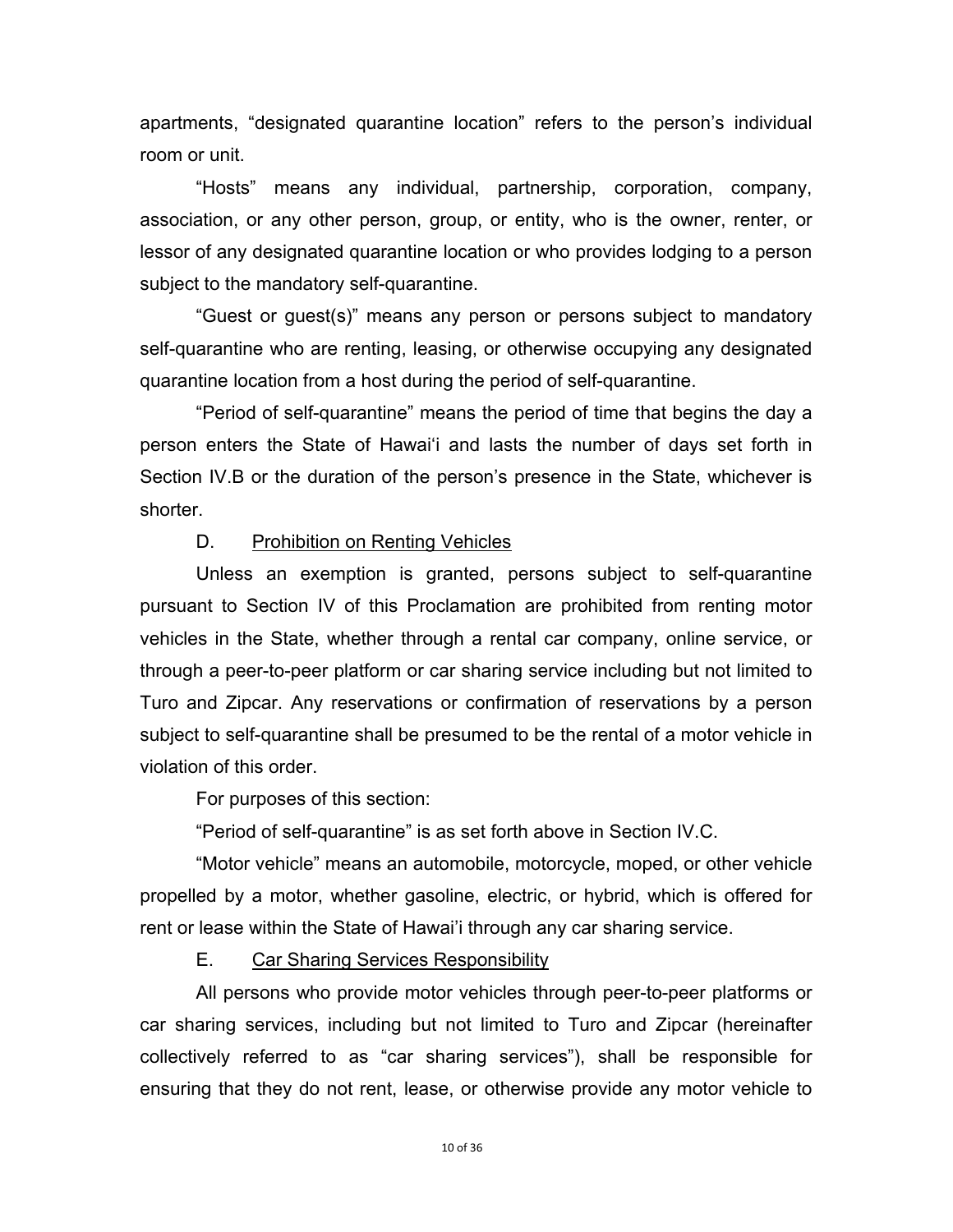any person subject to a self-quarantine, whether a visitor or returning resident, during the person's period of self-quarantine.

Any person violates this section if the person intentionally, knowingly, or recklessly provides a motor vehicle through a car sharing service to a person subject to the self-quarantine.

It shall be the duty of all persons providing a motor vehicle through a car sharing service to determine whether or not the person is seeking to obtain the vehicle during the person's period of self-quarantine. It shall not be a defense to a violation of this section that a person providing a motor vehicle through a car sharing service did not know that the person seeking the motor vehicle was not subject to the mandatory self-quarantine.

For purposes of this section:

"Period of self-quarantine" is as set forth above in Section IV.C.

"Motor vehicle" is as set forth above in Section IV.D.

F. Enhanced Movement Quarantine

 A county may establish an Enhanced Movement Quarantine (EMQ) program through agreements with resort or hotel facilities. Travelers who enter the State as part of an EMQ program must comply with all State, county and industry safety and health standards applicable to such program and complete all mandatory documentation. The EMQ program shall be implemented through county emergency orders, rules or proclamation and subject to the approval requirements of Section I of this Proclamation. A county EMQ program shall:

 1. Restrict participating travelers to clearly defined geographical areas and ensure limited contact with those not subject to selfquarantine. The geographical areas may include adjacent shoreline areas where beach access is permitted by applicable state and county authorities, provided that members of the public are given notice of the EMQ and are not prohibited from accessing the shoreline area;

 2. Include safety, monitoring and enforcement measures consistent with industry standards;

 3. Provide capacity for isolating any positive or suspected COVID-19 cases and provide necessary wraparound services for such persons;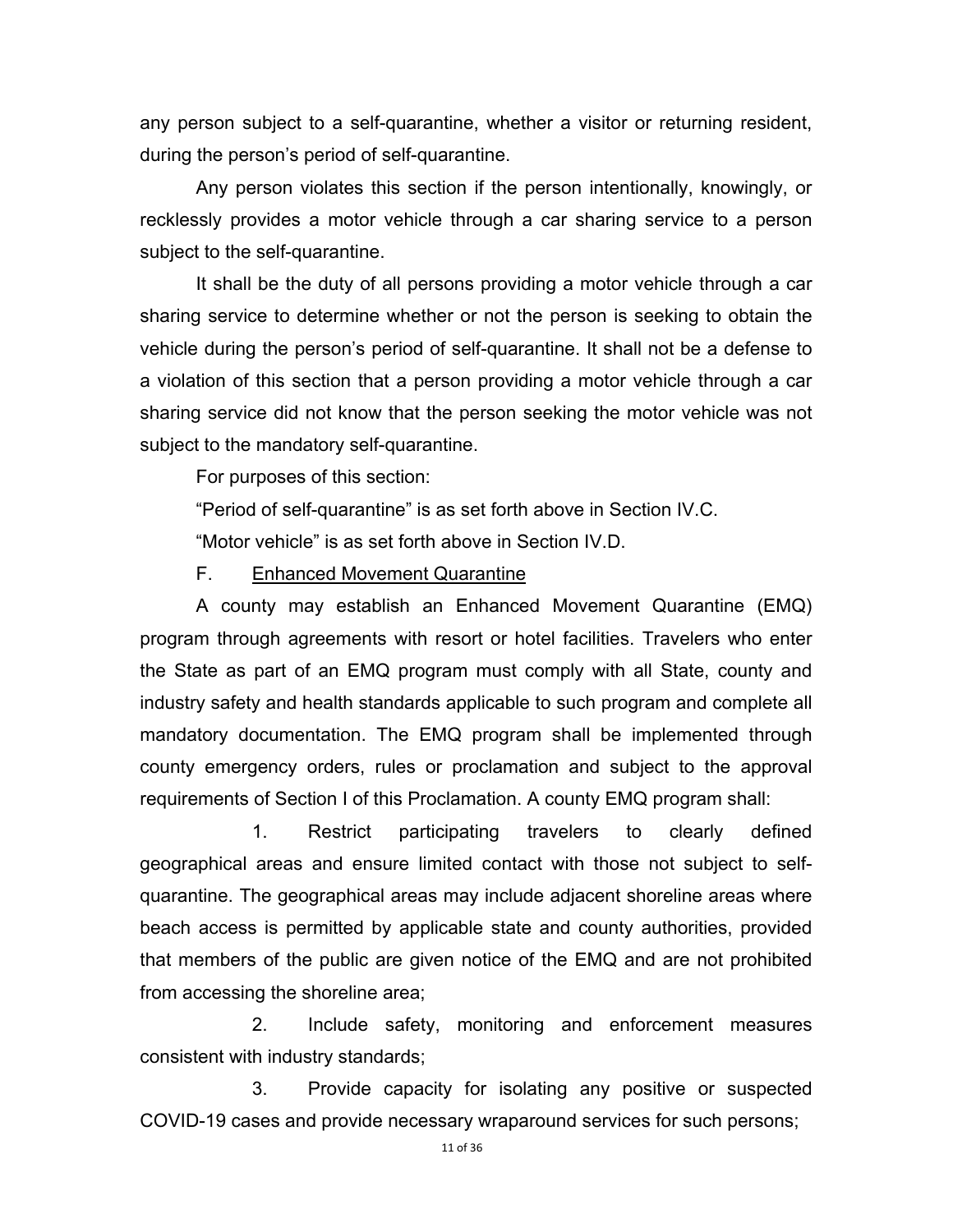4. Require participating travelers to sign waivers confirming they have voluntarily elected to participate in the EMQ; voluntarily agreed to electronic monitoring and other requirements; and voluntarily waived express privacy protections, including to health information, as necessary to accomplish the public health purpose of this Proclamation;

 5. Require participating travelers to bear all costs related to their participation in the EMQ, including monitoring, isolation, care, lodging and other expenses.

#### G. Force and Effect of Law

Pursuant to section 127A-25, HRS, all provisions set forth in Section IV of this Proclamation and the Travel Rules are hereby adopted as rules and shall have the force and effect of law.

Pursuant to section 127A-29, HRS, any person who intentionally, knowingly, or recklessly violates Section IV of this Proclamation or the Travel Rules shall be guilty of a misdemeanor, and upon conviction, the person shall be fined not more than \$5,000, or imprisoned not more than one year, or both.

### **V. Quarantine for Travel Between Counties**

Pursuant to section 127A-13(a)(1), HRS, and section 127A-12(b)(19), HRS, all persons traveling from within the State to the counties of Kaua'i, Hawai'i, Maui and Kalawao shall be subject to mandatory self-quarantine. The period of self-quarantine shall begin from the day of entry into the county and shall last 14 days or the duration of the person's presence in the county, whichever is shorter. Effective December 17, 2020, at 12:01am, the period of self-quarantine shall begin from the day of entry into the county and shall last 10 days or the duration of the person's presence in the county, whichever is shorter. All travelers must comply with all applicable State and county rules, directives, and orders related to travelers, including those mandating the verification of data upon arrival at the airport and the completion of any and all documents. All provisions of Section IV.C-E and G of the Proclamation apply with full force and effect to this Section. The self-quarantine mandated by this section, or any waiver or exemption therefrom, does not affect or in any way impede or supersede the authority of CDC, or DOH pursuant to sections 321-1 and 325-8, HRS, to require persons to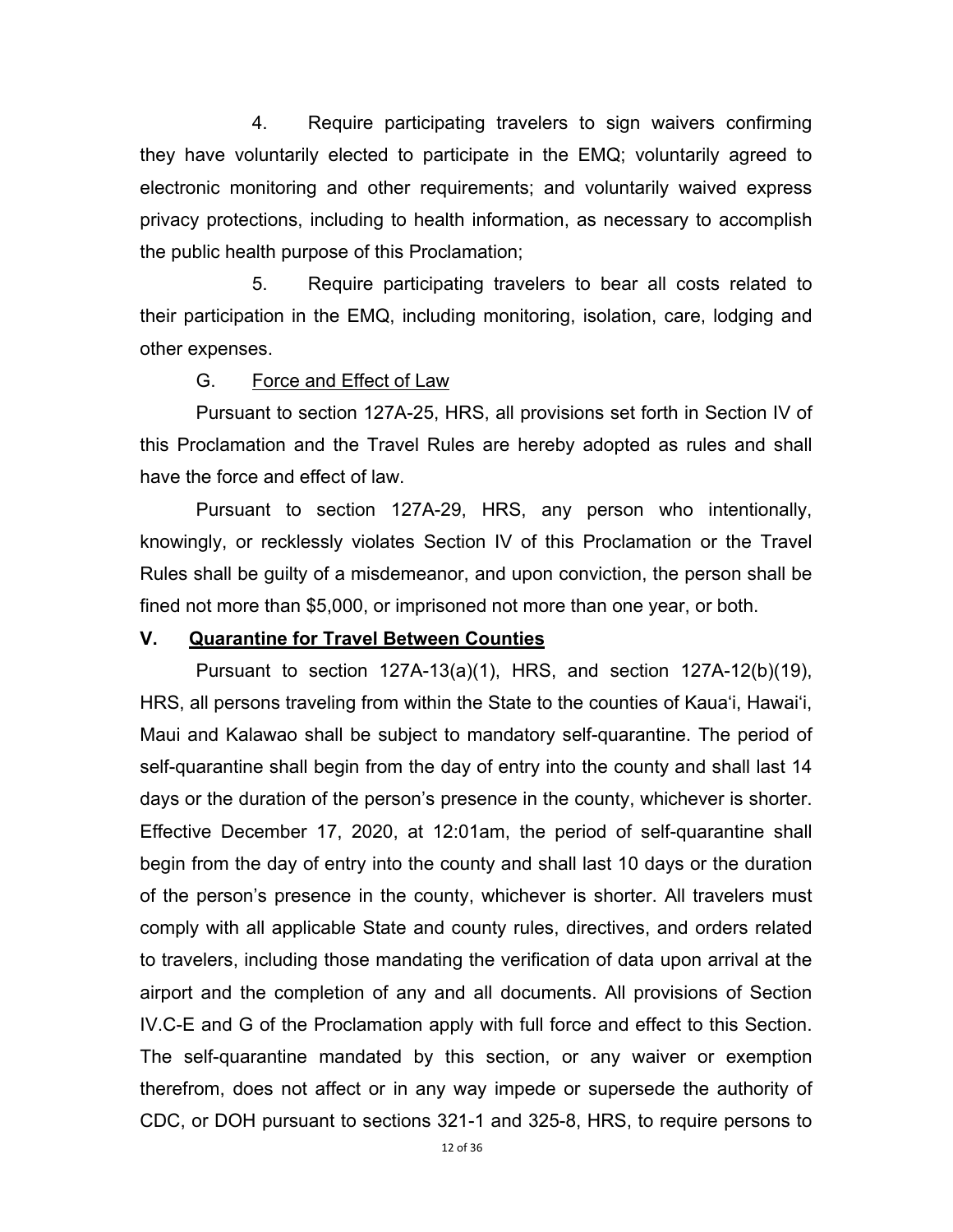quarantine if they subsequently test positive for COVID-19 or if they are a close contact of a person confirmed positive for COVID-19.

Persons traveling from within the State to the counties of Kaua'i, Hawai'i, Maui and Kalawao to perform critical infrastructure functions as identified in Section III.A of the Proclamation shall be subject to self-quarantine but may obtain a limited exemption allowing them to break quarantine only when performing their critical infrastructure functions. If an exemption is granted to any traveler, such person shall comply with any testing requirements set forth in the exemption and shall be subject to all quarantine restrictions when not performing their critical infrastructure work or engaging in the activity expressly exempted.

Persons who previously tested positive for COVID-19 but are no longer at risk of infecting others also may obtain an exemption allowing them to break quarantine. The conditions under which a person qualifies for this exemption shall be as set forth by the Department of Health, whose guidance on this type of exemption may change.

 Persons seeking an exemption from the Intercounty Travel Quarantine must contact the appropriate county for review and approval. The Director of HIEMA also may grant exemptions from the Intercounty Travel Quarantine. An exemption from the Intercounty Travel Quarantine does not affect or in any way impede or supersede the authority of DOH to require persons to quarantine pursuant to sections 321-1 and 325-8, HRS.

A county may adopt a negative test exception to the Intercounty Travel Quarantine, which exception shall be integrated into the State's Safe Travels program and implemented through county emergency orders, rules or proclamations approved in accordance with Section I of this Proclamation.

Pursuant to section 127A-29, HRS, any person violating the Intercounty Travel Quarantine and any applicable State or county rule, directive or order related to travelers, including the completion of any document required by the State or any county, shall be guilty of a misdemeanor, and upon conviction, the person shall be fined not more than \$5,000, or imprisoned not more than one year, or both.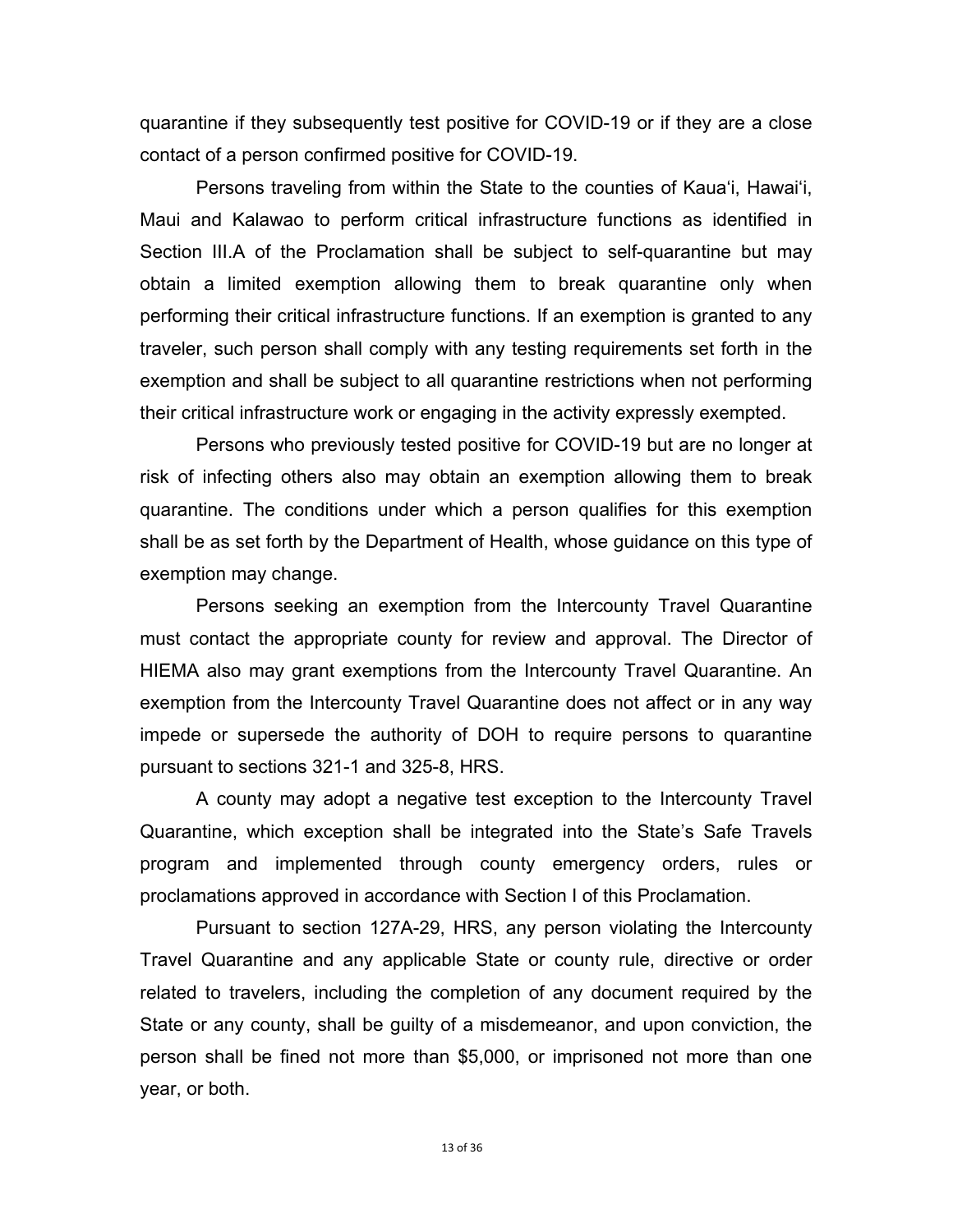## **VI. Suspension of Laws**

 The following specific provisions of law are suspended, as allowed by federal law, pursuant to section 127A-13(a)(3), HRS:

A. Session Laws

 Section 9, Act 5, Session Laws of Hawaii 2019, to the extent that the appropriation for debt service payments shall no longer be limited to principal and interest payments on general obligation bonds, such that debt service moneys may be used for bond counsel fees, costs related to tax compliance work on the expenditure of general obligation bond proceeds, and other bond related costs.

B. Division 1. Government

 Section 37-41, HRS, **appropriations to revert to state treasury; exceptions**.

 Section 37-74(d), HRS, **program execution**, except for sections 37- 74(d)(2) and 37-74(d)(3), HRS, and any such transfers or changes considered to be authorized transfers or changes for purposes of section 34-74(d)(1) for legislative reporting requirements.

Section 40-66, HRS, **appropriations lapse when**.

 Chapter 46, HRS, **county organization and administration**, only to the limited extent necessary to carry out emergency functions pursuant to this Proclamation that may be hindered, delayed, or otherwise impeded by county permitting, licensing, zoning, variances, or fees relating to these requirements.

Section 76-16(a), HRS, **civil service and exemptions**, to the extent necessary and as allowed by federal law, to enable the Director of the Department of Labor and Industrial Relations (DLIR) to waive the requirement to appoint all persons employed in the administration of chapter 383, HRS, on a merit basis in accordance with civil service recruitment procedures.

 Section 78-13, HRS, **salary periods**, to the extent necessary to allow the State of Hawaii Department of Defense to pay, as expeditiously as possible, members of the Hawaii National Guard ordered into active service and deployed in response to this emergency.

 Sections 87A-42(b) – (f), HRS, **other post-employment benefits trust**, 87A-43, HRS, **payment of public employer contributions to the other post-**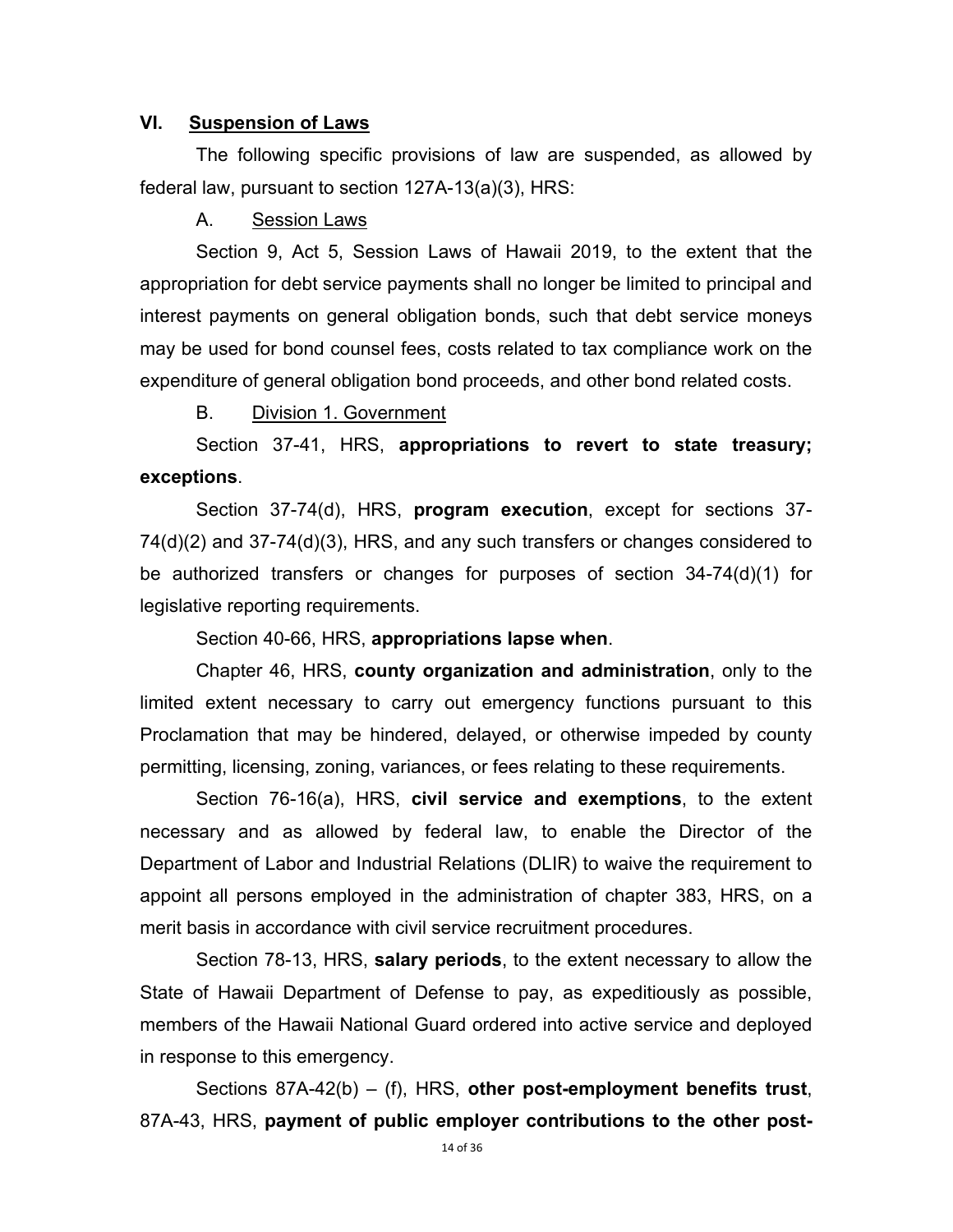**employment benefits trust**, and 237-31(3), HRS, **remittances**, to the extent necessary to suspend the requirement for public employers to pay the annual required contribution to the Hawai'i Employer-Union Health Benefits Trust Fund in the fiscal year 2020-2021.

Chapter 89, HRS, **collective bargaining in public employment**.

 Chapter 89C, HRS, **public officers and employees excluded from collective bargaining.**

 Chapter 91, HRS, **administrative procedure**, to the extent necessary such that, at the sole discretion of the department or agency, any administrative hearing may be conducted by telephone or video conference without the parties, department or agency, being physically present in the same location; any deadlines may be waived or suspended; and any administrative hearing procedures, such as, but not limited to, conferences, filing of documents, or service, may be done via telephone or email. Additionally, to provide agencies with maximum flexibility to respond to the COVID-19 emergency, and to authorize any agency or court to stay or continue administrative hearings, appeals, and related deadlines as necessary.

 Administrative hearings not subject to Chapter 91, to the extent necessary such that, at the sole discretion of the department of agency, any such hearing may be conducted by telephone or video conference without the parties, department, or agency, being physically present in the same location; any deadlines may be waived or suspended; and any hearing procedures, such as, but not limited to, conferences, filing of documents, or service, may be done via telephone or email.

 Section 91-3(b), HRS, **procedure for adoption, amendment, or repeal of rules**, and section 325-2, HRS, **physicians, laboratory directors, and health care professionals to report** to the extent necessary to add coronavirus disease 2019 (COVID-19) (SARS-CoV-2) to Exhibits A and B of Chapter 11-156, Hawaii Administrative Rules (HAR), without adopting emergency rules, and to ensure that physicians, health care professionals, and laboratory directors shall report the incidence or suspected incidence of COVID-19 to the department of health in the manner specified by the department of health and that test results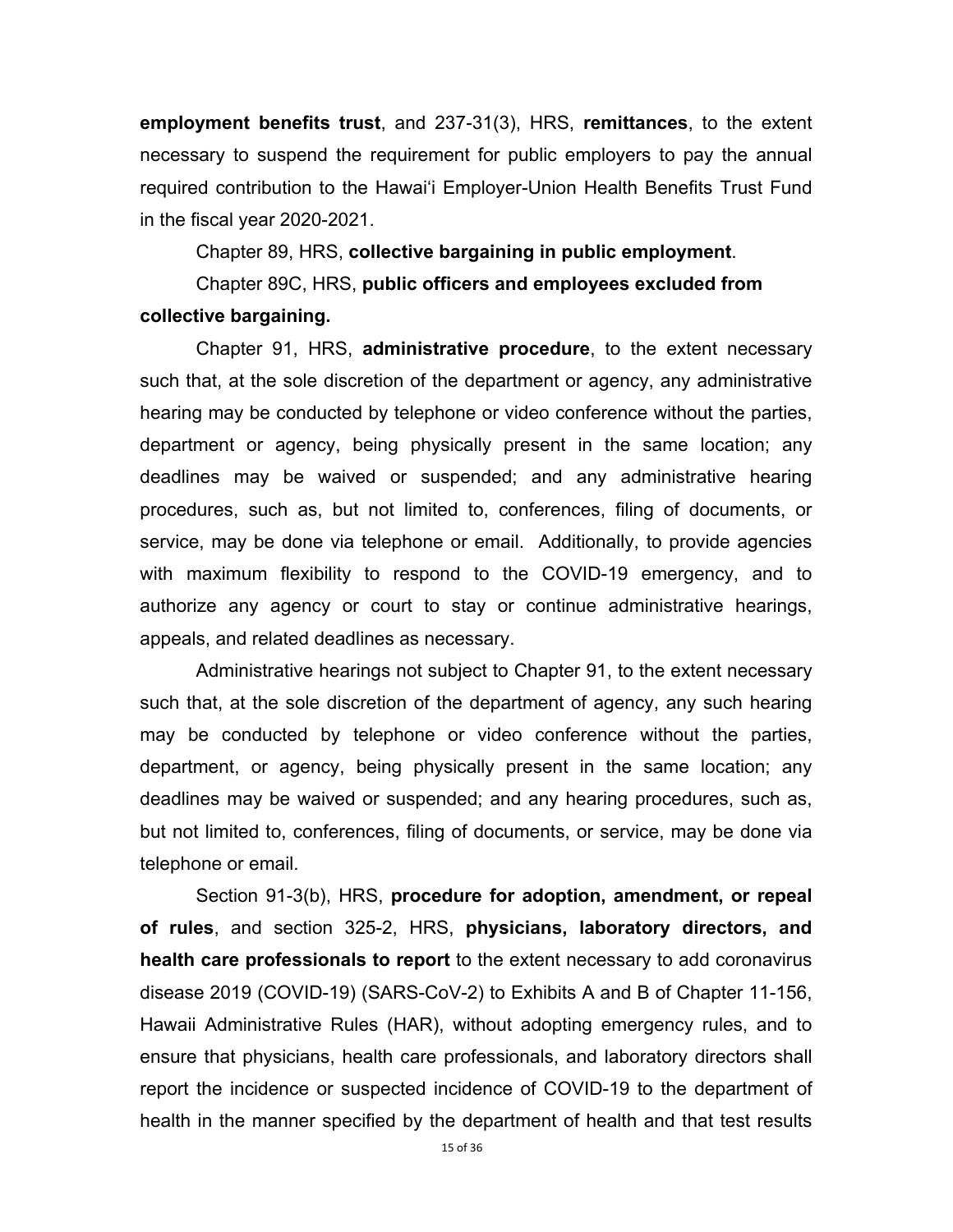(including positive and negative results) be reported to the department of health via the electronic laboratory reporting system and by telephone on an urgent basis. The addition of (COVID-19) (SARS-CoV-2) to Exhibits A and B of Chapter 11-156, HAR, shall be effective for the period of this Proclamation.

 Chapter 92, HRS, **public agency meetings and records**, to the extent set forth in Exhibit F attached hereto.

Chapter 92F, HRS, **uniform information practices act (modified)**, to the extent set forth in Exhibit F attached hereto.

 Section 102-2, HRS, **contracts for concessions; bid required, exception.**

Section 103-2, HRS, **general fund.** 

Section 103-53, HRS, **contracts with the State or counties; tax clearances, assignments.** 

Section 103-55, HRS, **wages, hours, and working conditions of employees of contractors performing services.** 

Section 103-55.5, HRS, **wages and hours of employees on public works construction contracts**.

Chapter 103D, HRS, **Hawaii public procurement code**, only to the limited extent necessary to procure goods and services in direct response to COVID-19; to procure goods and services using funding that must be expended on or before December 31, 2020; and to procure goods and services not in direct response to COVID-19 but for which certain procurement requirements cannot reasonably be met through the regular procurement process due to the emergency.

Chapter 103F, HRS, **purchases of health and human services**, only to the extent necessary to procure health and human services in direct response to COVID-19; to procure health and human services using funding that must be expended on or before December 31, 2020; and to procure health and human services not in direct response to COVID-19 but for which certain procurement requirements cannot reasonably be met through the regular procurement process due to the emergency.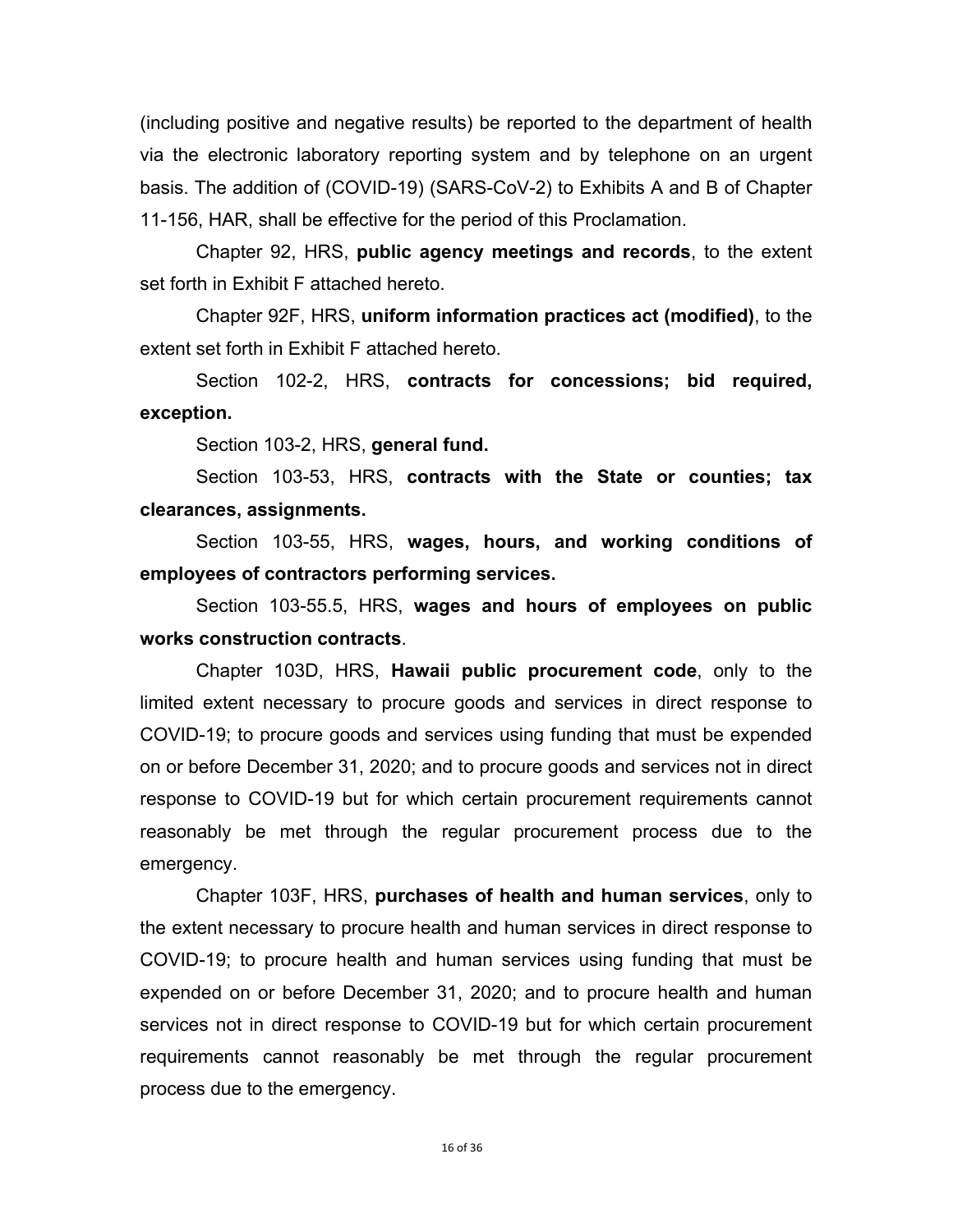Chapter 104, HRS, **wages and hours of employees on public works**, to the extent that this suspension only applies to construction contracts for governmental construction projects related to COVID-19 entered into on or after the date of the Supplementary Proclamation issued on March 16, 2020 through the duration of the emergency.

 Chapter 105, HRS, **government motor vehicles**, except for section 105- 11, HRS, **State motor pool revolving fund**.

Section 127A-25(c), HRS, **rules and orders**, to the extent the requirement to publish rules adopted pursuant to chapter 127A, HRS, in a newspaper of general circulation in the State shall be suspended inasmuch as the posting of such rules on the applicable state or county government website or by other means of official announcement as provided by this section brings the rules' content to the attention of the general public.

Section 127A-30(a)(2), HRS, **rental or sale of essential commodities during a state of emergency; prohibition against price increases**, to the extent that it permits the termination of any tenancy for a residential dwelling unit in the area that is the subject of the proclamation for a breach of a material term of a rental agreement or lease resulting from a failure to pay all or any portion of the rent or lease, maintenance fees, utility charges, taxes or other fees required by the rental agreement or lease. Additionally, section 521-68, HRS, **landlord's remedies for failure by tenant to pay rent** and section 521-71, HRS, **termination of tenancy; landlord's remedies for holdover tenants** and Chapter 666, **landlord and tenant**, to the extent necessary to prohibit the commencement, continuation, or prosecution of an action, to terminate any tenancy for a residential dwelling unit, for failure to pay all or any portion of the rent, maintenance fees, utility charges, taxes or other fees required for the residential dwelling unit.

Sections 134-3(a) and (b), HRS, **registration, mandatory, exceptions,** to the extent necessary such that the chiefs of police of the counties, in their sole discretion, may suspend the deadline whereby a person must register a firearm within five days after arrival in the State of the person or firearm, whichever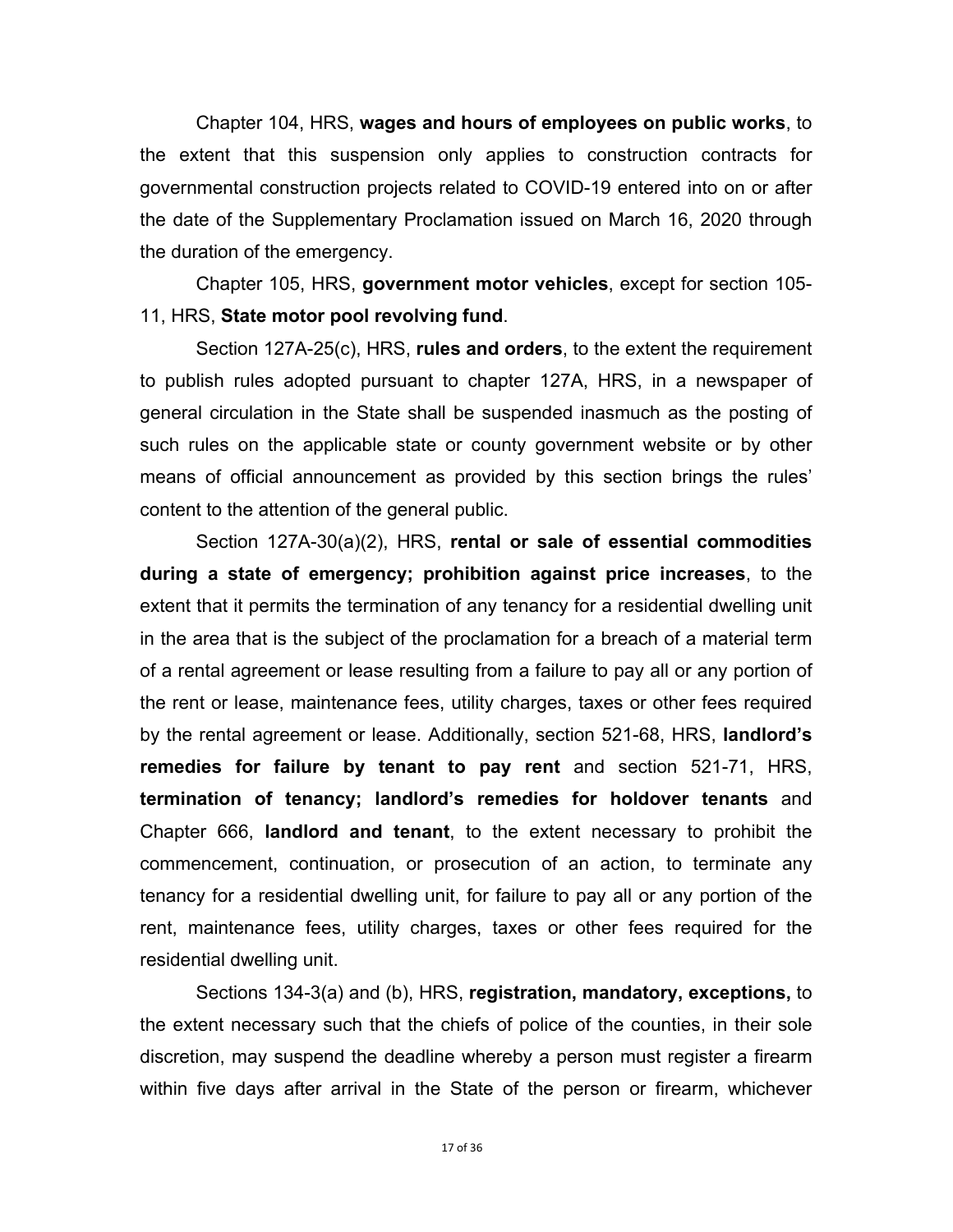arrives later, and the deadline whereby a person acquiring a firearm pursuant to section 134-2, HRS, must register the firearm within five days of acquisition.

Section 183C-6, HRS, **permits and site plan approvals**, to the extent necessary to enable the Department of Land and Natural Resources to administer the permitting program for conservation district use permits without the application of provisions providing for automatic approval of permit requests that are not acted upon within 180 days.

 Section 206M-2(b), HRS, **establishment of the Hawaii technology development corporation**, to the extent necessary to delegate the powers, duties, and authority of the board to the chief executive officer for the purpose of awarding and dispensing State funding available under section 601(a) of the Social Security Act, as added by section 5001 of the Coronavirus Aid, Relief, and Economic Security Act to awardees or grantees.

Section 237D-6.5(b), HRS, **distribution of the transient** 

### **accommodations tax**.

Chapter 281, HRS, **intoxicating liquor**, and related administrative rules, to the extent as follows:

- 1. Section 281-1, HRS, **definitions**, to exclude hand sanitizer and surface disinfectants from the definition of "liquor" and "intoxicating liquor"; and
- 2. Section 281-31, HRS, **licenses, classes** to enable the county liquor commissions to allow licensees to sell unopened beer or unopened wine or unopened prepackaged cocktails with food for pick up, delivery, take out, or other means to be consumed off the premises, and to enable county liquor commissions to waive, suspend, or postpone any deadlines or administrative procedures; and to allow class 1 licensees to purchase fermentable wash from class 1, 3, 14, and 18 licensees.

Provided that liquor licensees shall comply at all times with any and all federal laws and any and all state and county laws not specifically suspended herein, including, but not limited to, Chapter 149A, HRS, **Hawaii Pesticides Law**, and the rules, regulations, and requirements of the State of Hawai'i Department of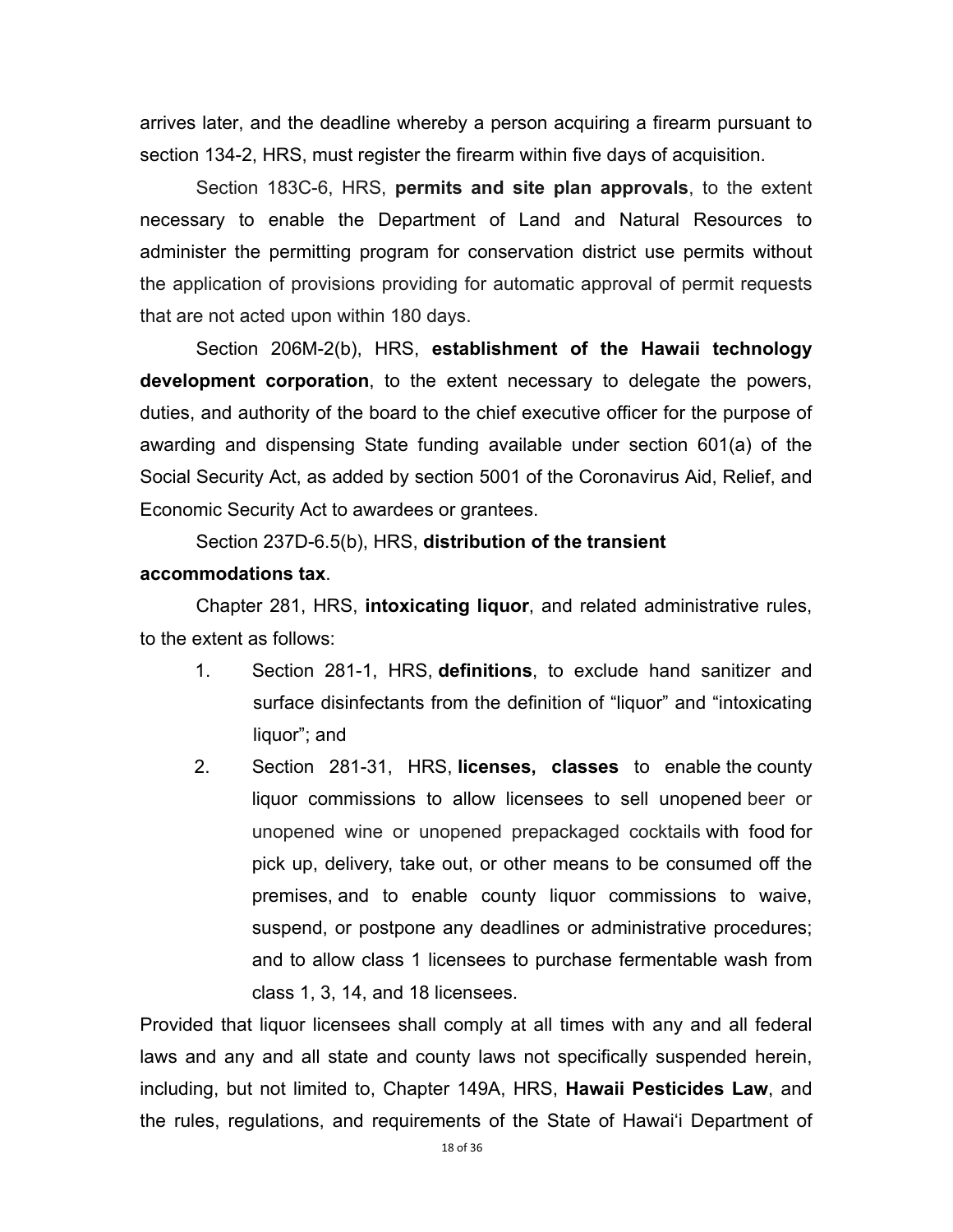Agriculture, the U.S. Food and Drug Administration, the U.S. Environmental Protection Agency, and the U.S. Alcohol and Tobacco Tax and Trade Bureau.

 Section 281-37, HRS, **sales of alcohol**, and related administrative rules, to the extent to allow hospitals and medical clinics to purchase hand sanitizer and surface disinfectants in any quantity from class 1 licensees without holding a county alcohol purchase permit. Provided that liquor licensees shall comply at all times with any and all federal laws and any and all state and county laws not specifically suspended herein, including, but not limited to, Chapter 149A, HRS, **Hawaii Pesticides Law**, and the rules, regulations, and requirements of the State of Hawai'i Department of Agriculture, the U.S. Food and Drug Administration, the U.S. Environmental Protection Agency, and the U.S. Alcohol and Tobacco Tax and Trade Bureau.

 Section 281-42(a)(6) and (b)(2), HRS, **manufacturers and wholesale dealers, special restrictions**, and any related administrative rules, to the extent necessary to enable the county liquor commissions to allow liquor manufacturers and wholesale dealers to negotiate credit terms for periods in excess of thirty (30) days with liquor retail licensees during the disaster emergency relief period, subject to the following restrictions:

- 1. Any credit negotiations under this suspension must be finalized prior to the termination of the disaster emergency relief period;
- 2. The suspension of Section 281-42(a)(6), HRS, shall terminate upon the termination of the disaster emergency relief period;
- 3. The suspension of Section 281-42(b)(2), HRS, shall remain in effect until twenty-one (21) days after the termination of the disaster emergency relief period to the extent necessary to allow liquor retail licensees who have outstanding invoice balances more than thirty (30) days due, to continue purchasing liquor by credit.

 Section 286-54, HRS, **out-of-state-vehicle permit**, section 286-106, HRS, **expiration of licenses**, section 286-236(f), HRS, **commercial driver's license qualification standards**, sections 286-107(a), (b), (c), (d), (g), and (h), HRS, **license renewals; procedures and requirements**, section 286-239(g), HRS, **commercial driver's license**, section 286-241, HRS, **notification of**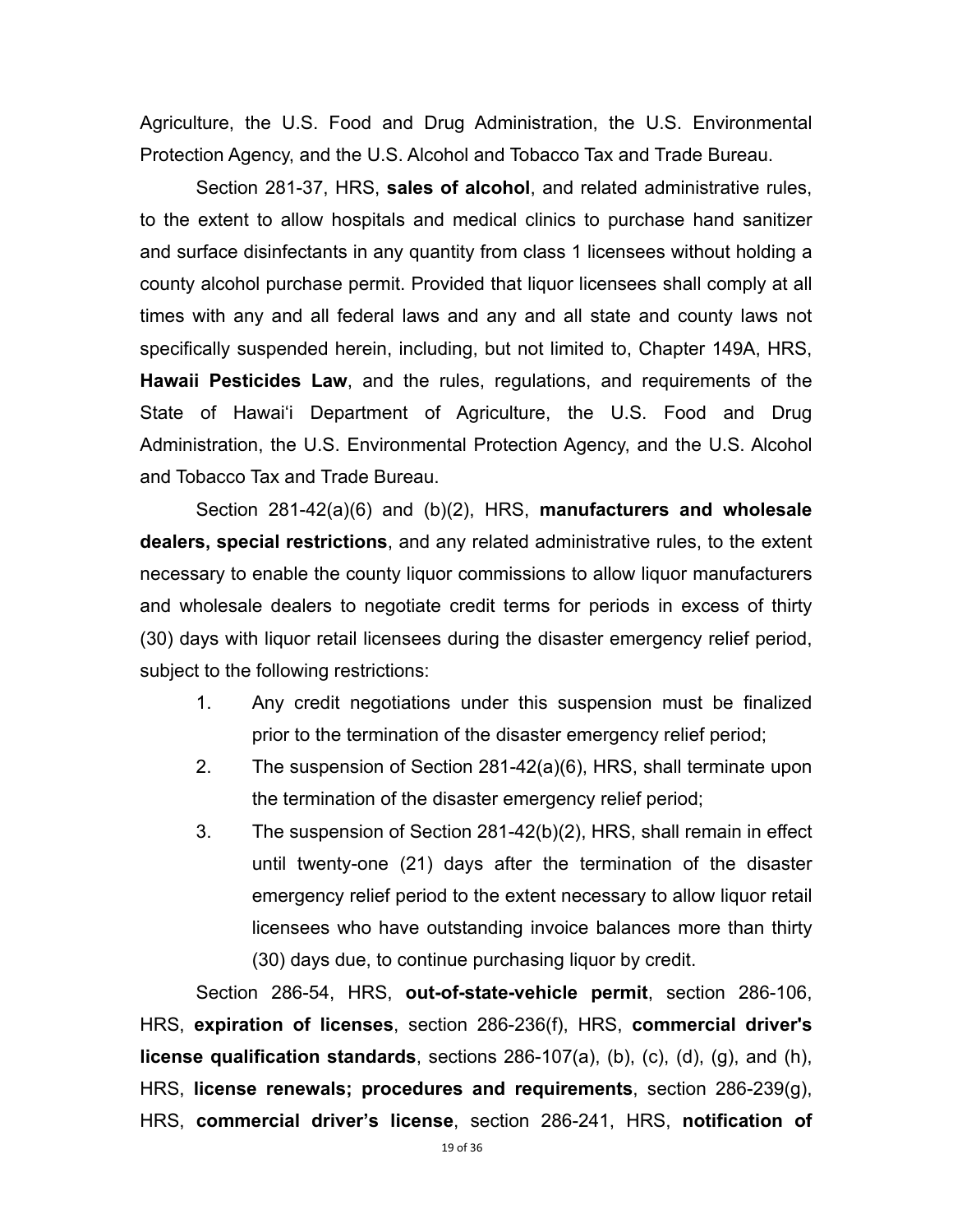**disqualification, suspension, revocation, cancellation, marking medical certification status as not-certified, or downgrading of commercial driver's licenses or permits**, section 286-306(a), HRS, **expiration; renewal; replacement**, to the extent necessary to enable the Director of Transportation to waive or extend the renewal, expiration, or other deadlines for certificates, licenses, and permits that occurred or will occur during the emergency period.

Sections 286-26(d), HRS, **certification of inspection**.

Section 286-108, HRS, **examination of applicants**.

Section 286-110, HRS, **instruction permits**.

 Section 286-303, HRS, **application for identification card**, and related administrative rules to the extent necessary to enable the renewal of state civil identification cards as set forth in Exhibit I, attached hereto.

 Section 291-31.5, HRS, **blue lights prohibited for motor vehicles, motorcycles, motor scooters, bicycles, mopeds** to the extent necessary to allow Department of the Attorney General vehicles to operate with blue lights when used for law enforcement related emergency management functions.

 Section 291-51.6, HRS, **issuance of temporary removable windshield placards**, to the extent that the Director of the Department of Health may extend the duration of the temporary removable windshield placard beyond six months.

 Section 291-52, HRS, **issuance of removable windshield placard**, with respect only to the statutory six-year expiration.

Sections 302D-12(h)(1) - (5), HRS, **charter school governing boards; powers and duties**, to the extent necessary to enable the governing board of a charter school to conduct business in person or through remote technology without holding meetings open to the public. The governing boards shall consider reasonable measures to allow public participation consistent with physical distancing practices, such as providing notice of meetings, allowing submissions of written testimony on agendized items, live streaming meetings, and posting minutes of meetings online. No governing board deliberation or action shall be invalid, however, if such measures are not taken.

Section 323D-44.5, HRS, **administrative review of certain applications for certificate of need**, is suspended only to the limited extent necessary to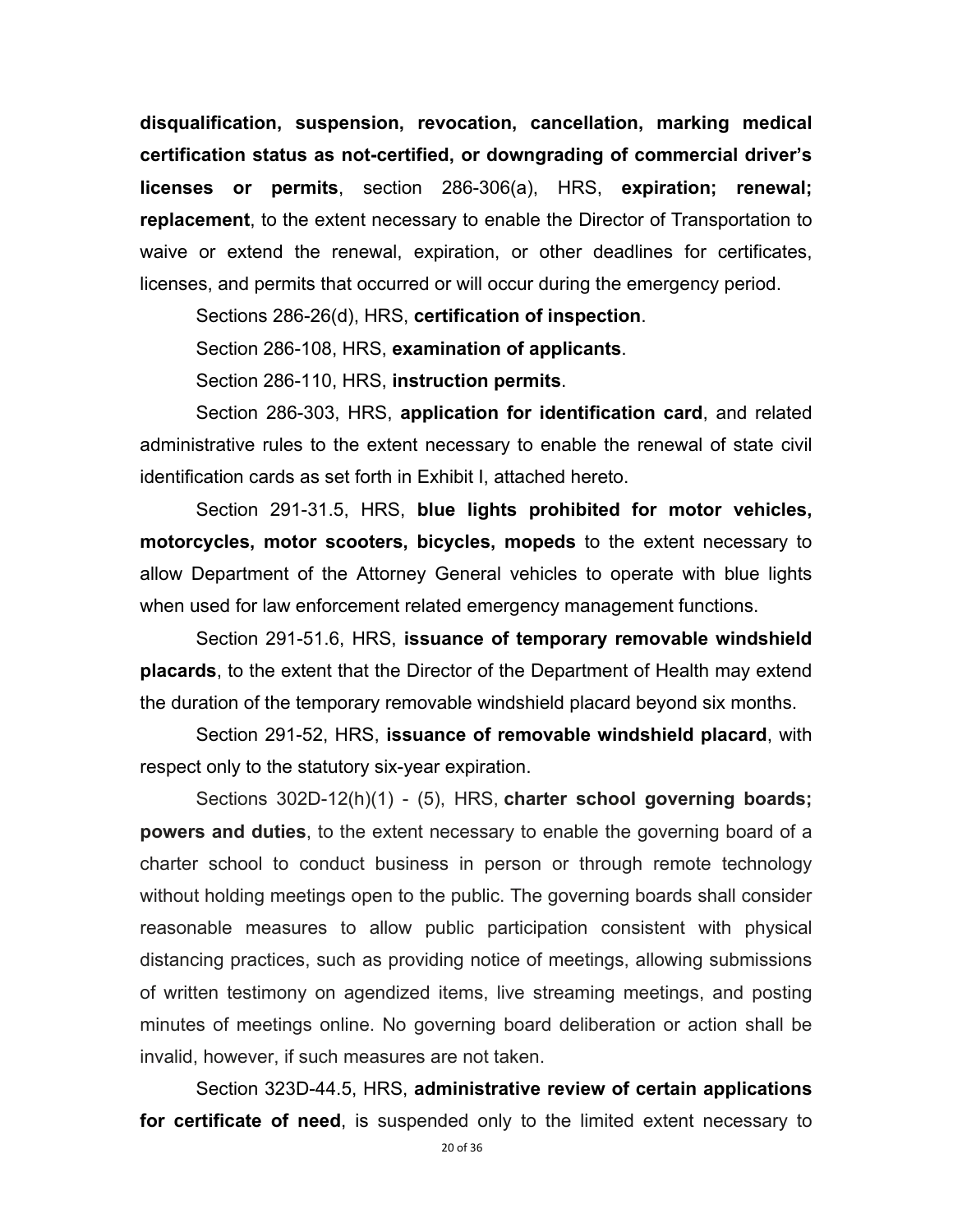enable the State Health Planning and Development Agency (SHPDA) to conduct public information meetings without the certificate of need applicant, the person(s) requesting the meeting, or members of the public physically to be present in the same location. If SHPDA has the staffing, technological and other resources to hold a secure video-teleconference (i.e., video and audio), it must in good faith attempt to provide the certificate of need applicant, the person(s) requesting the meeting, and the public with the opportunity to observe the meeting as it happens and an opportunity to provide oral testimony. No SHPDA action shall be invalid if SHPDA's good faith efforts to implement remote technology for observation, listening, or providing testimony do not work. If SHPDA does not have the staffing, technological or other resources to hold a secure video-teleconference (i.e., it is limited to audio only), it must provide the certificate of need applicant, the person(s) requesting the meeting, and the public with the opportunity to listen to the meeting as it happens and should make a good faith effort to provide an opportunity to provide oral testimony.

 Chapter 325, HRS, **infectious and communicable diseases**, to the limited extent that any provision conflicts with the Governor's exercise of emergency powers herein under section 127A-13(a)(1), HRS.

 Sections 328L-3(f)(1) and (2), HRS, **emergency and budget reserve fund**.

 Sections 329-32(a), 329-33(a), 329-38.2, HRS, **uniform controlled substances act**, and related administrative rules, to the extent necessary to allow out-of-state physicians and nurses to dispense (including prescribing and administering) controlled substances without having to register in Hawai'i, as contemplated in the United States Drug Enforcement Administration's (DEA) COVID-19 Policy Concerning Separate Registration Across State Lines dated March 25, 2020. Such physicians or nurses must maintain active registration in at least one state and be authorized under that state's law to dispense controlled substances. Such doctors or nurses must also otherwise comply with state laws, including those related to controlled substances.

 Section 329-32(e), HRS, **registration requirements,** and related administrative rules, for the limited purpose of allowing the offsite dispensing of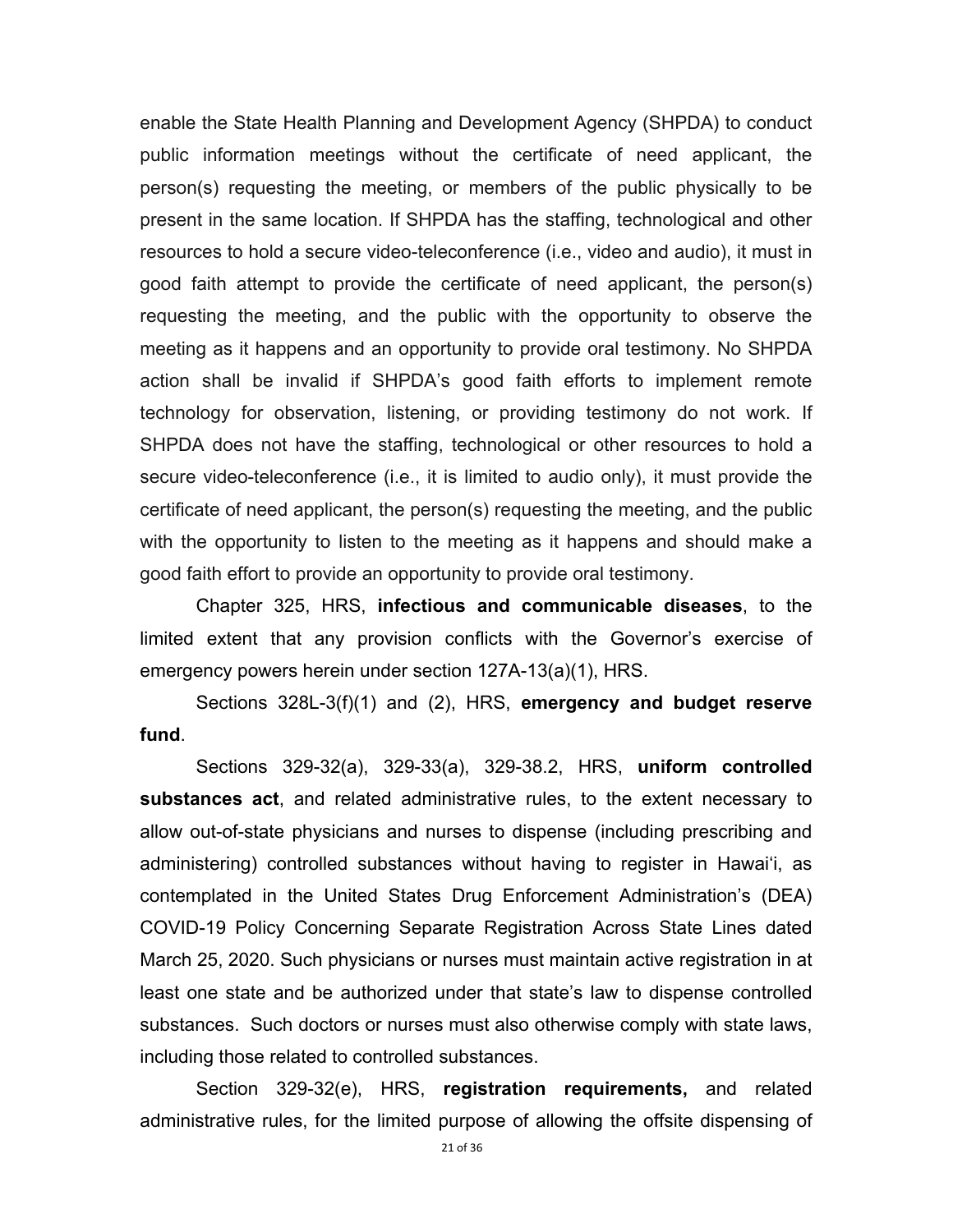necessary take-home doses of medication for medication assisted treatment by an opioid treatment program (OTP) authorized under Section 329-40, HRS, without obtaining a separate state registration, as contemplated in the DEA's COVID-19 policy concerning DEA narcotic treatment programs dated April 7, 2020.

 Section 329-38(a)(1)(C), HRS, **prescriptions**, and related administrative rules, only to the extent necessary to allow a facsimile, photograph, or scan of a written prescription to be delivered to the dispensing pharmacist within 15 days of an emergency oral prescription, as contemplated in the DEA's COVID-19 guidance concerning the issuance of oral schedule II prescriptions dated March 27, 2020.

 Section 329-38(d), HRS, **prescriptions**, for the limited purpose and to the extent necessary to allow prescribing practitioners to authorize subsequent prescriptions for opioids and benzodiazepines through telephone consultation without an in-person consultation every 90 days. Such practitioners must otherwise comply with all other requirements of Section 329-38(d).

 Section 329-40 (b)(7), HRS, **methadone treatment program**, and related administrative rules, for the limited purpose of permitting the issuance of up to 28 doses of methadone to qualified patients in an opioid treatment program in accordance with the United States Substance Abuse and Mental Health Services Administration's Opioid Treatment Program Guidance, updated on March 19, 2020.

 Section 329-41(a)(8), HRS, **prohibited acts B penalties**, for the sole and limited purpose of enabling authorized physicians practicing telehealth as provided in section 453-1.3, HRS, to issue prescriptions for controlled substances. Such physicians must otherwise comply with all other requirements of Chapter 329, HRS.

 Section 329-101(b), HRS, **reporting of dispensation of controlled substances; electronic prescription accountability system; requirements; penalty**, to the extent necessary to enable the Department of Public Safety to issue State controlled substance registrations prior to an applicant's registration with the electronic prescription accountability system.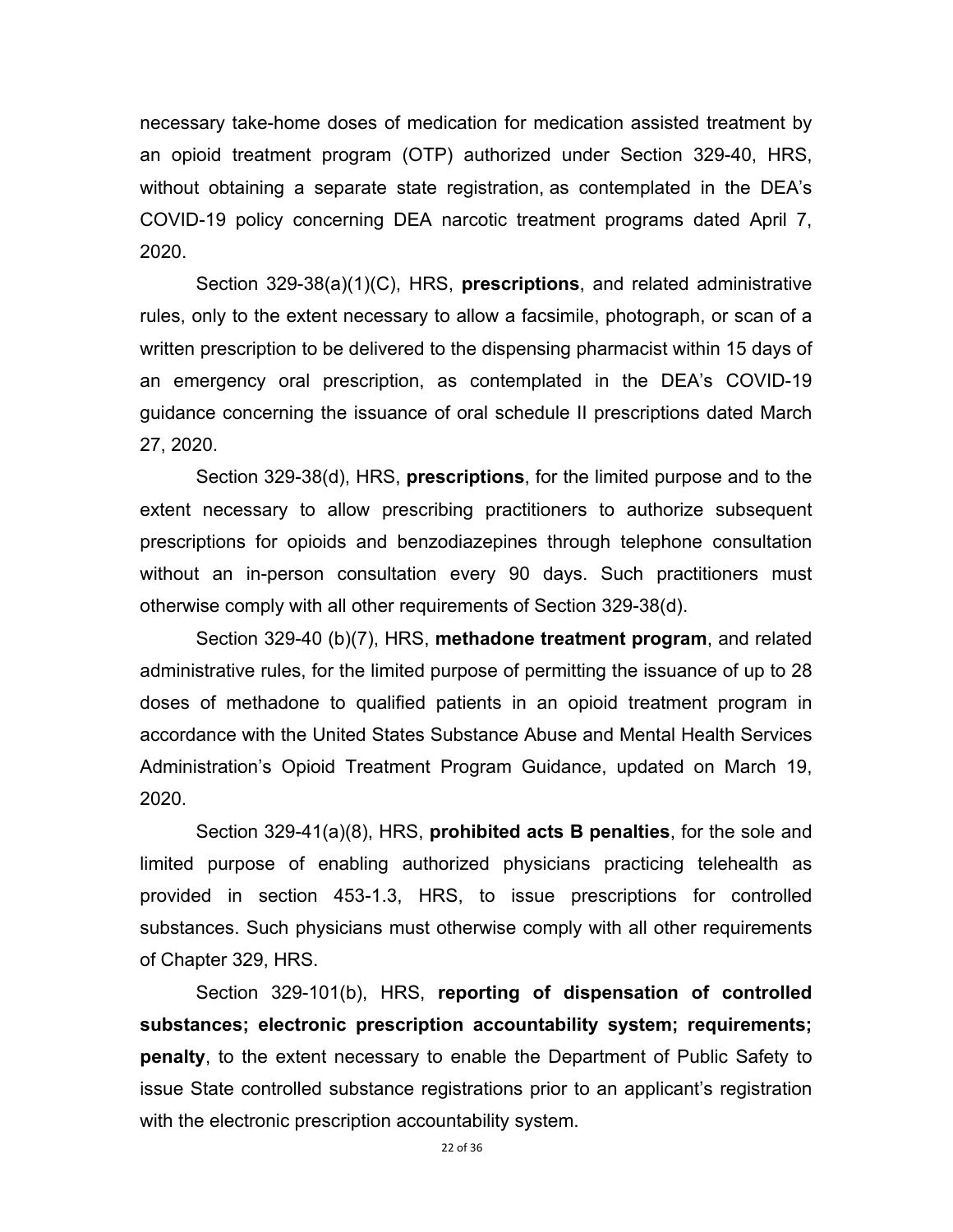Chapter 329, Part IX, HRS, **medical use of cannabis**, to the extent necessary to allow the Department of Health to extend the effective period of registration for qualifying patients and primary caregivers with registration cards with expiration dates in April and May for ninety (90) days. This suspension shall not apply to the registration of a qualifying out-of-state patient or a caregiver of a qualifying out-of-state patient, and it shall not apply to qualifying patients or primary caregivers with registration cards that expire after May 2020.

 Section 346-29, **applications for public assistance; manner, form, conditions**, and section 346-53, HRS, **determination of amount of assistance**, and related administrative rules, to the extent necessary such that the Director of the Department of Human Services, in his sole discretion and for the purpose of assisting those in need, may suspend eligibility and other requirements for family units and individuals impacted by an emergency, and may disregard income received from unemployment insurance or other relief assistance payments, when determining eligibility and the amount of a recipient's assistance payments during the emergency period.

 Sections 346-59.1, 431:10A-116.3, 432:1-601.5, and 432D-23.5, HRS, **coverage for telehealth**, to the extent that the definitions of "telehealth" in each section shall exclude the use of standard telephone contacts.

 Section 346-71, HRS, **general assistance to households without minor dependents**, and related administrative rules, to the extent necessary to allow for a presumptive determination of a disability for the duration of the emergency.

 Section 346-97, HRS, **criminal history record checks**, and related administrative rules, to the extent necessary for the Director of the Department of Human Services, in his sole discretion, to suspend criminal history record check requirements prior to enrolling Medicaid service providers.

 Chapter 346, Part VIII, HRS, **child care**, and related administrative rules for child care licensing and subsidies, to the extent necessary such that the Director of the Department of Human Services, in his sole discretion and for the purpose of assisting those in need, may suspend fingerprinting requirements; suspend the requisite staffing configurations and the number of children per adult ratio for a child care establishment facility; suspend eligibility and other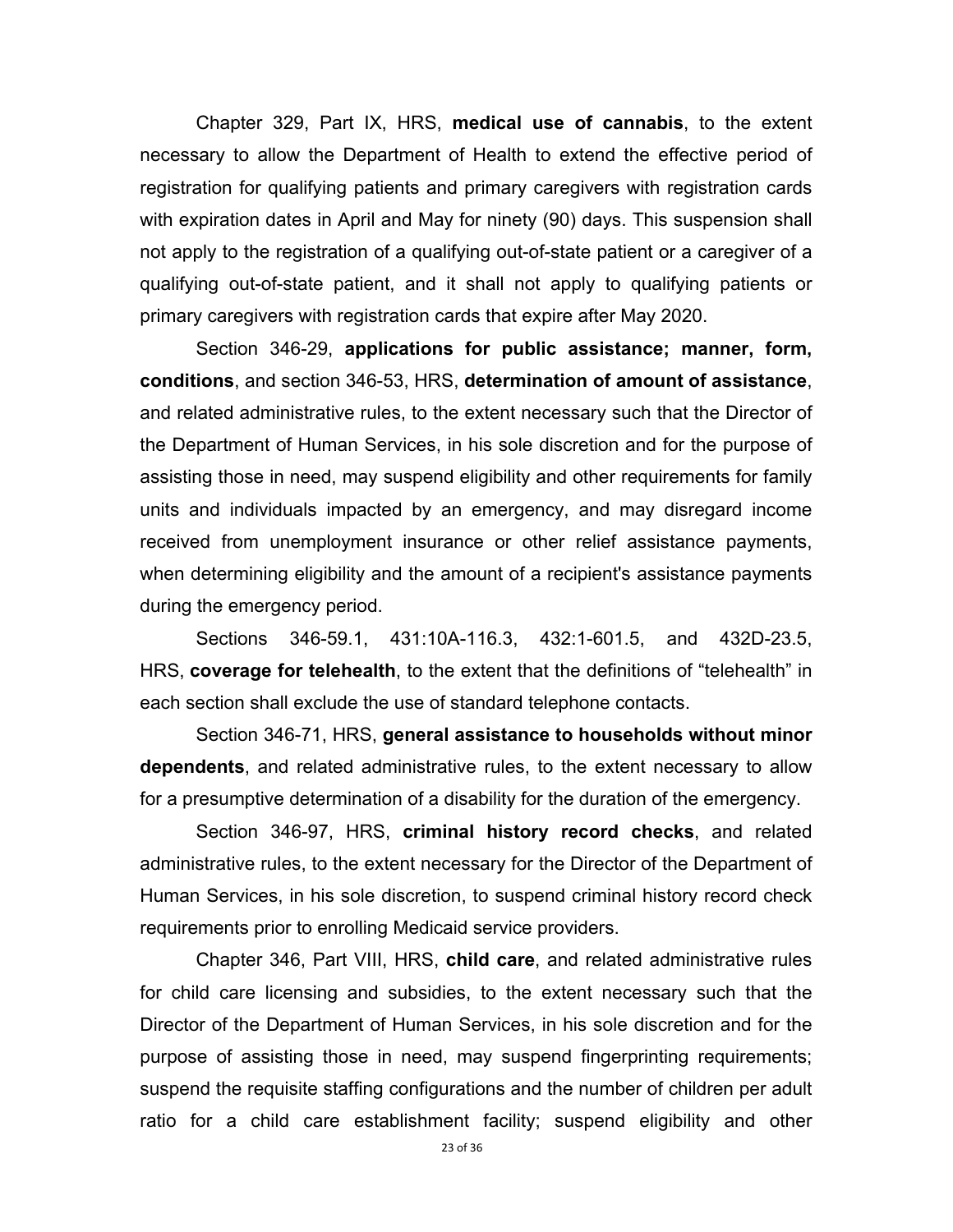requirements for family units impacted by an emergency; disregard emergency related benefits in calculating child care subsidies; suspend application deadlines for child care subsidies; allow for re-determinations of eligibility and monthly payment amounts within the eligibility period; and suspend subsidy payments for longer than one month when a payment amount is determined to be zero. Additionally, pursuant to section 127A-25, HRS, the Rules Relating to Child Care Services Under Chapter 17-798.2, Hawaii Administrative Rules, as set forth in Exhibit C attached hereto are hereby adopted.

 Section 346-261, HRS, **First-To-Work; establishment; purpose**, and related administrative rules, to the extent necessary such that the Director of the Department of Human Services, in his sole discretion and for the purpose of assisting those in need, may suspend eligibility and other requirements for family units impacted by an emergency, and may provide additional rent support for family units impacted by an emergency during the emergency period.

 Section 353-62(b)(5), HRS, **Hawaii paroling authority; responsibilities and duties; operations; records, reports, staff**, and related administrative rules, to allow a hearing before a panel of at least two members of the paroling authority in all cases.

 Section 353-63, HRS, **service of Hawaii paroling authority members; compensation; expenses**, for the limited purpose and to the extent necessary to allow compensation paid to part-time members of the Hawaii paroling authority to exceed eighty percent of the total regular working hours in a month. All other requirements and limitations set forth in section 353-63 shall remain in full force and effect.

 Section 373-3, HRS, **fees; biennial renewal, restoration**, section 437- 23(a), HRS, **term of license**, section 439-18(c), HRS, **schools**, section 443B-4.58, HRS, **biennial renewal requirement**, section 440-14, HRS, **license, limitations, renewals**, section 444-15, HRS, **fees; biennial renewals; inactive license**, section 448E-8, HRS, **fees; renewals**, section 448F-9, HRS, **biennial renewal; failure to renew**, section 448H-8, HRS, f**ees,** section 16-81-10, HAR, **renewal of license**, section 452-16, HRS, **renewal of license; fees**, section 453-3(2), HRS, **limited and temporary licenses**; section 453-3(4), HRS, **limited**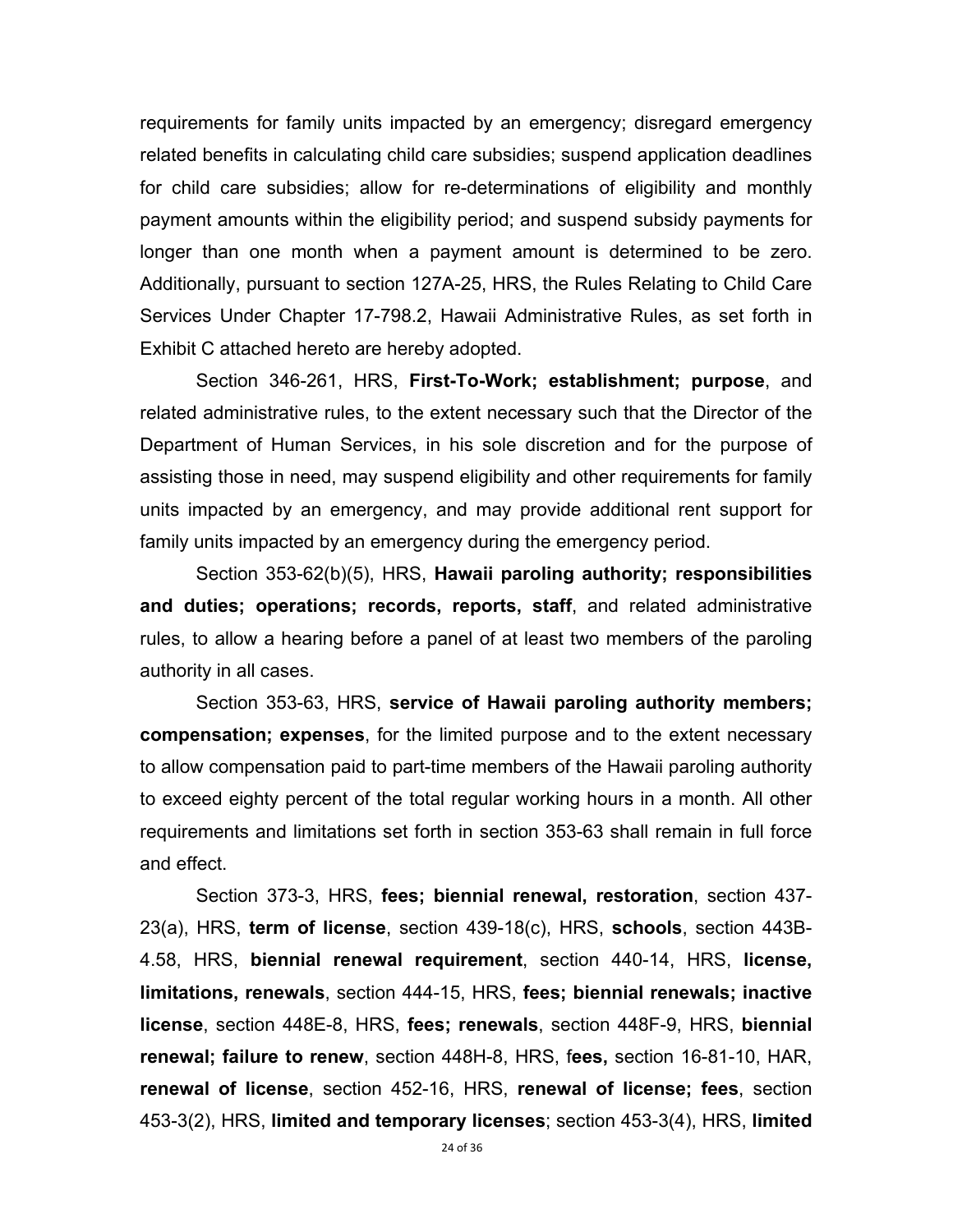**and temporary licenses**, section 453-6, HRS, **fees; expenses**, section 453D-11, HRS, **renewal of license; fees**, section 457A-7(e), HRS, **medicare or medicaid nurse aide certification,** section 457A-8(e), HRS, **nurse aide certification for state licensed or state-certified health care settings**, section 457B-9(b), HRS, **fees**, section 457G-6, HRS, **biennial renewal; failure to renew; restoration, inactive license; conversion from registration**, section 458-8(a), HRS, **expiration and renewal**, section 460J-14, HRS, **fees; biennial renewal; inactive license**, section 461J-10, HRS, **biennial renewal; failure to renew**, section 462A-6, HRS, **duration and renewal of license**, section 16-96- 27, HAR, **renewal of license**, section 463-10, HRS, **licenses; fees; renewal of licenses; inactive license**, section 464-9(c), HRS, **applications for and certificates of licensure; renewal; fees; continuing education**, section 465- 11(a), HRS, **renewals; continuing education requirement**, section 466D-10, HRS, **renewal of license**, section 467-11, HRS, **fees; original license and biennial renewals**, section 471-9(c), HRS, **licenses**, section 472-2(a)(1), HRS, **practice of veterinary technology; qualifications; registration required**, section 481E-5(f), HRS, **certificate of registration; issuance or denial; renewal**, section 481Z-6(f), HRS, **certificate of registration; issuance or denial; renewal**, section 484-9(a), HRS, **annual report**, section 514E-10(e), HRS, **registration required; developer, acquisition agent, plan manager, and exchange agent; registration renewal**, section 514E-10.2(h), HRS, **limited permit**, to the extent necessary such that the Director of the Department of Commerce and Consumer Affairs may suspend or extend license renewal or certification deadlines.

 Section 377-9, HRS, **prevention of unfair labor practices**, to the extent necessary such that, at the sole discretion of the Hawaii Labor Relations Board, the requirement to hold a hearing on the complaint not more than 40 days after the filing of the complaint or amendment thereof may be waived.

Chapter 383, HRS, **Hawaii employment security law**, to the extent necessary and as allowed by federal law, through the duration of the emergency as defined under federal law, to enable the Director of the DLIR to: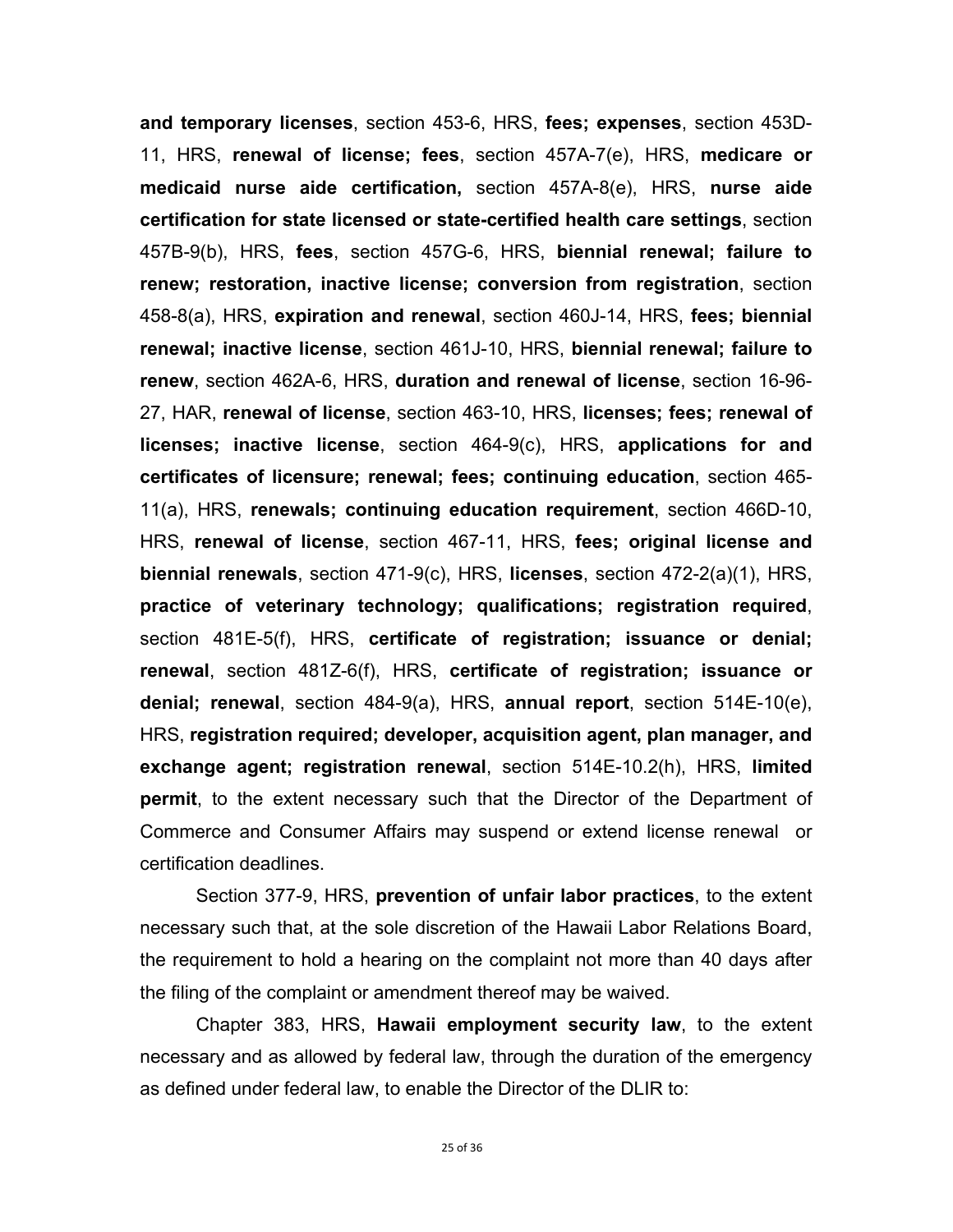- 1. waive the one-week waiting period for unemployment insurance claimants, the able and available requirement not already exempted, the work search requirements, and online registration for work requirement on HireNet for claimants who are otherwise eligible for unemployment insurance benefits as a result of COVID-19 for claims beginning March 1, 2020;
- 2. extend deadlines;
- 3. allow greater flexibility in determining good cause, employer contributions to the Unemployment Insurance Trust Fund, and employer experience rating;
- 4. waive required cash or in-kind contributions at the sole discretion of the Director of the DLIR; and
- 5. waive the requirement to appoint all persons employed in the administration of chapter 383, HRS, on a merit basis in accordance with civil service recruitment procedures.

Chapter 386, HRS, **workers' compensation law**, to the extent necessary such that the Department of Labor and Industrial Relations' failure to act within the specified period shall not be deemed an automatic approval.

Chapter 394B, HRS, **dislocated workers,** to the extent necessary to waive notice requirements and deadlines; payment of back pay, benefits, or other forms of compensation; payment of dislocated employees or worker allowance; imposition of penalties; and any private right of action for failure to comply with Chapter 394B, HRS, resulting from the COVID-19 response.

C. Division 2. Business

Chapter 432E, Part IV, HRS, **external review of health insurance determinations**, to the extent necessary to suspend all proceedings for external review until rescheduled by the Insurance Commissioner; and to extend any deadlines, including but not limited to the 130-day deadline to file a request for external appeal.

 Section 438-8.5, HRS, **medical clearance**, section 439-12.5, HRS, **medical clearance**, section 16-73-56, HAR, **medical clearance**, and section 16- 78-76, HAR, **medical clearance**, to the extent necessary to waive the medical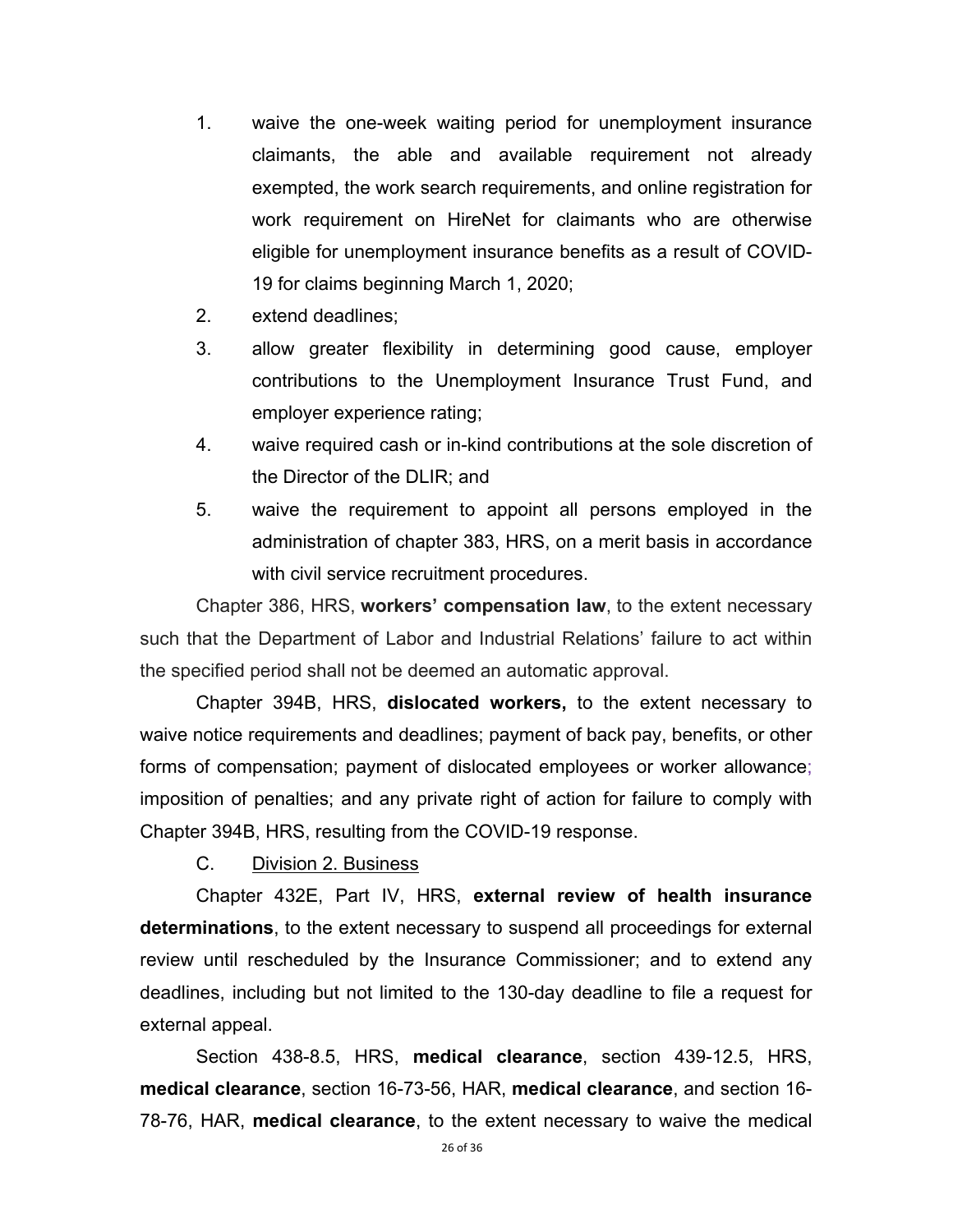clearance requirement. Additionally, pursuant to section 127A-25, HRS, the Rules Relating to Safety Guidelines for Barbers and Beauty Operators, as set forth in Exhibit G attached hereto are hereby adopted.

 Section 451J-5, HRS, **prohibited acts**, and section 451J-7, HRS, **application for licensure**, to the extent necessary to waive the licensure and accompanying requirements so as to permit marriage and family therapists licensed in their state, but not licensed in Hawai'i, who have pre-established relationships with a patient or client currently residing in the State of Hawai'i, to engage in telehealth practices with these patients. This shall not authorize out-ofstate mental health professionals who are not licensed in Hawai'i to solicit or establish new relationships with clients or patients located in Hawai'i.

 Chapter 453, HRS, **medicine and surgery**, and Chapters 16-85, HAR, **medical examiners**, and 16-93, HAR, **osteopaths**, to the extent necessary to allow out-of-state physicians, osteopathic physicians, and physician assistants with a current and active license, or those previously licensed pursuant to Chapter 453, HRS, but who are no longer current and active, to practice in Hawaiʻi without a license; provided that they have never had their license revoked or suspended and are hired by a state or county agency or facility, or by a hospital, including related clinics and rehabilitation hospitals, nursing home, hospice, pharmacy, or clinical laboratory, or other health care entity.

 Section 453-1.3, HRS, **practice of telehealth**, to the extent necessary to allow individuals currently and actively licensed pursuant to Chapter 453, HRS, to engage in telehealth without an in-person consultation or a prior existing physician-patient relationship; and to the extent necessary to enable out-of-state physicians, osteopathic physicians, and physician assistants with a current and active license, or those who were previously licensed pursuant to Chapter 453, HRS, but who are no longer current and active, to engage in telehealth in Hawai'i without a license, in-person consultation, or prior existing physician-patient relationship, provided that they have never had their license revoked or suspended and are subject to the same conditions, limitations, or restrictions as in their home jurisdiction.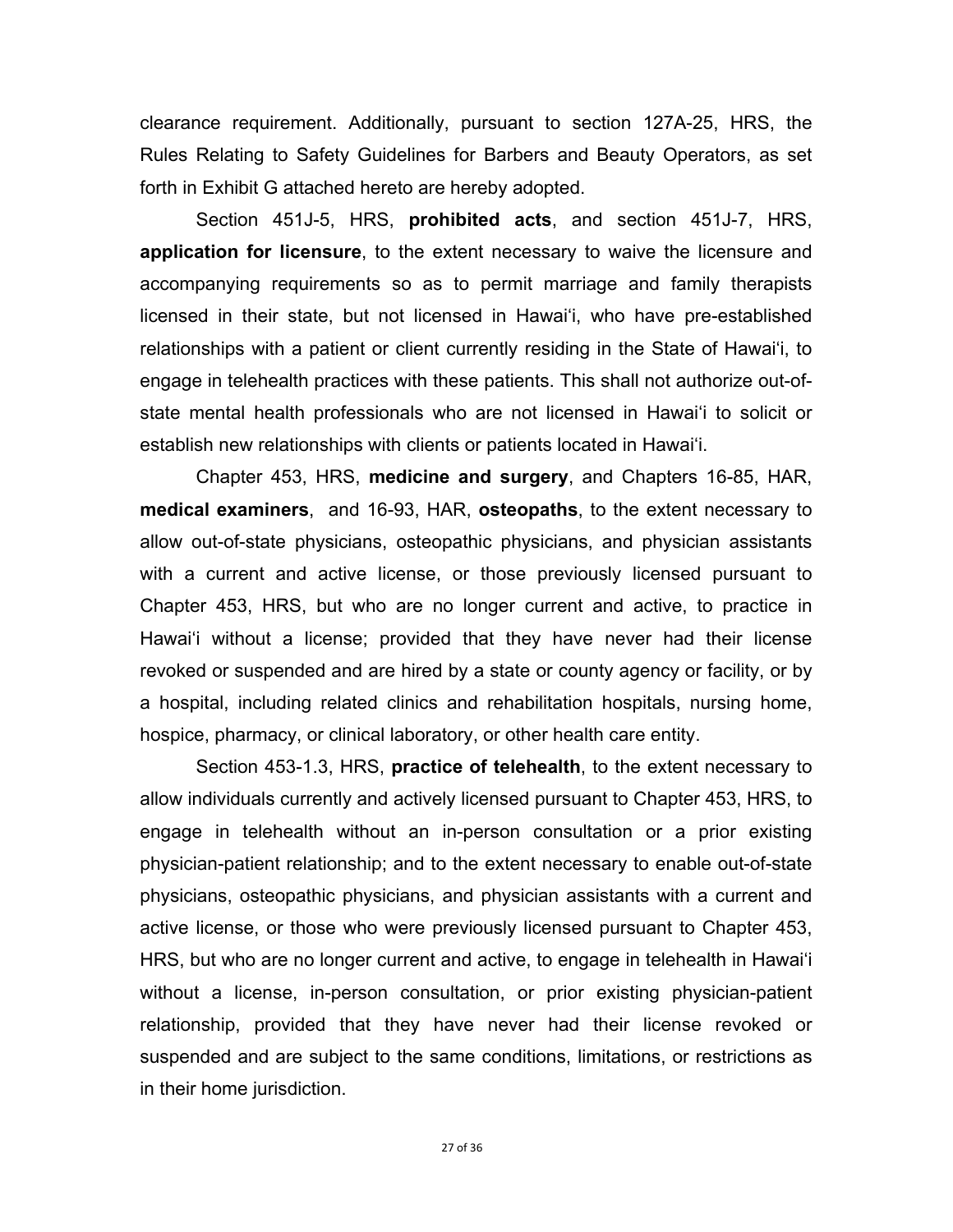Section 453D-5, HRS, **prohibited acts**, and section 453D-7, HRS, **application for licensure as a mental health counselor**, to the extent necessary to waive the licensure and accompanying requirements so as to permit mental health counselors licensed in their state, but not licensed in Hawai'i, who have pre-established relationships with a patient or client currently residing in the State of Hawai'i, to engage in telehealth practices with these patients. This shall not authorize out-of-state mental health professionals who are not licensed in Hawai'i to solicit or establish new relationships with clients or patients located in Hawai'i.

 Chapter 456, HRS, **notaries public**, and related administrative rules, to the extent necessary to suspend any requirement that would require close physical contact to accomplish notary functions. Additionally, pursuant to section 127A-25, HRS, the Rules Relating to Notaries, as set forth in Exhibit D attached hereto are hereby adopted.

 Chapter 457, HRS, **nurses**, and chapter 16-89, HAR, **nurses**, to the extent necessary to allow out-of-state licensed practical nurses, registered nurses, advanced practice registered nurses, and advance practice registered nurses with prescriptive authority with a current and active license, or those previously licensed pursuant to Chapter 457, HRS, but who are no longer current and active, to practice in Hawai'i without a license; provided that they have never had their license revoked or suspended and are hired by a state or county agency or facility, or by a hospital, including related clinics and rehabilitation hospitals, nursing home, hospice, pharmacy, clinical laboratory, or other health care entity.

Section 457-7, HRS, **registered nurses; qualifications; licenses; fees; title; existing licensed nurses; verification of licenses; eligibility**, to the extent necessary to waive the licensure and accompanying requirements so as to permit graduates, after May 1, 2020, of nursing education programs approved by the State Board of Nursing or a national accrediting body, to be employed to practice nursing under the supervision of a registered nurse, with the endorsement of the employing health care entity.

28 of 36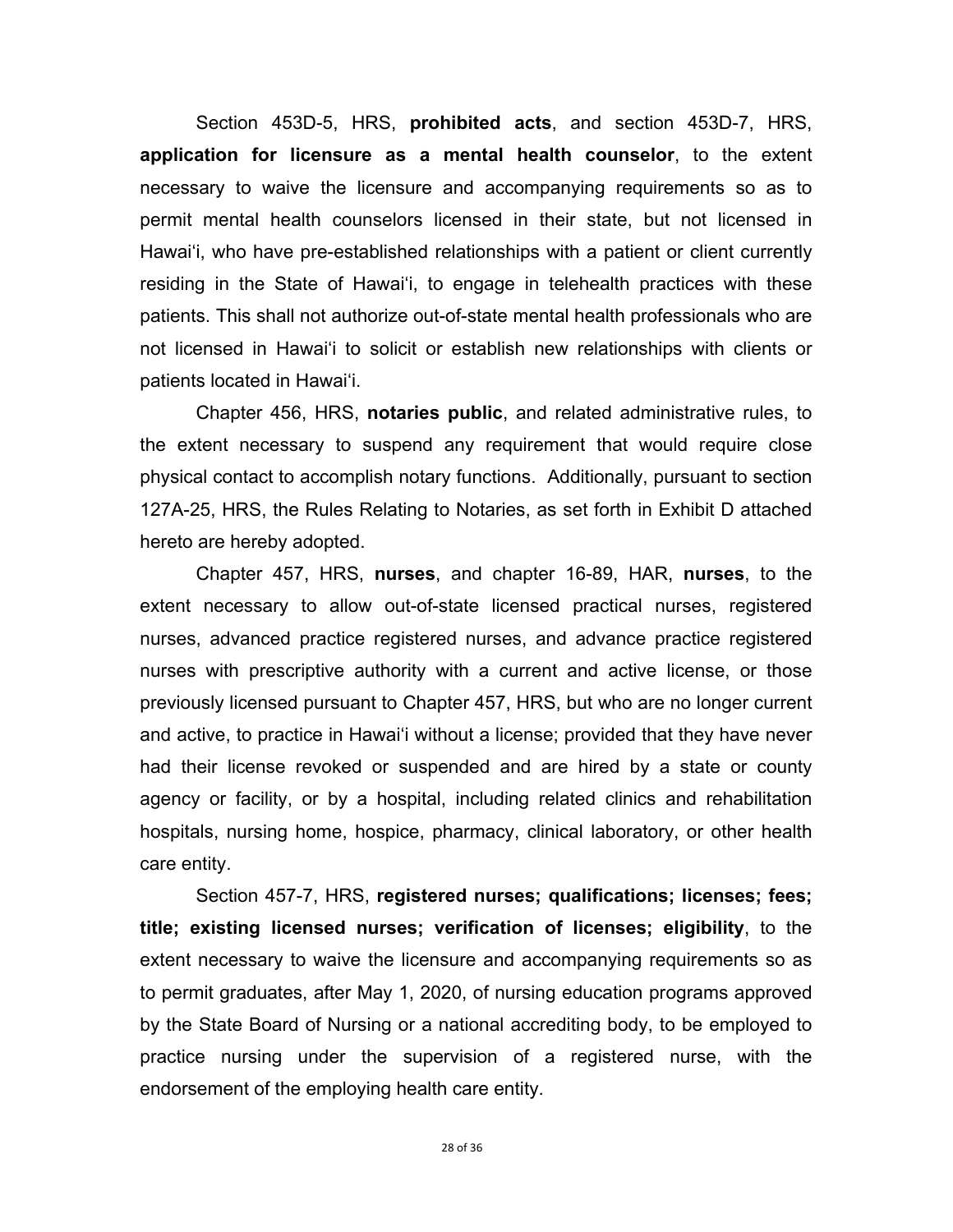Section 457-8, HRS, **licensed practical nurse; qualifications; license; fees; title; existing licensed nurses; verification of licenses; eligibility**, to the extent necessary to waive the licensure and accompanying requirements so as to permit graduates, after May 1, 2020, of nursing education programs approved by the State Board of Nursing or a national accrediting body, to be employed to practice nursing under the supervision of a registered licensed practical nurse, with the endorsement of the employing health care entity.

 Section 457-8.5, HRS, **advanced practice registered nurse; qualifications; licensure; endorsement; fees; eligibility**, to the extent necessary to waive the licensure and accompanying requirements so as to permit graduates, after May 1, 2020, of an accredited graduate-level education program preparing the nurse for one of the four recognized advanced practice registered nurse roles licensed by the State Board of Nursing, to be employed to practice as an advanced practice registered nurse, with the endorsement of the employing health care entity.

Section 457G-1.4, HRS, **license required**, and section 457G-1.5, HRS, **practice of occupational therapy**, to the extent necessary to allow out-ofstate occupational therapists and occupational therapy assistants with current and active licenses, or those previously license pursuant to Chapter 457G, HRS, but who are no longer current and active, to practice in Hawai'i without a license; provided that they have never had their licenses revoked or suspended and are hired by a state or county agency or entity, or by a hospital, including related clinics and rehabilitation hospitals, nursing home, hospice, pharmacy, clinical laboratory, or other health care entity.

 Section 461-5, HRS, **qualifications for license**, and Section 461-6, HRS, **examination; license**, to the extent necessary to waive the licensure and accompanying requirements so as to permit graduates, after May 1, 2020, of a pharmacy college accredited by the Accreditation Council for Pharmacy Education, to be employed to practice pharmacy under the supervision of a registered pharmacist, with the endorsement of the employing health care entity.

 Section 461-9(a), HRS, **pharmacist in charge; pharmacy personnel**, and Sections 16-95-79(a), HAR, **supervision by a registered pharmacist**, and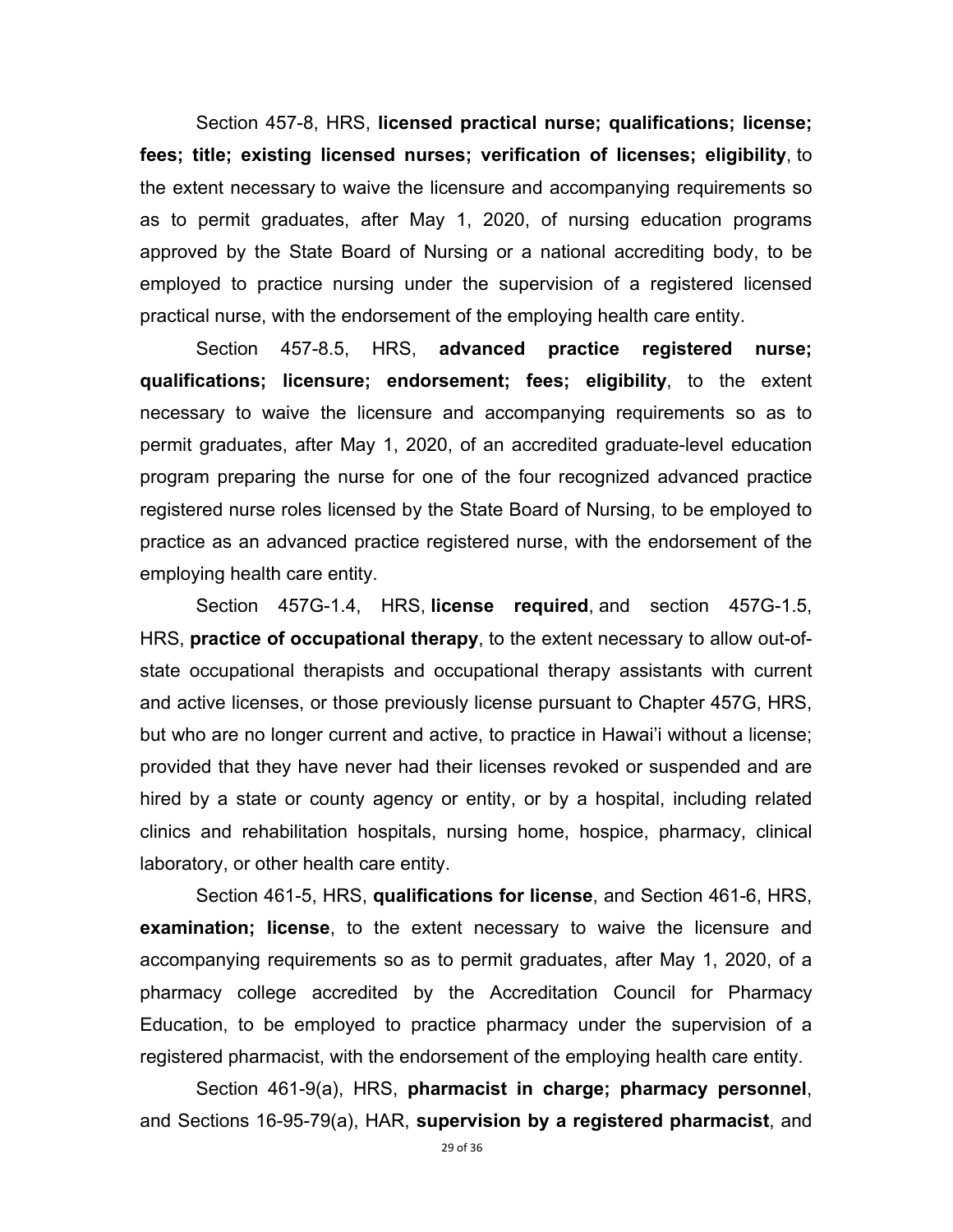16-95-80(a), HAR, **physical presence of a registered pharmacist**, to the extent necessary to allow a registered pharmacist currently and actively licensed pursuant to Chapter 461, HRS, or pharmacy intern currently and actively permitted by the board, to fill, compound, or receive prescriptions by remote data entry.

Section 461J-2, HRS, **practice of physical therapy; qualifications**, section 461J-6, HRS, **permanent licenses**, and section 16-110- 20, HAR, **requirements for a permanent physical therapist license or physical therapist assistant license**, to the extent necessary to allow an out-ofstate physical therapist or physical therapy assistant with a current and active license, or those previously licensed pursuant to Chapter 461J, HRS, but who are no longer current and active, to practice in Hawai'i without a license; provided that they have never had their license revoked or suspended and are hired by a state or county agency or entity, or by a hospital, including related clinics and rehabilitation hospitals, nursing home, hospice, pharmacy, clinical laboratory, or other health care entity.

Section 464-4, HRS, **public works**.

Section 465-2, HRS, **license required**, and section 465-15, HRS, **prohibited acts; penalties**, to the extent necessary to waive the licensure and accompanying requirements so as to permit psychologists licensed in their state, but not licensed in Hawai'i, who have pre-established relationships with a patient or client currently residing in the State of Hawai'i, to engage in telehealth practices with these patients.

 Section 466D-3, HRS, **license required**, and section 466D-9, HRS, **licensure by endorsement**, to the extent necessary to allow an out-ofstate respiratory therapist with a current and active license, or those previously licensed pursuant to Chapter 466D, HRS, but who are no longer current and active, to practice in Hawai'i without a license; provided that they have never had their license revoked or suspended and are hired by a state or county agency or entity, or by a hospital, including related clinics and rehabilitation hospitals, nursing home, hospice, pharmacy, clinical laboratory, or other health care entity.

30 of 36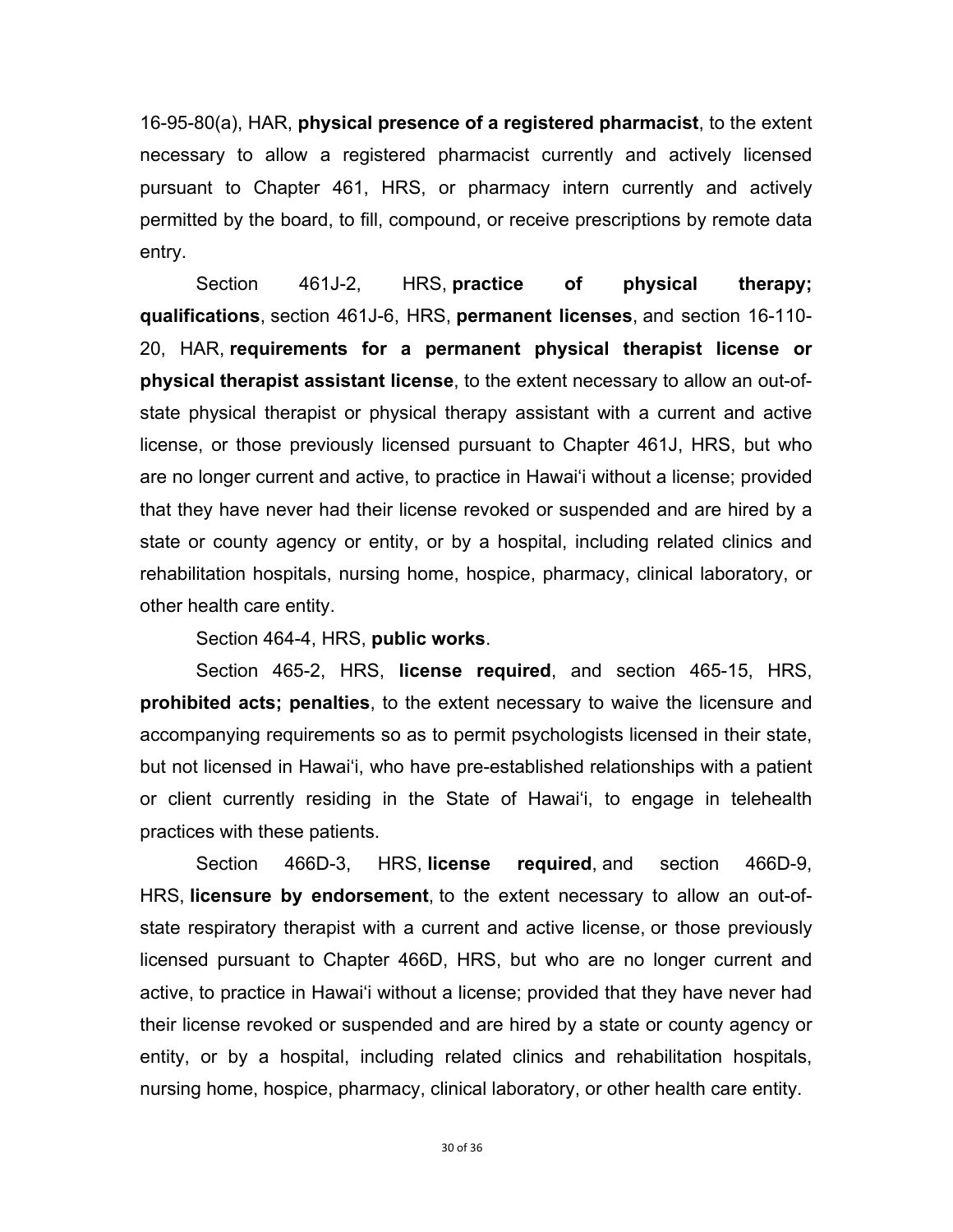Section 466J-4, HRS, **licenses required**, section 466J-5, HRS, **radiographers, radiation therapists, and nuclear medicine technologists, qualifications and licenses**, section 11-44-3, HAR, **licenses required**, section 11-44-4, HAR, **application for license**, and section 11-44-5, HAR, **minimum eligibility requirements for license**, to the extent necessary to allow an out-ofstate radiographer, radiation therapist, or nuclear medicine technologist, with a current and active registration or certification in good standing with the American Registry of Radiologic Technologists (ARRT) in radiography, radiation therapy technology, or nuclear medicine technology or with the Nuclear Medicine Technology Certification Board (NMTCB) in nuclear medicine technology; or those previously licensed pursuant to Chapter 466J, HRS, but who are no longer current and active, to practice in Hawai'i without a license; provided that they have never had their license revoked or suspended and are hired by a state or county agency or other health care entity that possesses a current and valid radiation facility license. Facilities are required to submit to the Radiologic Technology Board the following information for individuals performing radiologic technology under this exemption: full name; ARRT, NMTCB or previous license number; and a photocopy of the current ARRT or NMTCB credential card or defunct license (if available).

Section 467E-5, HRS, **licensed required**, and section 467E-13, HRS, **prohibited acts; penalties**, to the extent necessary to waive the licensure and accompanying requirements so as to permit social workers licensed in their state, but not licensed in Hawai'i, who have pre-established relationships with a patient or client currently residing in the State of Hawai'i, to engage in telehealth practices with these patients. This shall not authorize out-of-state mental health professionals who are not licensed in Hawai'i to solicit or establish new relationships with clients or patients located in Hawai'i.

 Section 468E-3, HRS, **practice as speech pathologist or audiologist; title or description of services**, section 468E-4, HRS, **persons and practices not affected**, section 468E-8, HRS, **license**, section 16-100-12, HAR, **registration required**, and section 16-100-16, HAR, **general requirements**, to the extent necessary to allow an out-of-state speech pathologist or audiologist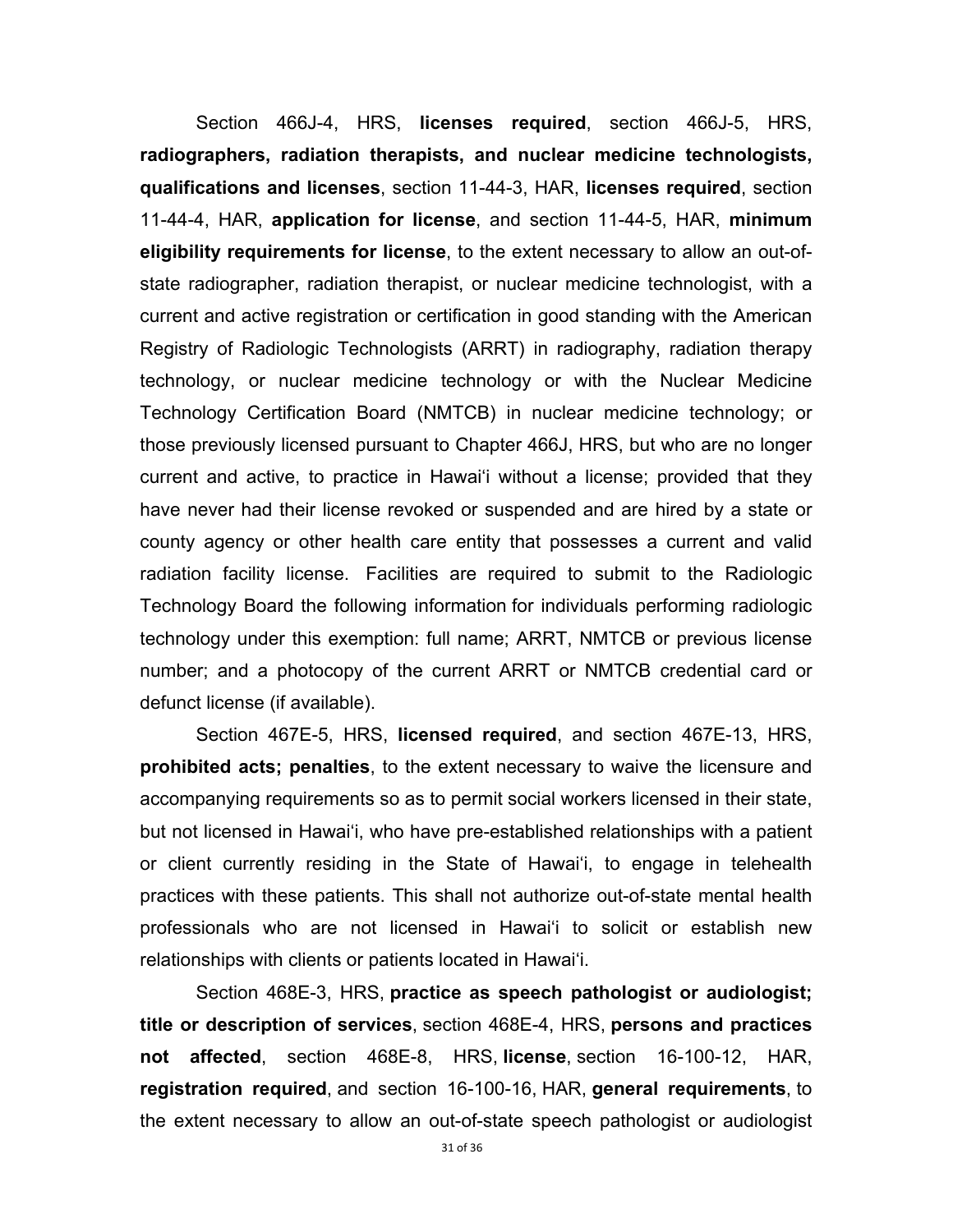with a current and active license, or those previously licensed pursuant to Chapter 468E, HRS, but who are no longer current and active, to practice in Hawai'i without a license; provided that they have never had their license revoked or suspended and are hired by a state or county agency or entity, or by a hospital, including related clinics and rehabilitation hospitals, nursing home, hospice, pharmacy, clinical laboratory, or other health care entity.

Section 469-2, HRS, **rules**, and related administrative rules for Mortuaries, Cemeteries, Embalmers, Undertakers and Mortuary Authorities, to the extent necessary to suspend any law that facilitates the gathering of large groups for the viewing of a body before cremation or burial. Additionally, pursuant to section 127A-25, HRS, the Rules Relating to Mortuaries, Cemeteries, Embalmers, Undertakers and Mortuary Authorities, as set forth in Exhibit H attached hereto are hereby adopted.

 Section 471-10, HRS, **refusal to grant and revocation or suspension of license**, to the extent necessary to enable veterinarians to engage in telehealth without a previously existing Veterinarian-Client-Patient-Relationship or physical examination of the patient.

 Chapter 481I, HRS, **motor vehicle express warranty enforcement (lemon law)**, to the extent necessary such that, at the sole discretion of the Department of Commerce and Consumer Affairs, any arbitration hearing may be conducted by telephone or video conference without the parties, arbitrator, or department being physically present in the same location; any deadlines, including but not limited to, the lemon law rights period under section 481I-2, HRS, may be extended, waived, or suspended; and any hearing procedures, including but not limited to, submission of documents or service, may be done via telephone or email.

#### D. Division 3. Property; Family

 Chapter 501, HRS, **land court registration**, and related court or administrative rules, to the extent necessary such that the Registrar of the Bureau of Conveyances, in his sole discretion and for the purpose of facilitating the recording functions of the Bureau of Conveyances, may suspend recording requirements calling for certified copies of court records, or any other recording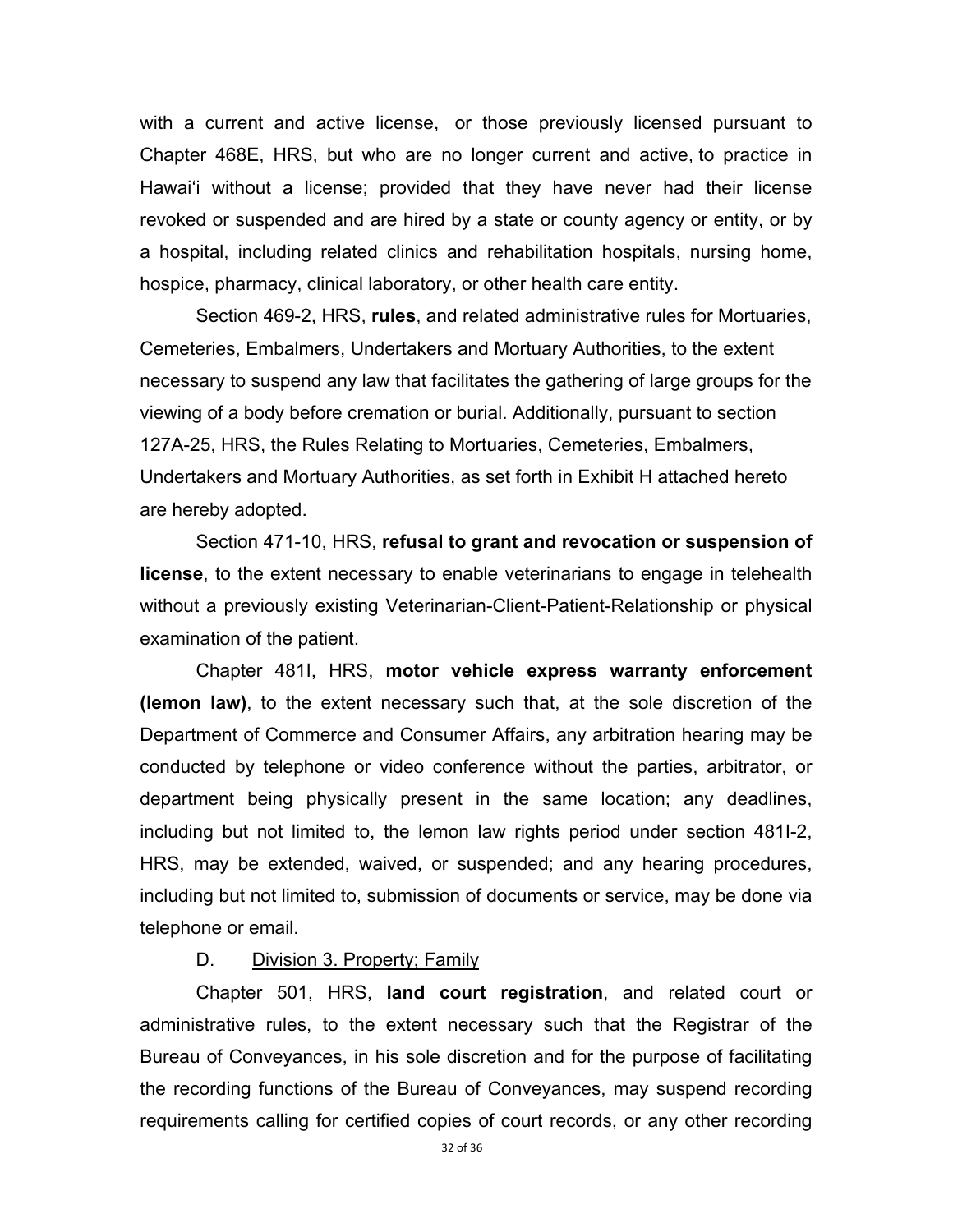requirements that cannot be satisfied under the current emergency conditions, including but not limited to recording requirements which may require close physical contact.

 Chapter 502, HRS, **bureau of conveyances; recording**, and related court or administrative rules, to the extent necessary such that the Registrar of the Bureau of Conveyances, in his sole discretion and for the purpose of facilitating the recording functions of the Bureau of Conveyances, may suspend recording requirements calling for certified copies of court records, or any other recording requirements that cannot be satisfied under the current emergency conditions, including but not limited to recording requirements which may require close physical contact.

Section 572-1(7), HRS, **requisites of valid marriage contract**, to the extent necessary to suspend the requirement that the parties to be married and the person performing the marriage ceremony be physically present at the same place and time for the marriage ceremony. During the time that this emergency order is effective, marriage ceremonies may be performed by synchronous, realtime, interactive audio and video telecommunications, so long as the parties to be married and the person performing the marriage ceremony shall all be physically present in Hawai'i and all of the other requisites for a valid marriage contract are met. This suspension shall apply retroactively to March 4, 2020, the beginning of the disaster emergency relief period.

 Section 572-6, HRS, **application; license; limitations**, to the extent necessary to suspend the requirement that persons applying for a marriage license shall appear personally before an agent authorized to grant marriage licenses. During the time that this emergency order is effective, persons applying for a marriage license may appear by synchronous, real-time, interactive audio and video telecommunications before an agent authorized to grant marriage licenses.

 Chapter 576E, HRS, **administrative process for child support enforcement**, and related administrative rules, to the extent necessary such that, at the sole discretion of the Department of the Attorney General or the Child Support Enforcement Agency, the agency may sign an order temporarily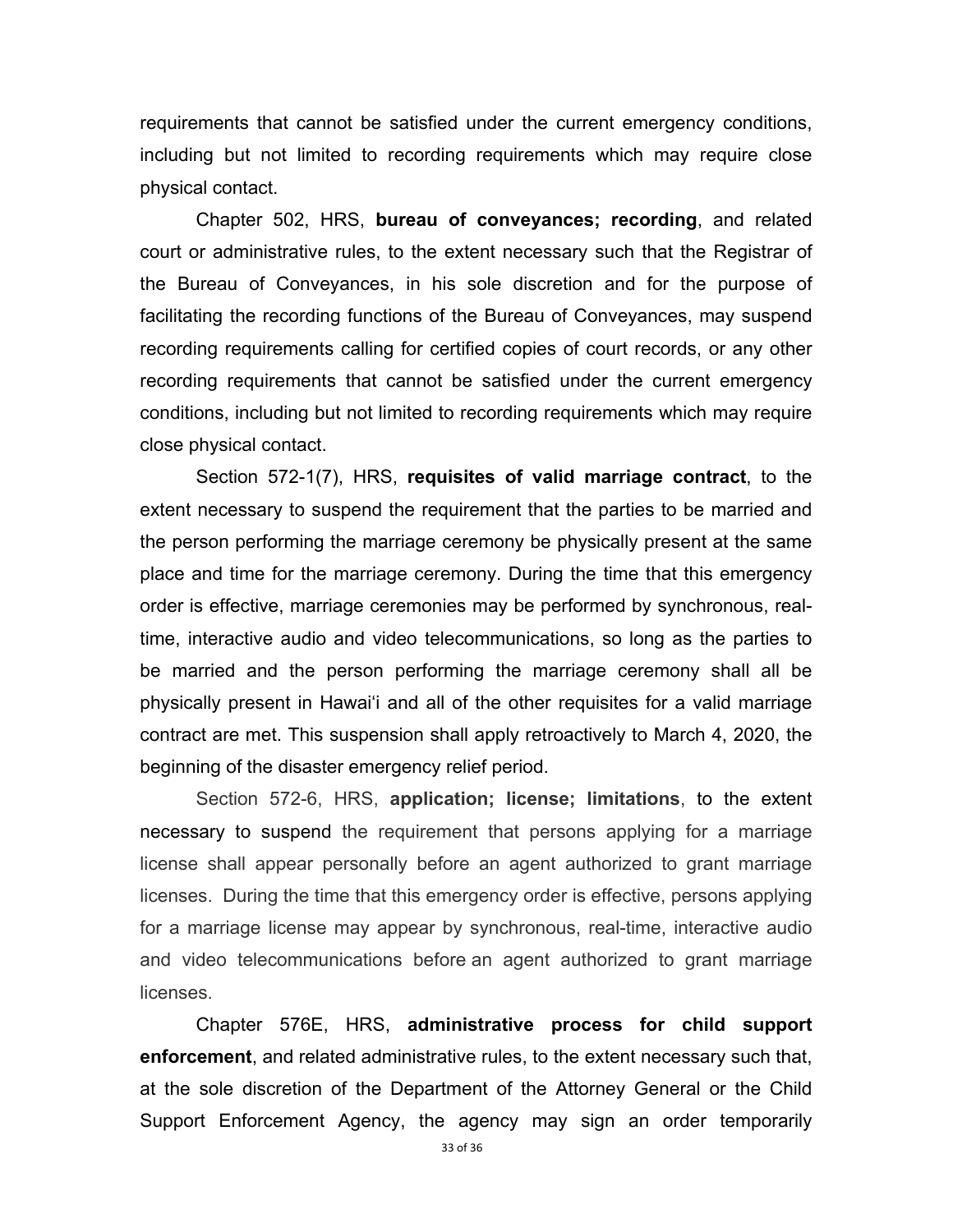suspending or modifying child support obligations without the need to commence administrative proceedings when all parties are in mutual agreement.

 Section 11-219-7.5(e), HAR, **renewal of parking permits**, to the extent that the six-year recertification for special license plates shall be suspended if such recertification becomes due during the emergency period.

 Sections 15-37-4(a)(2) - (5), HAR, **procedure for a SWHV**, so that all solar water heater variance requests and payments will be done online at the Department of Business, Economic Development and Tourism Energy Division Solar Water Heater Variance website, and no other submittal methods (i.e., email, fax, U.S. Postal Service, or hand delivery) or payments by check will be accepted.

E. Division 4. Courts and Judicial Proceedings

Nothing suspended or invoked by this Proclamation.

F. Division 5. Crimes and Criminal Proceedings

 Sections 706-669, 706-670, and 706-670.5, HRS, **disposition of convicted defendants**, to the extent that these sections and related administrative rules prescribe time limits for matters before the Hawaii Paroling Authority.

### **VII. Severability**

If any provision of this Proclamation is rendered or declared illegal for any reason, or shall be invalid or unenforceable, such provision shall be modified or deleted, and the remainder of this Proclamation and the application of such provision to other persons or circumstances shall not be affected thereby but shall be enforced to the greatest extent permitted by applicable law.

## **VIII. Enforcement**

 No provision of this Proclamation, or any rule or regulation hereunder, shall be construed as authorizing any private right of action to enforce any requirement of this Proclamation, or of any rule or regulation. Unless the Governor, Director of Emergency Management, or their designee issues an express order to a non-judicial public officer, no provision of this Proclamation, or any rule or regulation hereunder, shall be construed as imposing any ministerial duty upon any non-judicial public officer and shall not bind the officer to any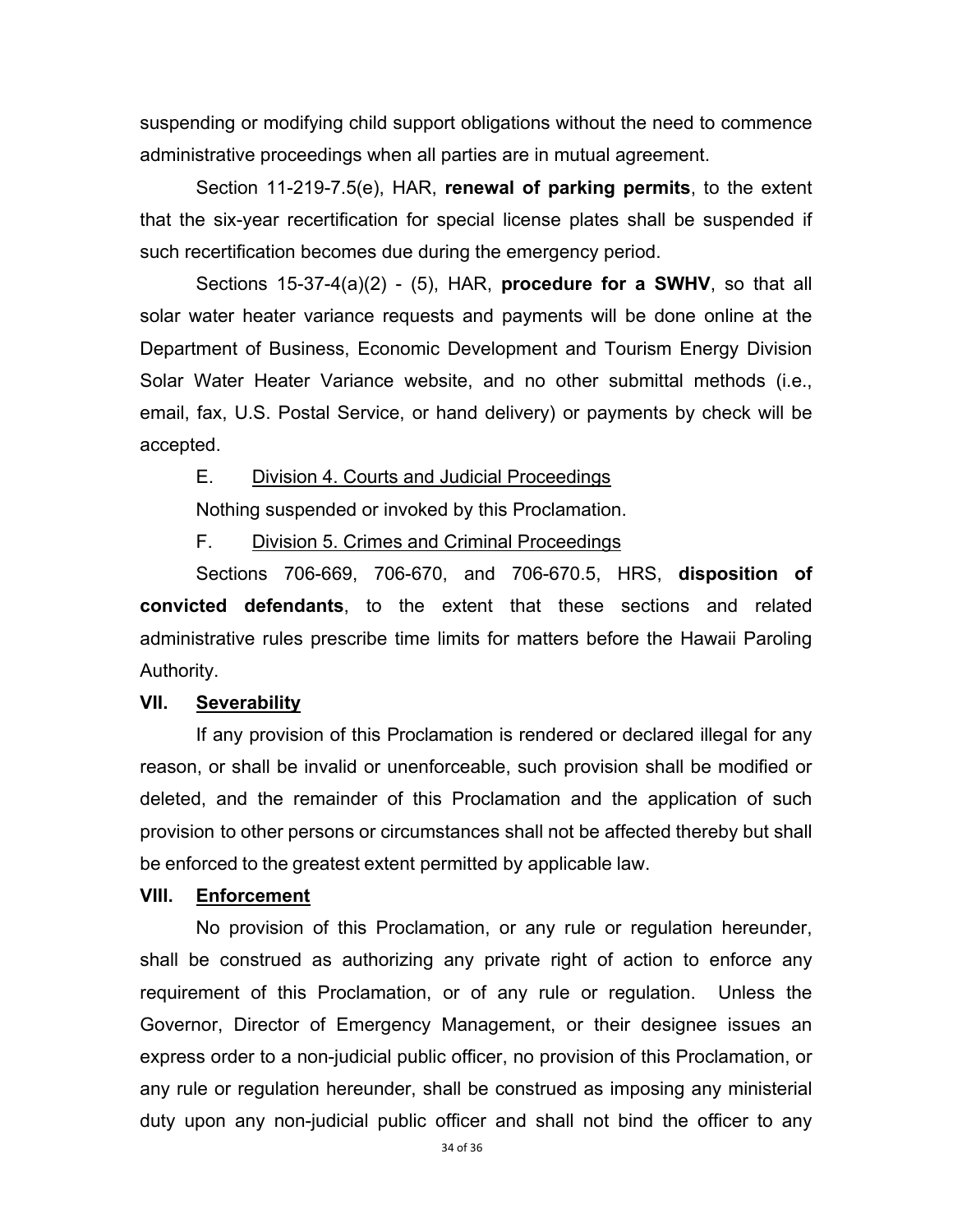specific course of action or planning in response to the pandemic or interfere with the officer's authority to utilize his or her discretion.

**I FURTHER DECLARE** that this Proclamation supersedes all prior proclamations issued by me related to the COVID-19 emergency, and that the disaster emergency relief period shall continue through February 14, 2021, unless terminated or superseded by a separate proclamation, whichever shall occur first.

> Done at the State Capitol, this 16<sup>th</sup> day of December, 2020.

 $\frac{1 \text{Var} \cdot \frac{1}{2}}{1}$ 

 DAVID Y. IGE,  *Governor of Hawai'i*

APPROVED:

**\_\_\_\_\_\_\_\_\_\_\_\_\_\_\_\_\_\_\_\_\_\_\_\_\_\_\_\_** 

Clare E. Connors *Attorney General State of Hawai'i*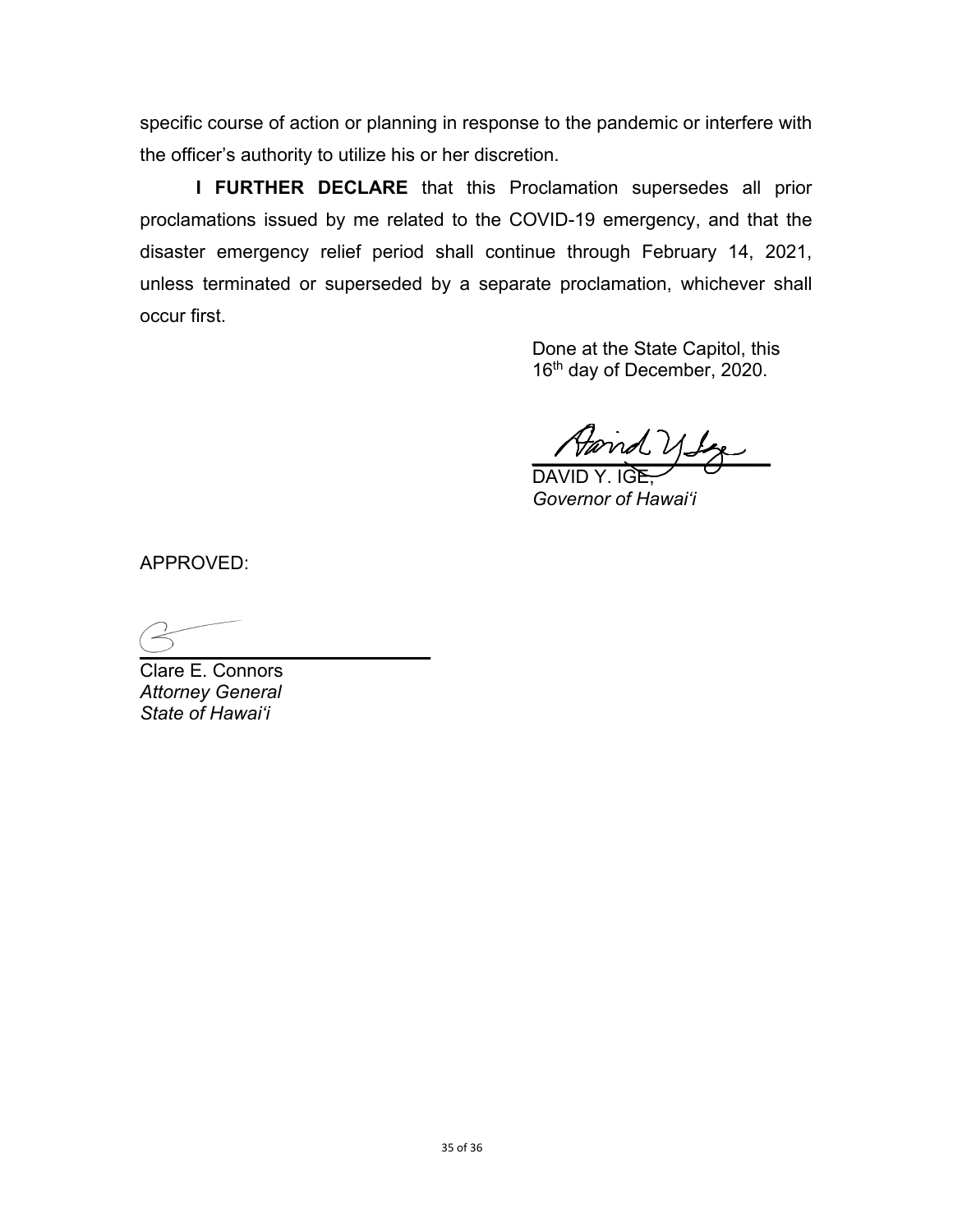EXHIBIT A Rule Relating to Immunities for Health Care Practices (amended)

EXHIBIT B Rules Relating to COVID-19 Screening Process and Travel Self-Quarantine (amended)

EXHIBIT C Rules Relating to Child Care Services Under Chapter 17-798.2, Hawaii Administrative Rules

> EXHIBIT D Rules Relating to Notaries Public

EXHIBIT E State Roadmap to Recovery and Resilience

> EXHIBIT F Sunshine Law and UIPA

EXHIBIT G Rules Relating to Safety Guidelines for Barbers and Beauty Operators

EXHIBIT H Rules Relating to Mortuaries, Cemeteries, Embalmers, Undertakers and Mortuary **Authorities** 

> EXHIBIT I Rules Relating to State Civil Identification Card

EXHIBIT J Statewide Face Covering Requirement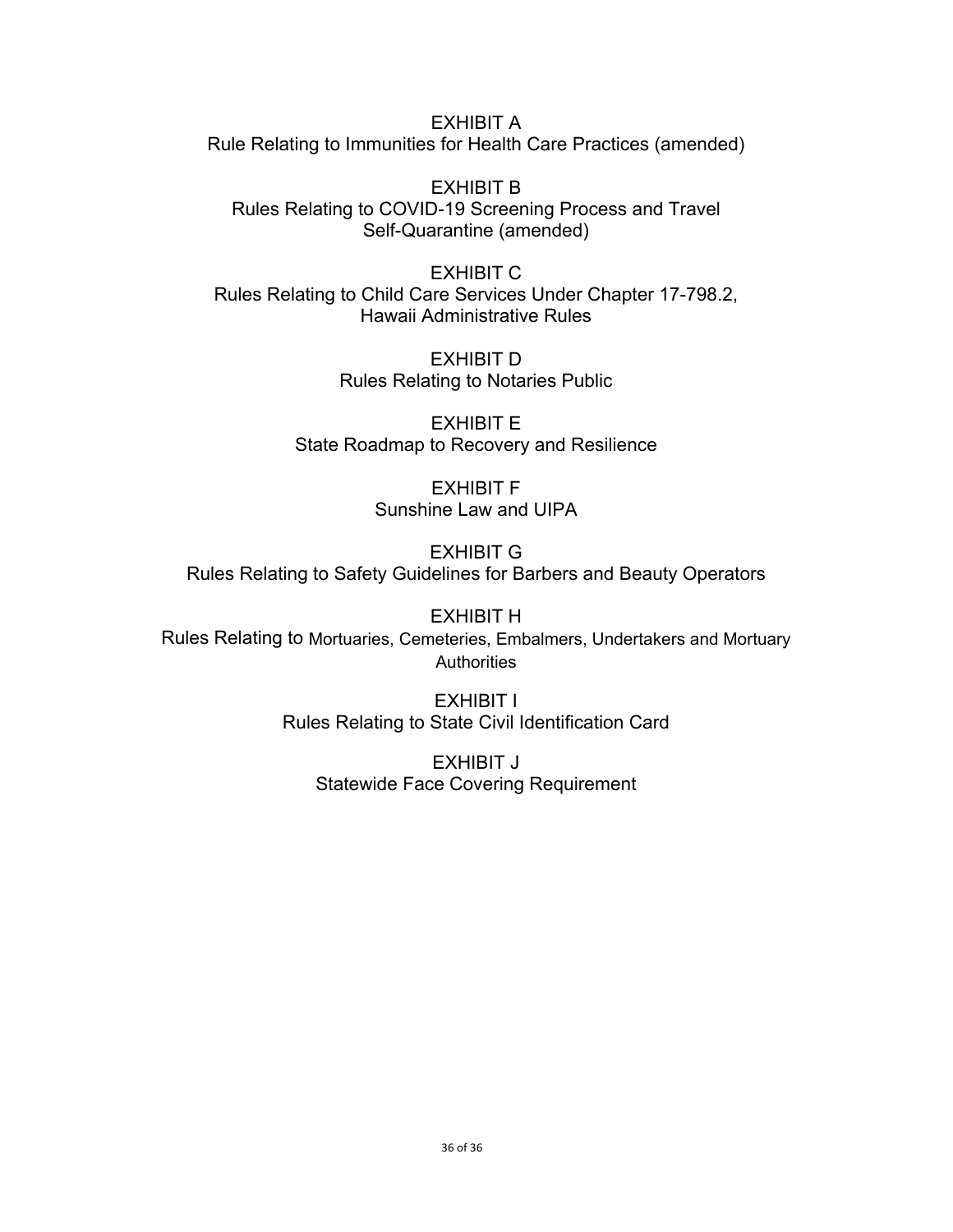### EXHIBIT A

#### RULES RELATING TO IMMUNITIES FOR HEALTH CARE PRACTICES (amended)

§1 Purpose and Authority §2 Definitions Health Care Response to COVID-19 §4 Performance of COVID-19 Vaccinations \$45 Immunity of Health Care Facilities<br>\$56 Immunity of Health Care Profession \$56 Immunity of Health Care Professionals<br>\$<del>6</del>7 Immunity of Health Care Volunteers §67 Immunity of Health Care Volunteers<br>\$78 Miscellaneous §78 Miscellaneous

§1 Purpose and Authority. These rules are adopted pursuant to section 127A-9, 12, 13, 25, 29, and 31, Hawaii Revised Statutes, to respond to the COVID-19 emergency declared by the Governor and have the full force and effect of law. The following rules are necessary to enable the healthcare system in Hawaii to continue to function at acceptable levels of service for patients during a time when health care professionals are in short supply and to provide for the performance of COVID-19 vaccinations.

§2 Definitions. For the purpose of these rules, the following definitions apply:

"Health care facility" means any program, institution, place, building, or agency, or portion thereof, private or public, other than federal facilities or services, whether organized for profit or not, used, operated, or designed to (1) provide medical diagnosis, treatment, nursing, rehabilitative, or preventive care to any person or persons, or (2) provide postsecondary educational programs in health care disciplines. The term includes but is not limited to facilities licensed or certified by DOH pursuant to section 321-11(10), Hawaii Revised Statutes (HRS), and others providing similarly organized services regardless of nomenclature, and any state governmentoperated site providing health care and/or vaccination services established for the purpose of responding to the COVID-19 outbreak.

"Health care professional" means physicians and surgeons and others licensed pursuant to chapter 453, podiatrists licensed pursuant to chapter 463E, dentists licensed pursuant to chapter 448, psychologists licensed pursuant to chapter 465, nurses licensed pursuant to chapter 457, veterinarians licensed pursuant to chapter 471, acupuncturists licensed pursuant to chapter 436E, massage therapists licensed pursuant to chapter 452, naturopathic physicians licensed pursuant to chapter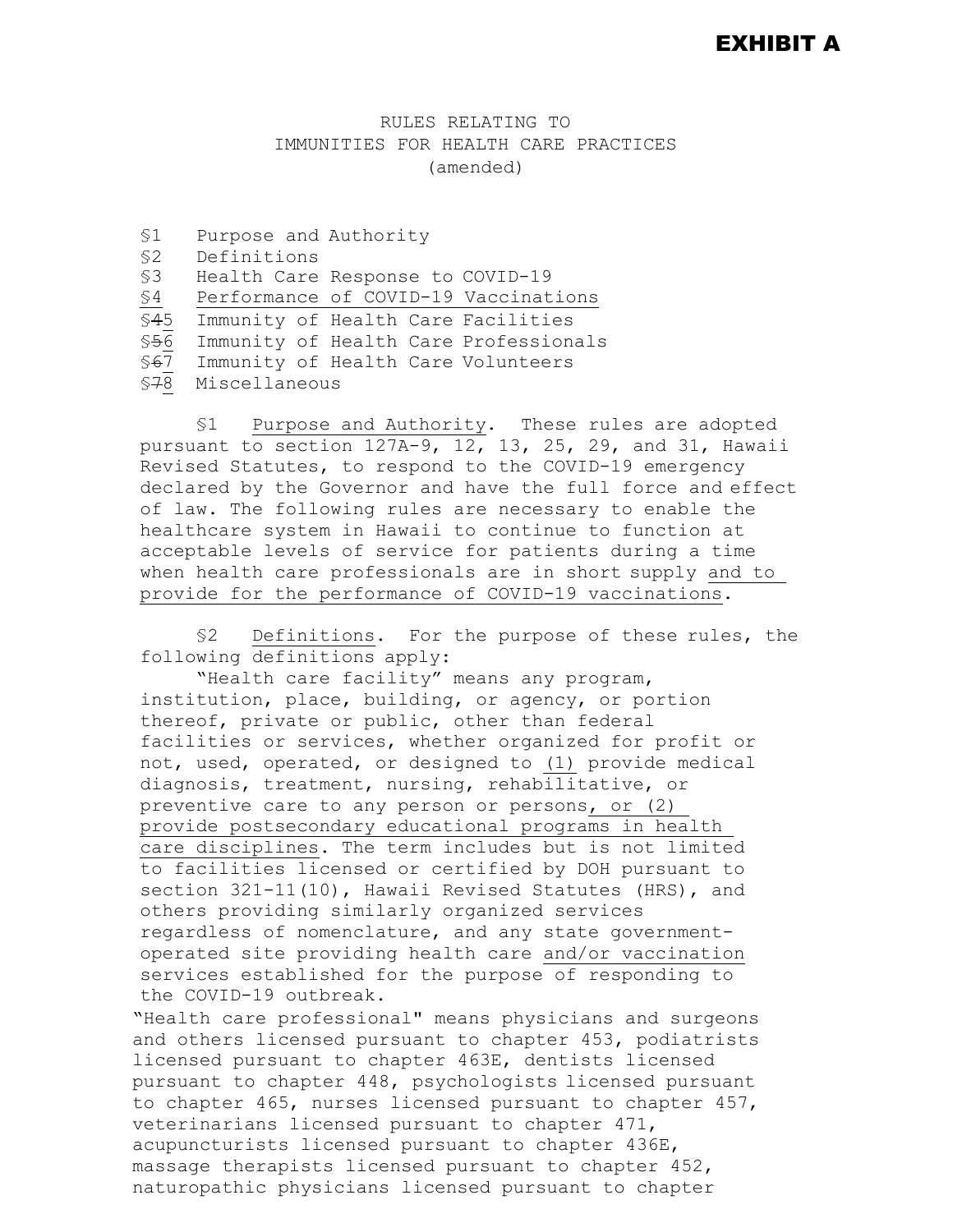# EXHIBIT A

455, chiropractors licensed pursuant to chapter 442,occupational therapists licensed pursuant to chapter 457G, physical therapists licensed pursuant to chapter 461J, respiratory therapists licensed pursuant to chapter 466D, radiographers, radiation therapists, and nuclear medicine technologists licensed pursuant to chapter 466J, speech pathologists or audiologists licensed pursuant to chapter 468E, and pharmacists licensed pursuant to chapter 461 who (i) are providing health care and/or vaccination services at a health care facility in response to the COVID-19 outbreak and are authorized to do so; or (ii) are working under the direction of the Hawai'i Emergency Management Agency (HIEMA) or Hawai'i Department of Health (HDOH) pursuant to any Proclamation, Supplementary Proclamation, and/or Executive Order related to the COVID-19 outbreak (hereinafter collectively referred to as Emergency Proclamations) or pursuant to an agreement with HIEMA or HDOH. Health care professionals include the following:

- (1) Physicians, osteopathic physicians, physician assistants, nurses, occupational therapists, physical therapists, respiratory therapists, and speech pathologists or audiologists with a current and active outof-state license who are authorized to practice in Hawai'i without a Hawai'i license by my Emergency Proclamations.
- (2) Physicians, osteopathic physicians, physician assistants, nurses, occupational therapists, physical therapists, respiratory therapists, radiographers, radiation therapists, nuclear medicine technologists, and speech pathologists or audiologists who were previously licensed pursuant to chapters 453, 457, 457G, 461J, 466D, 466J, and 468E, HRS, respectively, who have no current and active Hawai'i license, who never had their license revoked or suspended and are hired by a state or county agency or facility, or by a hospital, including related clinics and rehabilitation hospitals, nursing home, hospice, pharmacy, or clinical laboratory, or other health care entity, and who are authorized to practice in Hawai'i without a license by my Emergency Proclamations.
- (3) Psychologists licensed in their state but not licensed in Hawai'i who have pre-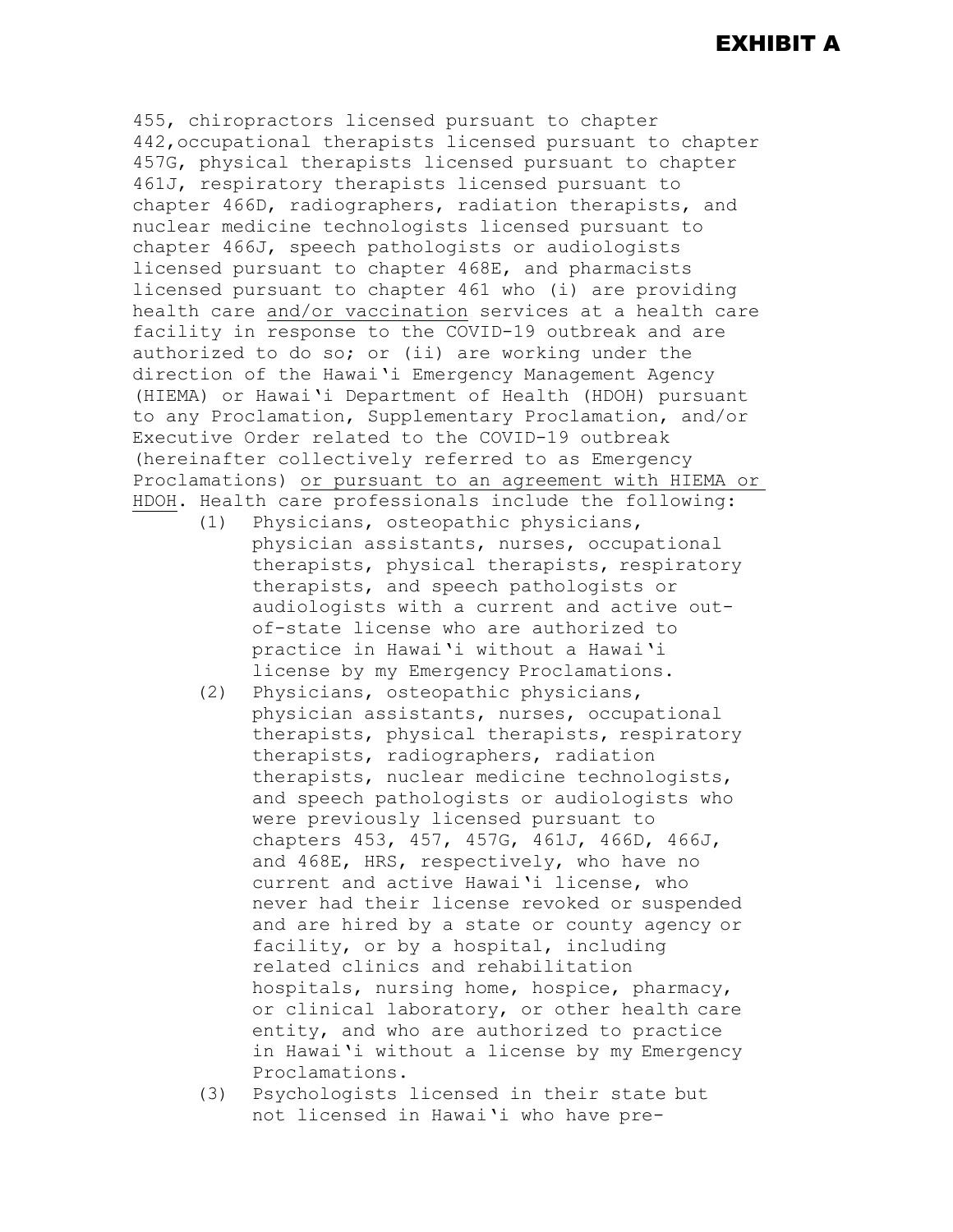established relationships with a patient or client currently residing in the State of Hawai'i who are authorized to engage in telehealth practices with these patients by my Emergency Proclamations and veterinarians who are authorized to engage in telehealth without a previously existing Veterinarian-Client-Patient-Relationship or physical examination of the patient by my Emergency Proclamations.

"Health care volunteer" means all volunteers or medical, nursing, social work, pharmacy, occupational, physical, or respiratory therapist students who do not have licensure who (i) are providing services, assistance, or support at a health care facility in response to the COVID-19 outbreak and are authorized to do so; or (ii) are working under the direction of HIEMA or HDOH pursuant to my Emergency Proclamations or pursuant to an agreement with HDOH or HIEMA.

§3 Health Care Response to COVID-19. Health care facilities, health care professionals, and health care volunteers shall render assistance in support of the State's response to the disaster recognized by the Governor's Emergency Proclamations related to COVID-19. For health care facilities, "rendering assistance" in support of the State's response includes cancelling or postponing elective surgeries and procedures as each facility determines to be appropriate under the circumstances presented by the COVID-19 emergency if elective surgeries or procedures are performed at the health care facility, or working under the direction of HIEMA or HDOH pursuant to the Emergency Proclamations or pursuant to an agreement with HDOH or HIEMA. In addition, for health care facilities, "rendering assistance" in support of the State's response must include measures such as increasing the number of beds, preserving personal protective equipment, or taking necessary steps to prepare to treat patients with COVID-19. For health care professionals, "rendering assistance" in support of the State's response means providing health care and/or vaccination services at a health care facility in response to the COVID-19 outbreak, or working under the direction of HIEMA or HDOH pursuant to the Governor's Emergency Proclamations or pursuant to an agreement with HIEMA or HDOH. For health care volunteers, "rendering assistance" in support of the State's response means providing services, assistance, or support at a health care facility in response to the COVID-19 outbreak, or working under the direction of HIEMA or HDOH pursuant to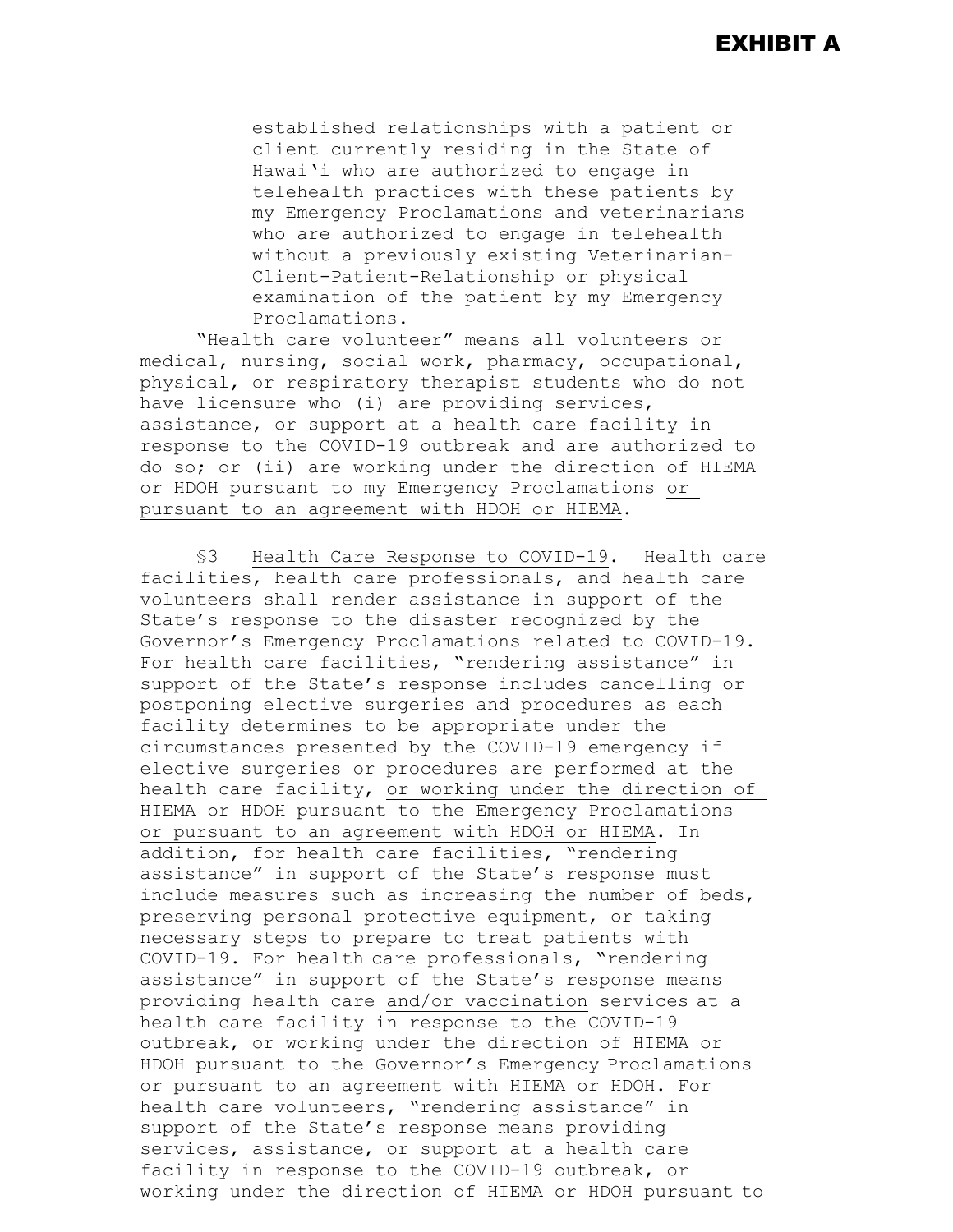the Emergency Proclamations or pursuant to an agreement with HIEMA or HDOH.

§4 Performance of COVID-19 vaccinations. Vaccinations shall be performed by the health care professionals and volunteers who are duly licensed or are otherwise authorized to perform vaccinations pursuant to these rules, or as provided by other applicable legal authority, related to the COVID-19 emergency. A record of the vaccinations shall be maintained by these healthcare workers and shall be made available, as directed by the HDOH.

§45 Immunity of Health Care Facilities. Health care facilities that in good faith comply completely with all state and federal orders regarding the disaster emergency, shall be immune from civil liability for any death or injury to persons, or property damage alleged to have been caused by any act or omission by the health care facility, which death of or injury to persons, or property damage occurred at a time when the health care facility was engaged in the course of rendering assistance to the State by providing health care and/or vaccination services in response to the COVID-19 outbreak, unless it is established that such death or injury to persons, or property damage was caused by willful misconduct, gross negligence, or recklessness of the health care facility.

§56 Immunity of Health Care Professionals. Health care professionals who in good faith comply completely with all state and federal orders regarding the disaster emergency, shall be immune from civil liability for any death or injury to persons, or property damage alleged to have been caused by any act or omission by the health care professional, which death of or injury to persons, or property damage occurred at a time when the health care professional was engaged in the course of rendering assistance to the State by providing health care and/or vaccination services in response to the COVID-19 outbreak, unless it is established that such death or injury to persons, or property damage was caused by willful misconduct, gross negligence, or recklessness of the health care professional.

§67 Immunity of Health Care Volunteers. Any health care volunteer who in good faith complies completely with all state and federal orders regarding the disaster emergency, shall be immune from civil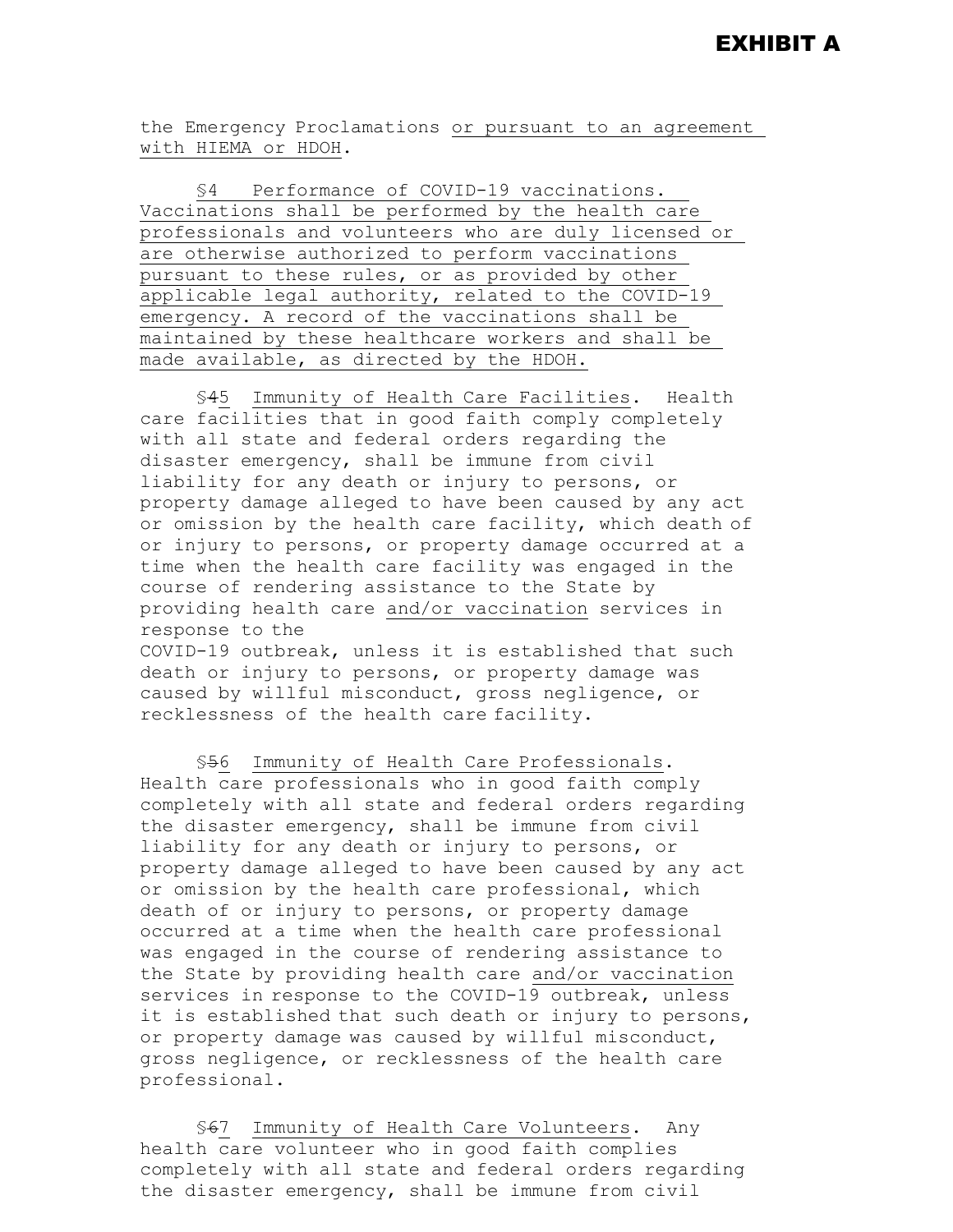liability for any death of or injury to persons, or property damage alleged to have been caused by any act or omission by the health care volunteer at a time when the health care volunteer was engaged in the course of rendering assistance to the State by providing services, assistance, or support in response to the COVID-19 outbreak, unless it is established that such death of or injury to persons, or property damage was caused by the willful misconduct, gross negligence, or recklessness of the health care volunteer.

§78 Miscellaneous. (a) Nothing in these rules shall be construed to preempt or limit any applicable immunity from civil liability available to any health care facility, health care professional, or health care volunteer, including by way of illustration, the federal Public Readiness and Emergency Preparedness Act (PREP Act); Section 3215 of the CARES Act; Chapter 127A, HRS; section 321-23.3, HRS; section 325-20, HRS; and chapter 662D, HRS.

(b) If any provision of these rules is held invalid by any court of competent jurisdiction, this invalidity does not affect any other provision, which can be given effect without the invalid provision or application. To achieve this purpose, the provisions of this rule are declared to be severable.

(c) The provisions of these rules shall take effect nunc pro tunc to March 4, 2020, and shall remain in effect for the emergency period, unless terminated by separate proclamation, whichever shall occur first.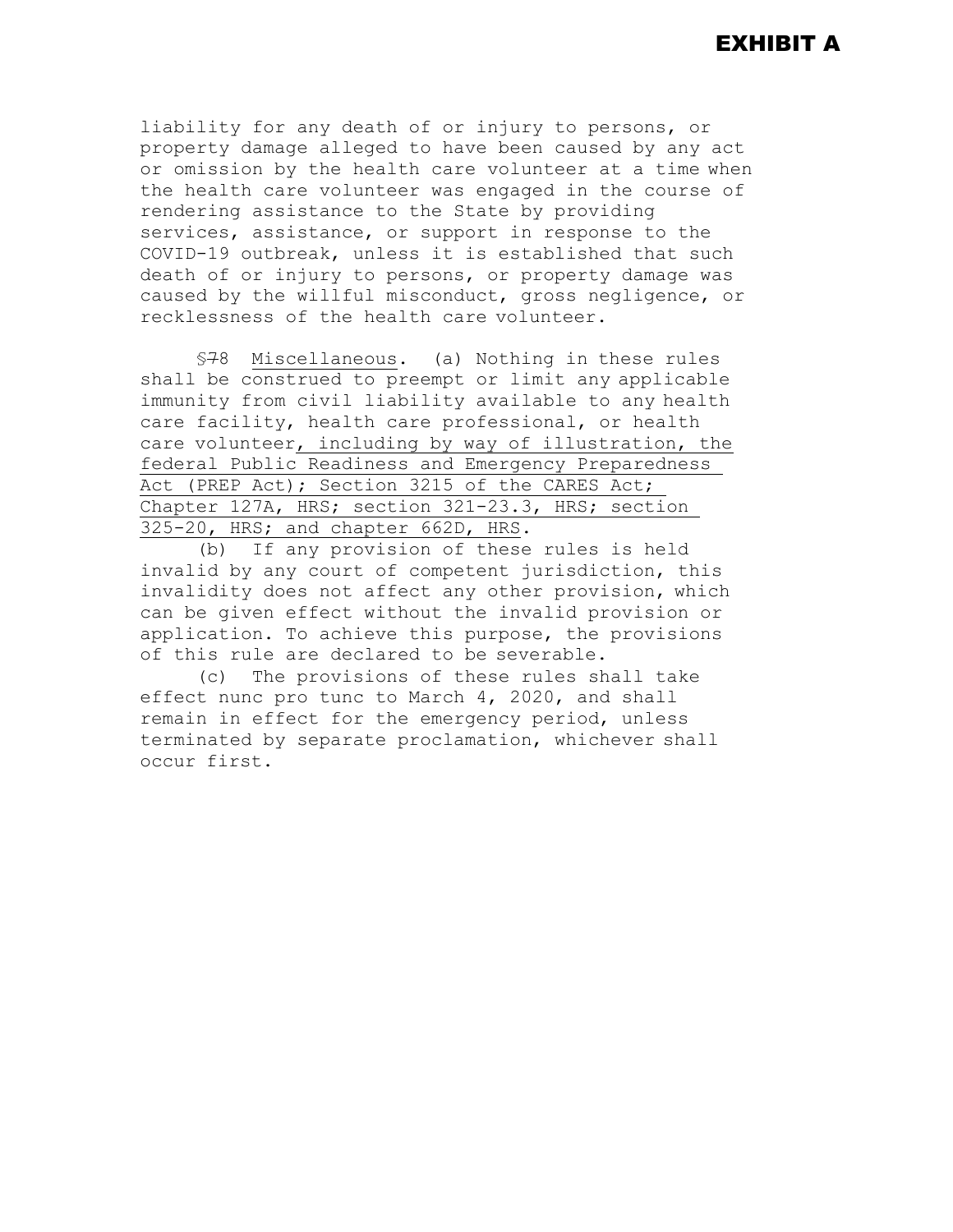EXHIBIT B

Rules Relating to COVID-19 Screening Process and Travel Self-Quarantine (amended)

| S1  | Purpose and Authority                  |
|-----|----------------------------------------|
| \$2 | Definitions                            |
| \$3 | Health Screening                       |
| \$4 | Mandatory Self-Quarantine              |
| \$5 | Order of Self Quarantine               |
| \$6 | Defenses                               |
| \$7 | Costs to be Paid by Quarantined Person |
| \$9 | Criminal Penalties                     |
|     |                                        |

§1 Purpose and Authority. These rules are adopted pursuant to sections 127A-11, 12, 13, 25, 29, and 31, Hawaii Revised Statutes, to respond to the COVID-19 emergency declared by the Governor and have the force and effect of law.

§2 Definitions. "Health Screening" means a process used to detect the presence of a communicable or dangerous disease in an individual and may include the measuring of a person's temperature through thermal temperature screening, and the administration of one or more questionnaires used to conduct surveillance of disease activity or to determine to whom a diagnostic tool is administered.

"Mandatory State of Hawaii Travel and Health Form" means a form or questionnaire developed by the State for travelers. It may be amended from time to time by the Director of Emergency Management, and amendments shall be posted on the websites for the Governor and the Hawaii Emergency Management Agency.

"Order for Self-Quarantine" means an order from the Director of Emergency Management directing a mandatory selfquarantine. It may be amended from time to time by the Director of Emergency Management, and amendments shall be posted on the websites for the Governor and the Hawaii Emergency Management Agency.

"State approved COVID-19 test" means a test to determine the presence of active COVID-19 infection that has been approved for use under these rules by the Hawaii Department of Health (DOH) and is administered through a Trusted Testing Partner. Currently approved is the processing by laboratories that are licensed or certified by Clinical Laboratories Improvement Amendments (CLIA) of specimens for nucleic acid amplification testing approved or authorized by the United States Food and Drug Administration, pursuant to an Emergency Use Authorization or other authorization for COVID-19 testing.

"Thermal temperature screening" means a non-contact means of measuring a person's temperature.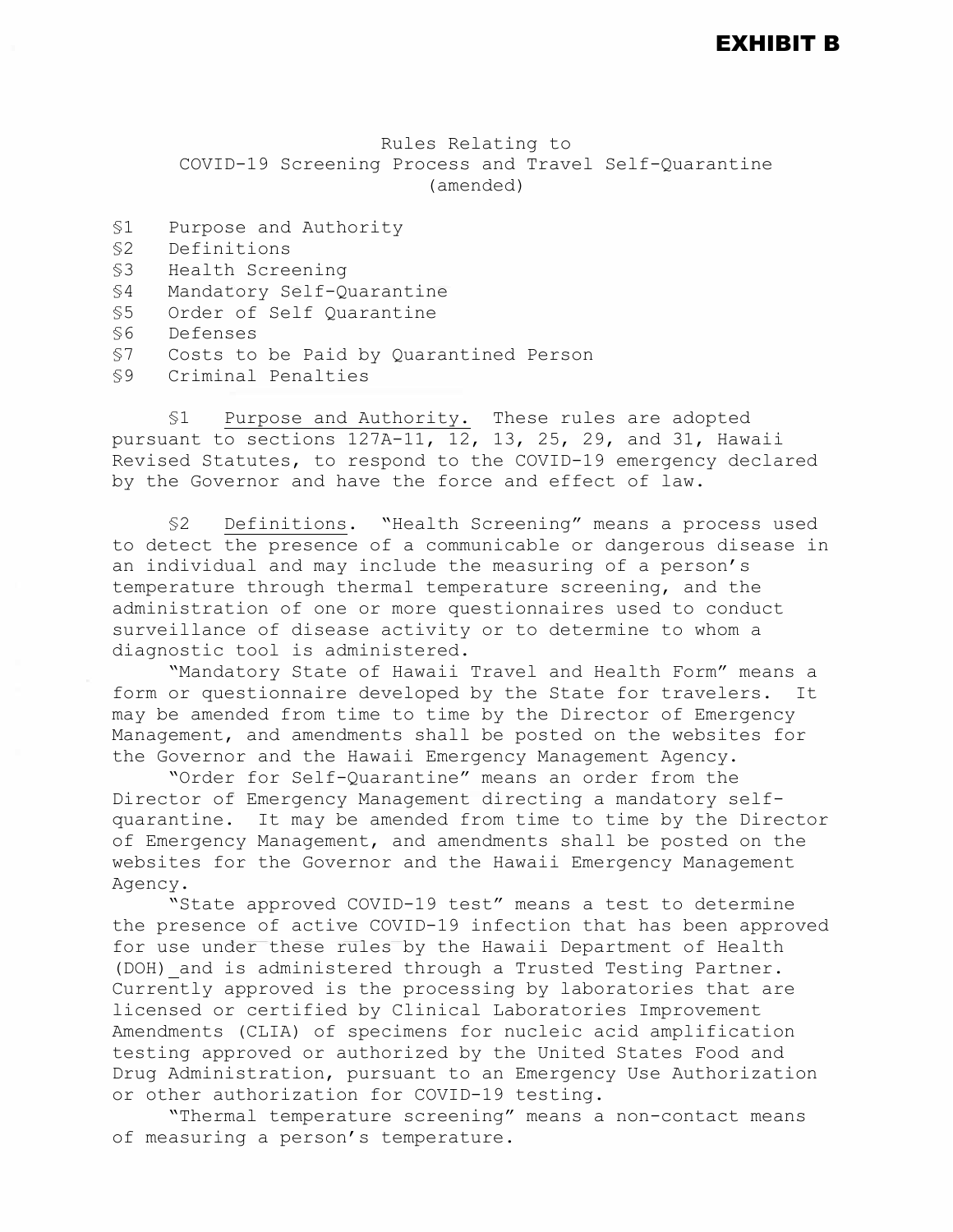§3 Health Screening. All persons entering the State of Hawaii shall submit to a health screening as determined by the Director of Emergency Management to be necessary to prevent the spread of COVID-19 to protect the public health and safety. Any person violates this section if the person intentionally or knowingly:

- (1) Refuses or fails to truthfully, accurately and fully complete a Mandatory State of Hawaii Travel and Health Form defined in Section 2; or
- (2) Refuses or fails to undergo thermal temperature screening conducted by state personnel.

§4 Mandatory Self-Quarantine. (a) All persons entering the State of Hawaii shall be subject to mandatory selfquarantine, except:

- (1) those persons performing critical infrastructure functions or who have otherwise been exempted by the Director of Emergency Management; or
- (2) those persons who have obtained a negative COVID-19 test result, using a DOH-approved form, from a Trusted Testing Partner test administered within 72 hours from the final leg of departure and whose negative test results for the COVID-19 disease are either uploaded into the State's Safe Travels program prior to departure to the State or provided in written hard copy upon arrival in the State.

(b) The period of self-quarantine shall begin from the day of entry into the State and shall last 14 days the number of days set forth in Section IV.B. of the emergency proclamation or the duration of the person's presence in the State, whichever is shorter.

§5 Order of Self Quarantine. (a) All persons subject to mandatory self-quarantine shall remain in self-quarantine for a period of 14 days the number of days set forth in Section IV.B. of the emergency proclamation, which period commences the day of arrival, or the duration of the person's presence in the State of Hawaii, whichever is shorter.

(b) Any person subject to such quarantine violates this section if the person intentionally or knowingly:

- (1) Refuses or fails to truthfully, accurately and fully complete the Order for Self-Quarantine;
- (2) Refuses or fails to enter or remain within the confines of the quarantine location designated by the person to the Director of Emergency Management or the Director's authorized representative for the period of self-quarantine;
- (3) Refuses or fails to follow any of the orders contained within the Order for Self-Quarantine; or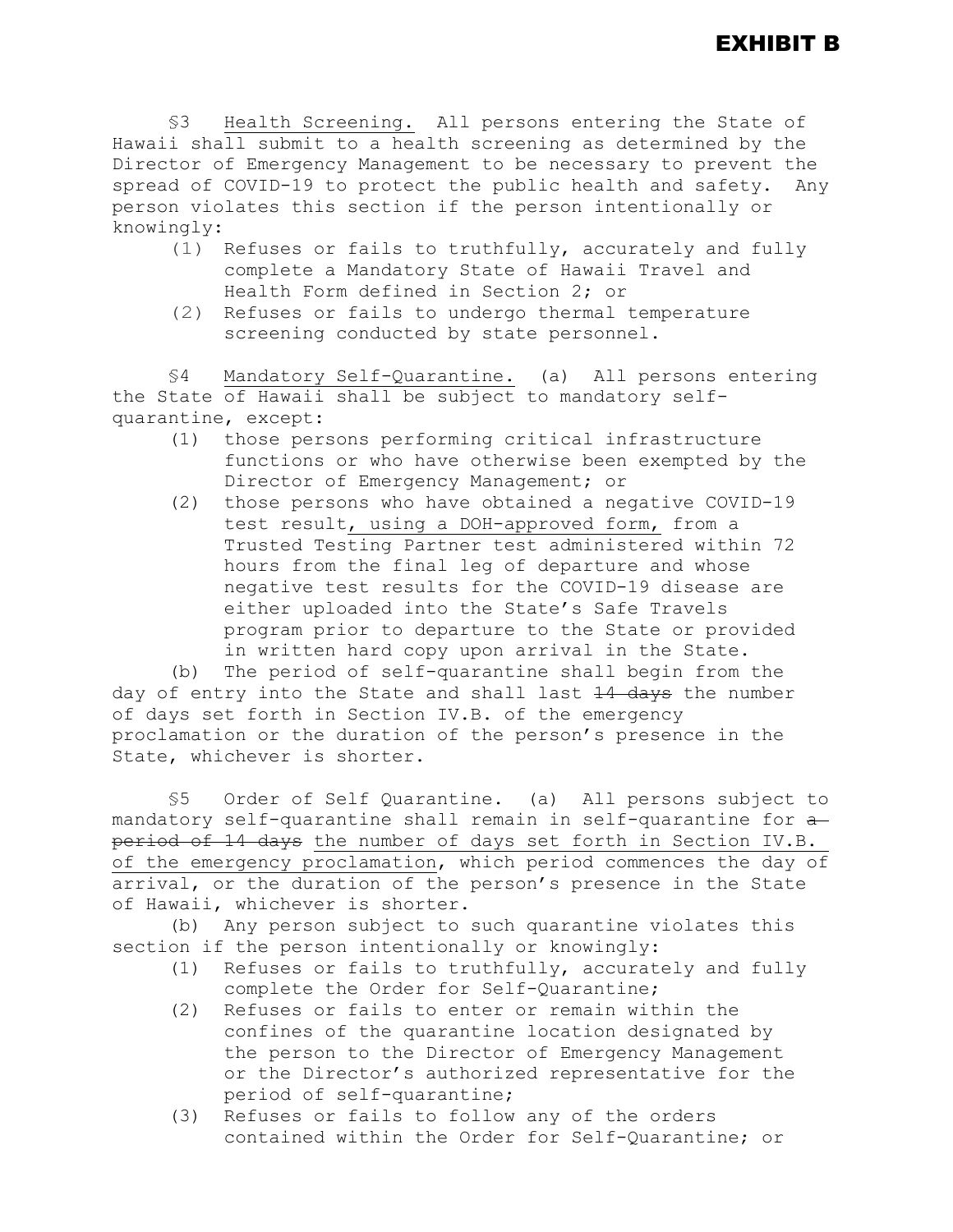(4) Refuses or fails to obey the orders of the Director of Emergency Management or the Director's authorized representative.

§6 Defenses. It shall be an affirmative defense to a violation of Sections 4 and 5 of the Rules Relating to COVID-19 Health Screening Process and Travel Self-Quarantine if the person:<br>(1)

- Enters the State by recreational boat into the State's small boat (non-commercial) harbors that had been at sea for at least 104 consecutive days before entering State waters and has no persons on board who are ill or are exhibiting symptoms of COVID-19;
- (2) Obtains a negative COVID-19 test result from a Trusted Testing Partner test administered within 72 hours from the final leg of departure and whose negative test results are either uploaded into the State's Safe Travels program or provided in written hard copy upon arrival in the State;
- (3) Applies for an exemption from mandatory selfquarantine through travelexemption.hawaii.gov and receives confirmation of the exemption from covidexemption@hawaii.gov, and breaks self-quarantine for the sole purpose of performing critical infrastructure functions, wears appropriate protective gear, and follows the safe practices identified in the Proclamation; or
- (4) Is otherwise exempt from the self-quarantine requirements.

§7 Costs to be Paid by Quarantined Person. Any person under the mandatory self-quarantine prescribed by these rules shall be responsible for all costs associated with that person's quarantine, including transport, lodging, food, medical care, and any other expenses to sustain the person during the self-quarantine period.

§8 Criminal Penalties. (a) Any person violating any of these rules shall be guilty of a misdemeanor and upon conviction, the person shall be fined not more than \$5,000, or imprisoned not more than one year, or both.

(b) Penalties prescribed by these rules are in addition to any other lawful penalties established by law.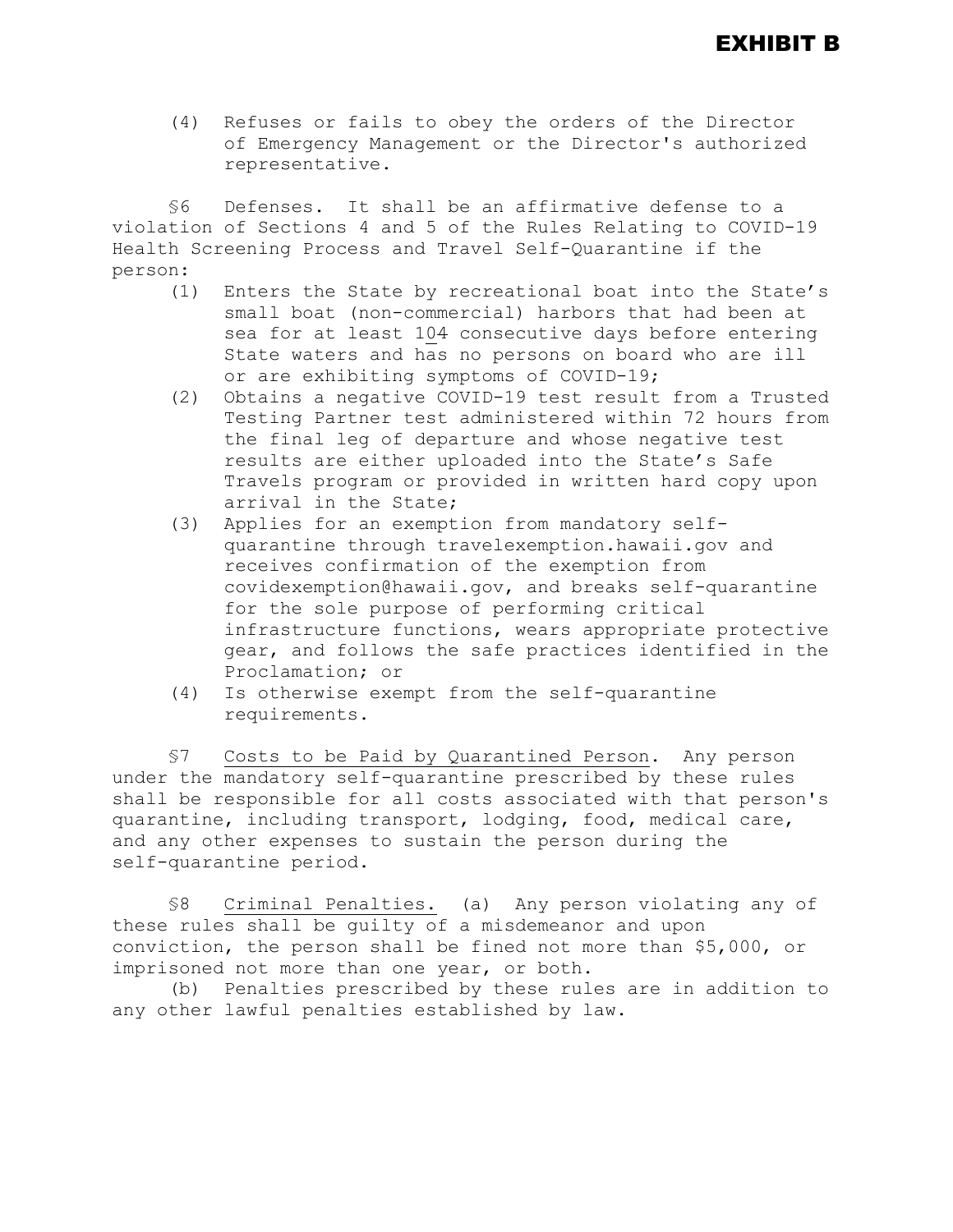# EXHIBIT C

Rules Relating to Child Care Services Under Chapter 17-798.2, Hawaii Administrative Rules

- §1 Purpose and authority
- §2 Eligibility requirements
- Method of computing child care payment
- §4 Mandatory Reporting

§1 Purpose and authority. These rules are adopted pursuant to sections 127A-12, 13, 25, 29, and 31, Hawaii Revised Statutes, to respond to the COVID-19 emergency declared by the Governor. The following amendments are necessary to enable the Department of Human Services to assist families who need child care services due to impacts of the COVID-19 pandemic emergency. These rules have the force and effect of law.

§2 Eligibility requirements. Section 17-798.2-9, Hawaii Administrative Rules, is amended to read as follows:

"§17-798.2-9 Eligibility requirements. (a) Depending upon availability of funds, all children eligible for child care assistance shall reside with the eligible caretaker and meet the following requirements:

- (1) Be under age thirteen years;<br>(2) Be thirteen through seventee
- Be thirteen through seventeen years of age with a physical or mental incapacity that prevents the child from doing self-care; or
- (3) Receive child protective services, and the need for child care is specified in the family unit's case plan as ordered by the court.
- (b) A caretaker shall be eligible for child care, provided the caretaker:
- (1) Has a monthly gross income verified through documentation that does not exceed eighty-five percent of the State Median Income for a family of the same size except for:<br>(A) Individuals who are
	- Individuals who are licensed by the department or organizations under the authority of the department, as foster parents; [or]
	- (B) Family units receiving child protective services; or
	- (C) Family units impacted by any federal-, state-, or county-declared emergency proclamation related to a man-made or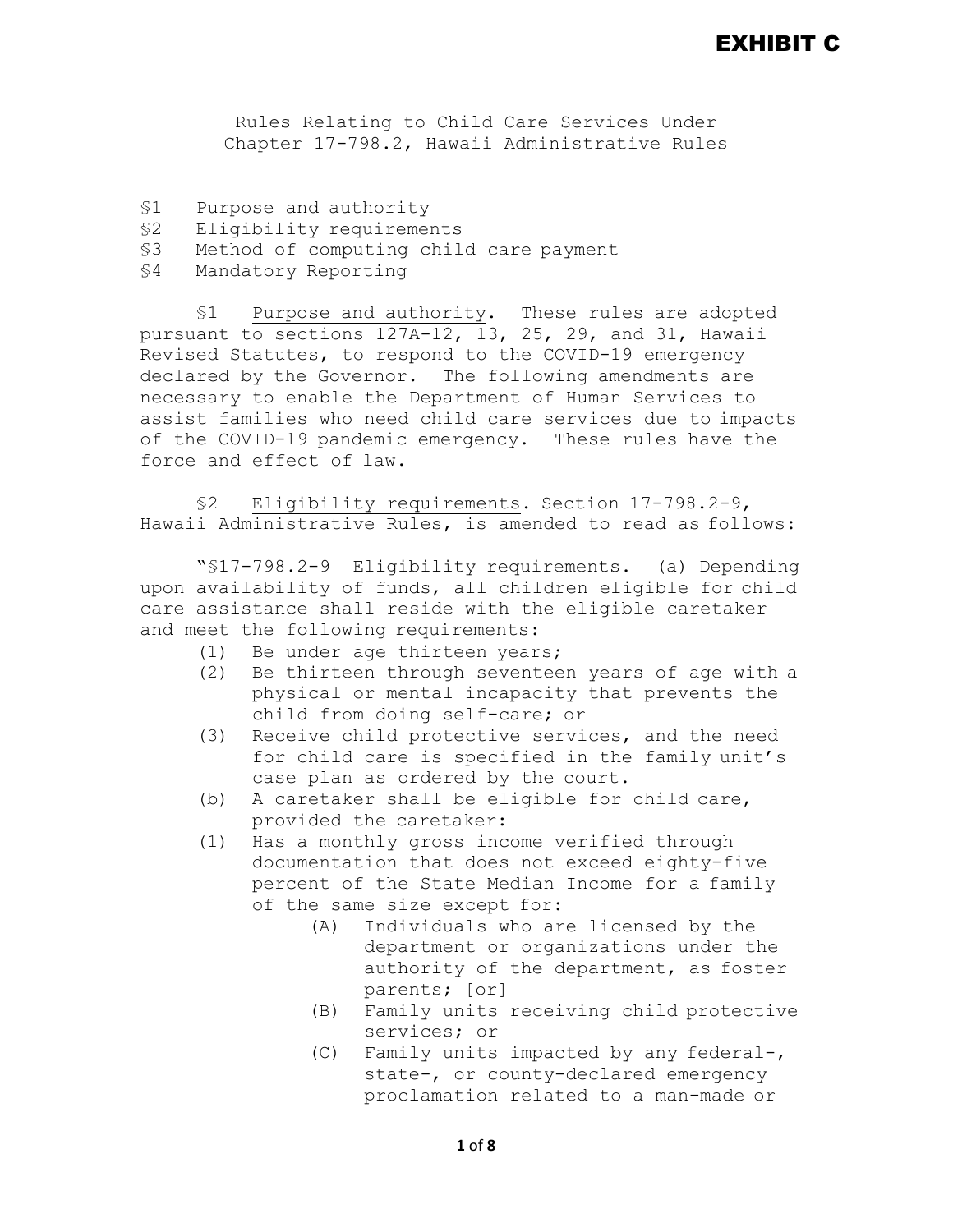natural disaster, or public health pandemic situation;

- (2) Meets one of the following conditions:<br>(A) Is engaged in employment in
	- Is engaged in employment in exchange for wages or salary;
	- (B) Has a written offer of employment that is scheduled to start within two weeks;
	- (C) Needs child care for up to thirty calendar days during a break in employment, if employment is scheduled to resume within thirty days;
	- (D) Needs up to thirty consecutive days in a twelve-month period for the caretaker with or without a work history to job search, when there is no one to care for the child, not to exceed the maximum child care rates as provided under section 17-798.2-12;
	- (E) Is enrolled in and attends an educational program or job training, vocational, or employment training. This includes the break time between classes for the day;
	- (F) Is participating in the FTW program or a treatment program as required by section 17-656.1-10, except for a participant in the Food Stamp Employment and Training program, and the FTW participant is involved in the required activities written in the FTW employment or individualized service plan;
	- (G) Is receiving child protective services and the need for child care is specified in the family unit's case plan as ordered by the court;
	- (H) Is in a two-parent family unit where one of the caretakers is in an approved activity and the other caretaker is determined to have a disability which prevents the caretaker from providing care for their own child. Proof of disability and inability to provide care of the caretaker's own eligible child shall be verified by the written report of a State-licensed physician, psychologist, or psychiatrist. In the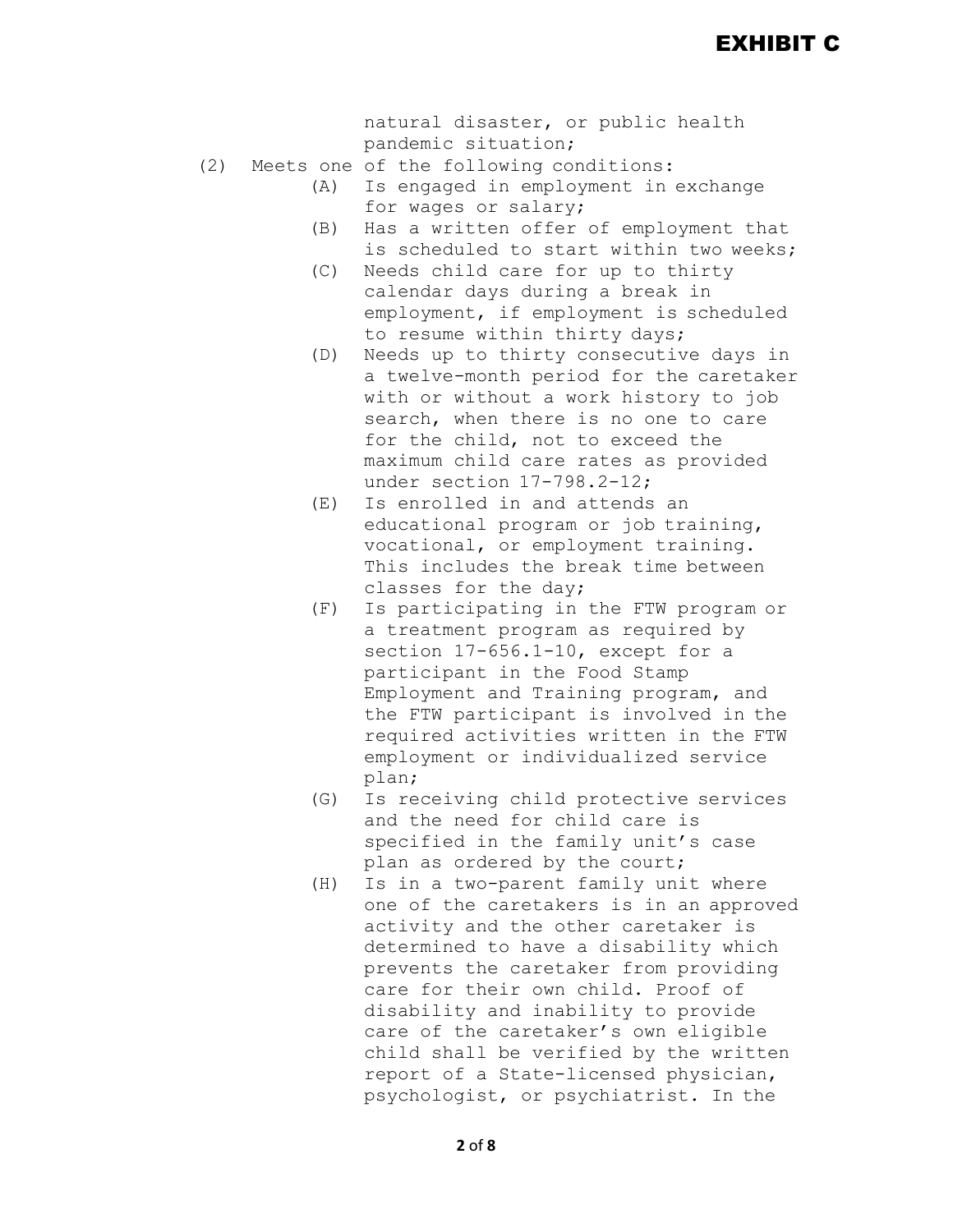case of a temporary disability, the written report shall be submitted every six months;

- (I) Is a caretaker participating in an approved activity and has a temporary disability that prevents him or her from engaging in that activity and providing care for his or her own child until the activity can be resumed. Proof of the temporary disability condition and duration, and inability to care for the caretaker's own child shall be verified by the written report of a State-licensed physician, psychologist, or psychiatrist. The written report shall be reviewed every thirty days;
- (J) Is a caretaker whose child is approved for participation in the Preschool Open Doors program; [or]
- (K) Is a caretaker under the age eighteen years who meets any eligibility condition cited in section 17-798.2-  $9(b)(2)(A)$  through  $(J)$ , retains custody of his or her own child, and does not reside in the same household with his or her adult caretaker; or
- (L) Is a caretaker impacted by any federal- , state-, or county-declared emergency proclamation related to a man-made or natural disaster, or public health pandemic situation and who needs child care to search for employment or prepare for resuming employment; and
- (3) Shall establish a reasonable relationship between the time during which the caretaker participates in an activity and the time during which child care is needed.
- (c) Child care providers and caregivers:
- (1) Shall meet the following conditions in order that child care payments may be authorized:
	- (A) Be eighteen years old or older;
	- (B) Afford caretakers unlimited access to their children, including written records concerning their children, during normal hours of provider operation and whenever the children are in the care of the provider;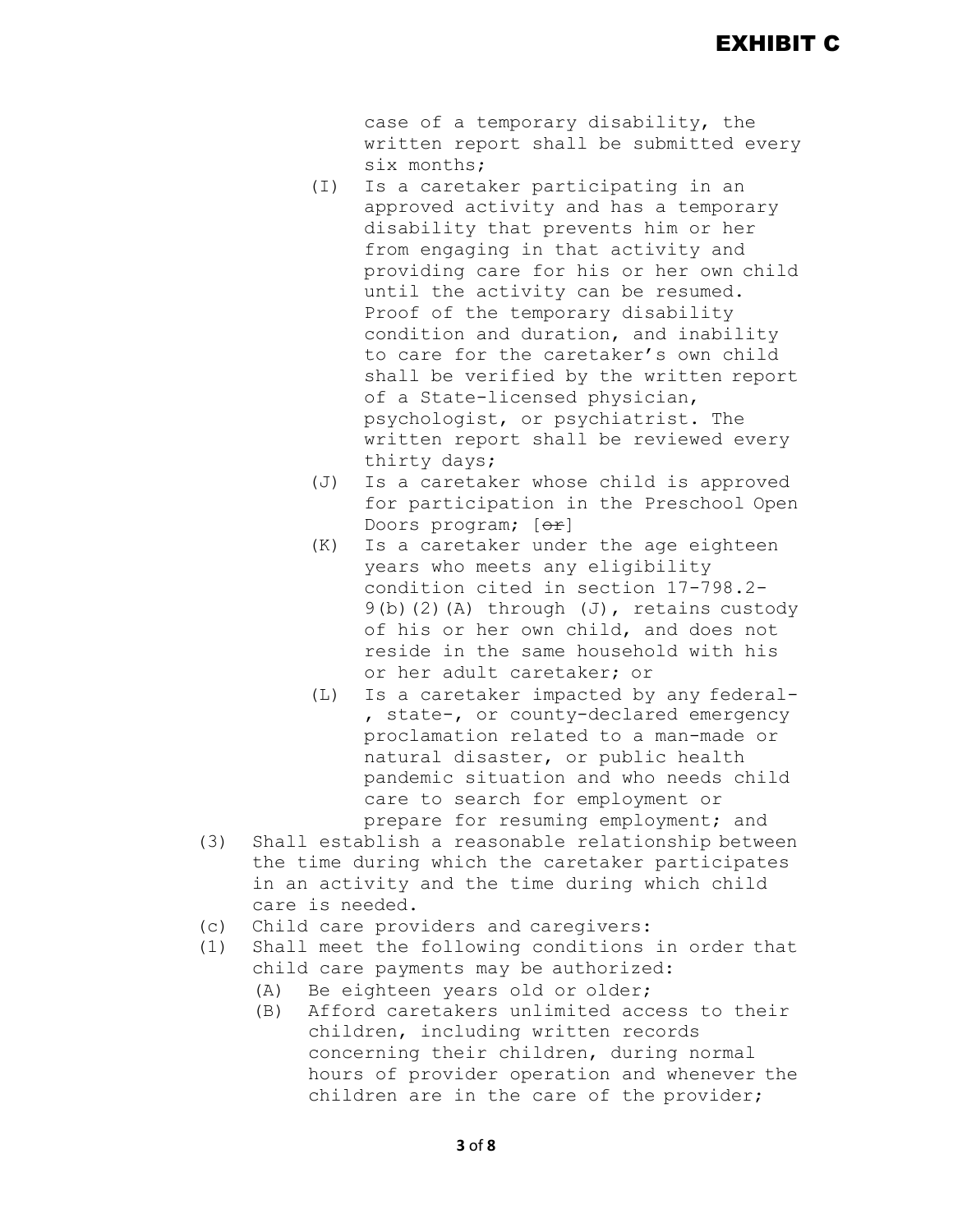- (C) Be a department regulated or license-exempt child care provider, including in-home care providers. License-exempt providers shall be listed with the department and shall submit a written statement to the department that shall attest to their:
	- (i) Willingness to provide care;
	- (ii) Rate that will be charged;<br>(iii) Assurance that the pr
	- Assurance that the provider premises are safe from hazards in accord with subparagraphs (G) and (H); and
	- (iv) Address and telephone number;
- (D) Have no known history of child abuse or neglect, physical, psychological or psychiatric problems, or criminal convictions that may adversely affect or interfere with the care of children;
- (E) Provide consent, on forms supplied by the department, to conduct a background check. The background check shall be conducted in accord with sections 17-891.1-3, 17-892.1-3, 17-895-3, or 17-896-3; Provide consent, on forms supplied by the department, to conduct an additional fingerprint check through the Federal Bureau of Investigations (FBI), except for the child's grandparents, great-grandparents, siblings living in a separate residence and who are at least eighteen years old, and aunts or uncles;
- (F) Be free of tuberculosis as indicated by a skin test or chest x-ray completed within the last twenty-four months of child care; and
- (G) Have a child care facility or home with an installed smoke detector, unobstructed emergency exits, and an emergency exit plan.
- (2) Shall not be one of the following:
	-
	- (A) Parents, biological or legal;<br>(B) Step-parents living in the ho Step-parents living in the household;
	- (C) Guardians, or members of the family unit that receives government financial assistance payments, including essential persons;
	- (D) Providers who are not in compliance with State or county requlatory requirements;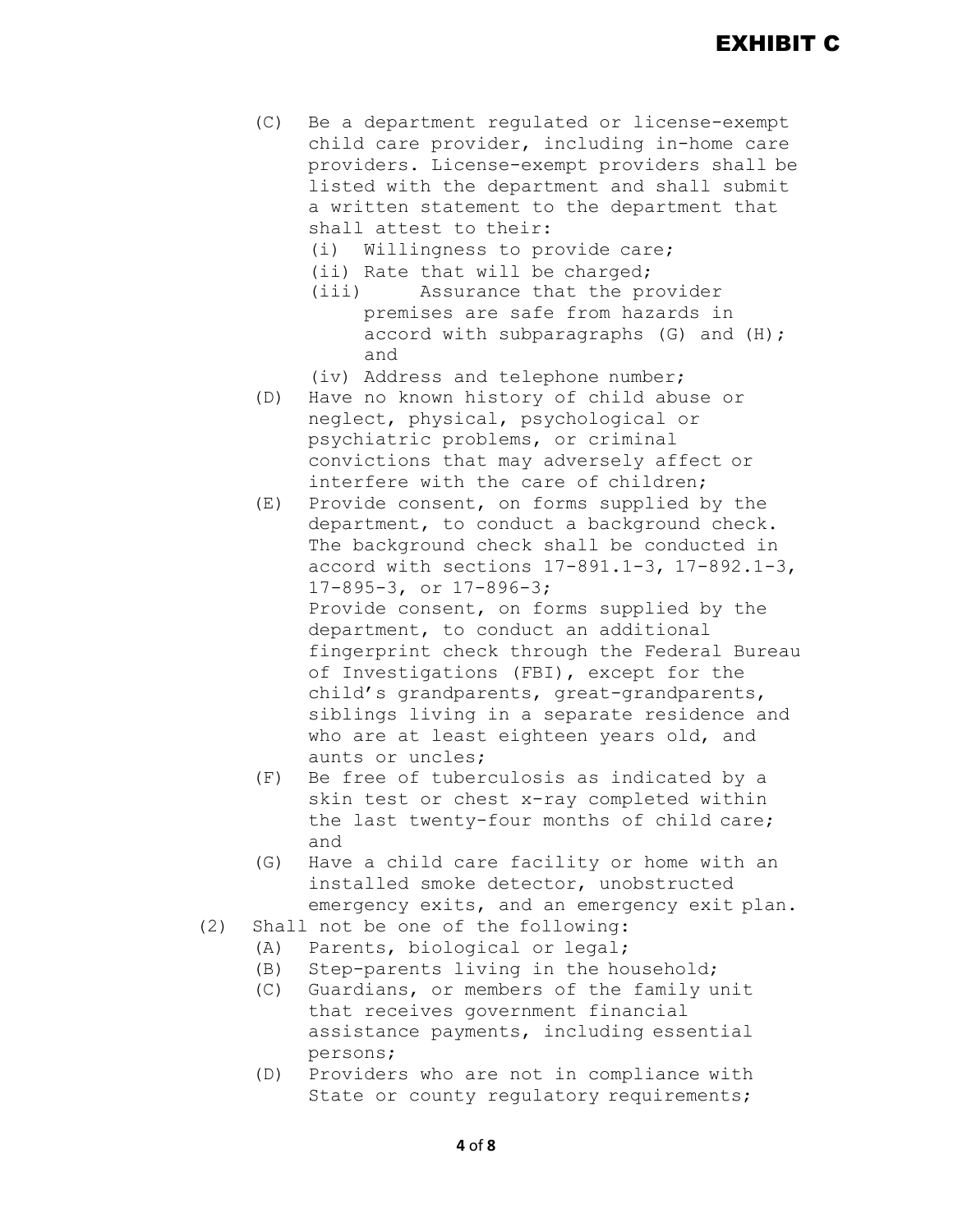- $(E)$  Individuals under the age of eighteen years;<br>(F) Other individuals determined by the
- Other individuals determined by the department to pose a risk to the health and safety of the child;
- (G) A sibling of the child needing care who resides in the same home as the child; or
- (H) A caretaker.
- (d) The department shall:<br>(1) Verify that the child
- Verify that the child and caretaker meet the eligibility requirements as described in this chapter;
- (2) Establish the eligibility of the child care provider and caregiver selected by the caretaker, following the provisions of section 17-798.2-  $9(c)$ .
- (3) Allow, at the department's option, for the presumptive eligibility of a license-exempt provider selected by the caretaker upon receipt by the department of the completed and signed child care certificate and provider confirmation forms and consent forms for conducting a background check, provided that the presumptive eligibility shall end upon completion of the background check;
- (4) Authorize the initial and subsequent monthly child care payments based on sections 17-798.2-9, 17-798.2-10, 17-798.2-12, 17-798.2-13, 17-798.2- 14, 17-798.2-15,17-798.2-16, 17-798.2-17, 17- 798.2-18, 17-798.2-20, 17-798.2-21, 17-798.2-29, and 17-798.2-35;
- (5) Review eligibility no less than every six months and whenever changes that affect eligibility are reported; and
- (6) Track and monitor appropriateness and utilization of child care and payments."
- §3 Method of computing child care payment. Section 17-798.2-14,

Hawaii Administrative Rules, is amended to read as follows:

"§17-798.2-14 Method of computing child care payment. (a) The following will be used to compute the child care payment:

- (1) Monthly gross income;<br>(2) The caretaker's hours
- The caretaker's hours of activity, except for individuals identified in sections 17-798.2-  $9(b)(2)(G)$  [and], (J), and (L)[ $\div$ ];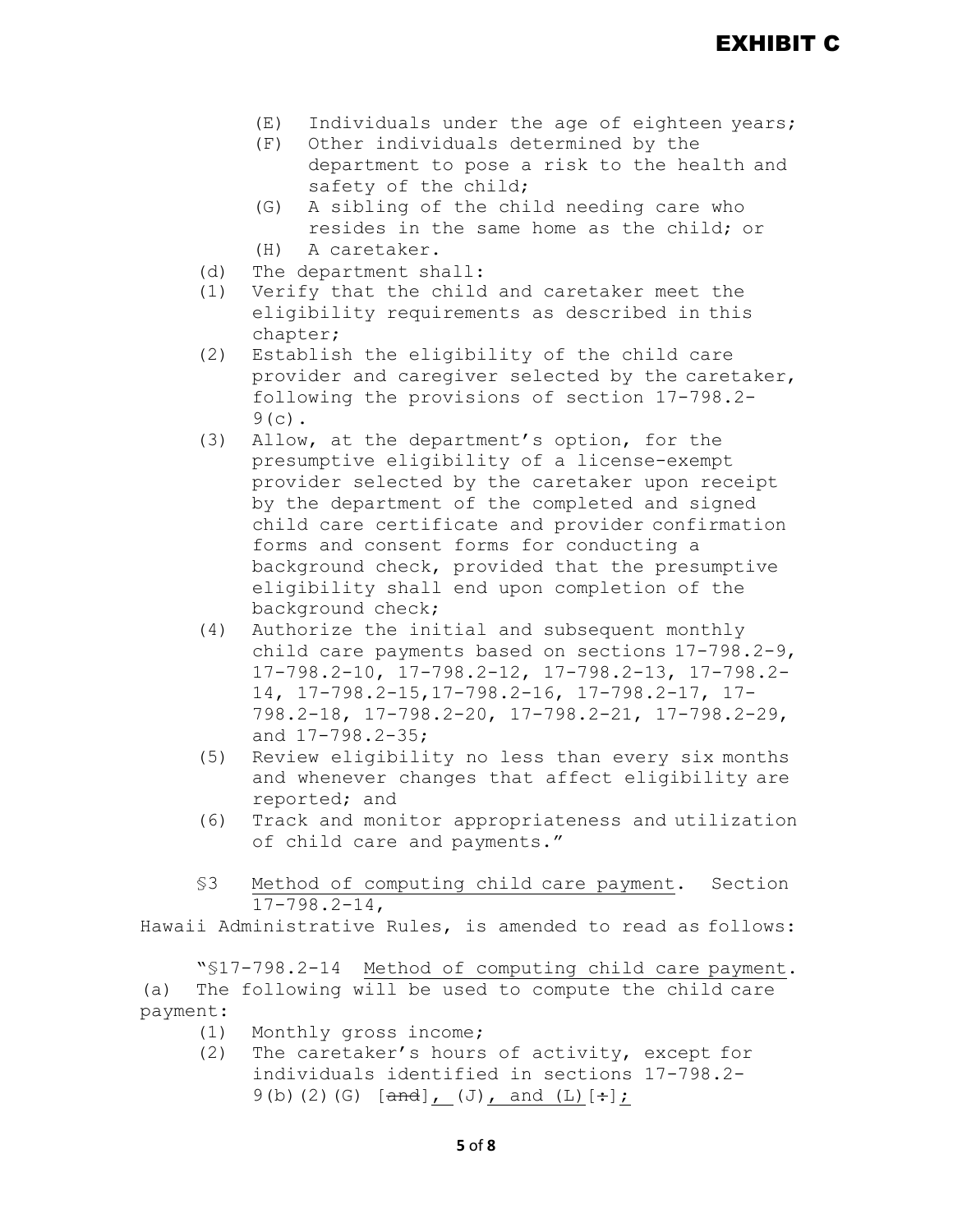# EXHIBIT C

- (3) The caretaker's relationship to the child who reside with the caretaker, and the age of the child who needs care;
- (4) The child care provider;<br>(5) The cost and hours of ch
- (5) The cost and hours of child care;<br>(6) The type of child care; and
- (6) The type of child care; and<br>(7) The need for care.
- The need for care.
- (b) The child care payment amount shall be determined by:
- (1) Counting the caretaker's activity hours to be engaged in for the month, as referenced in section  $17-798.2-14$  (a)(2), comparing these activity hours with the child care hours needed, and always choosing the lesser hours; provide that:
	- (A) This is not needed for child protective services reasons as ordered by the court;
	- (B) This is not required for the Preschool Open Doors program;
	- (C) In the case of a caretaker who is temporarily disabled in accordance with subparagraph  $17-798.2-9$  (b)  $(2)$  (I), the activity hours shall be the same as the activity hours that the caretaker had prior to the temporary disability; and
	- (D) This is not required for a caretaker impacted by any federal-, state-, or countydeclared emergency proclamation related to a man-made or natural disaster, or public health pandemic situation and who needs child care to search for employment or prepare for resuming employment.
- (2) Identifying the type of child care selected and approved for each qualifying child, and using the child care rate table, Exhibit I, to select the appropriate rate for the care type that supports the hours needed for child care; provided that:
	- (A) For child protective services need is based on the number of hours of child care specified in the court order;
	- (B) For the Preschool Open Doors program need is based on the number of hours child care requested by a caretaker; and
	- (C) For a caretaker impacted by any federal-, state-, or county-declared emergency proclamation related to a man-made or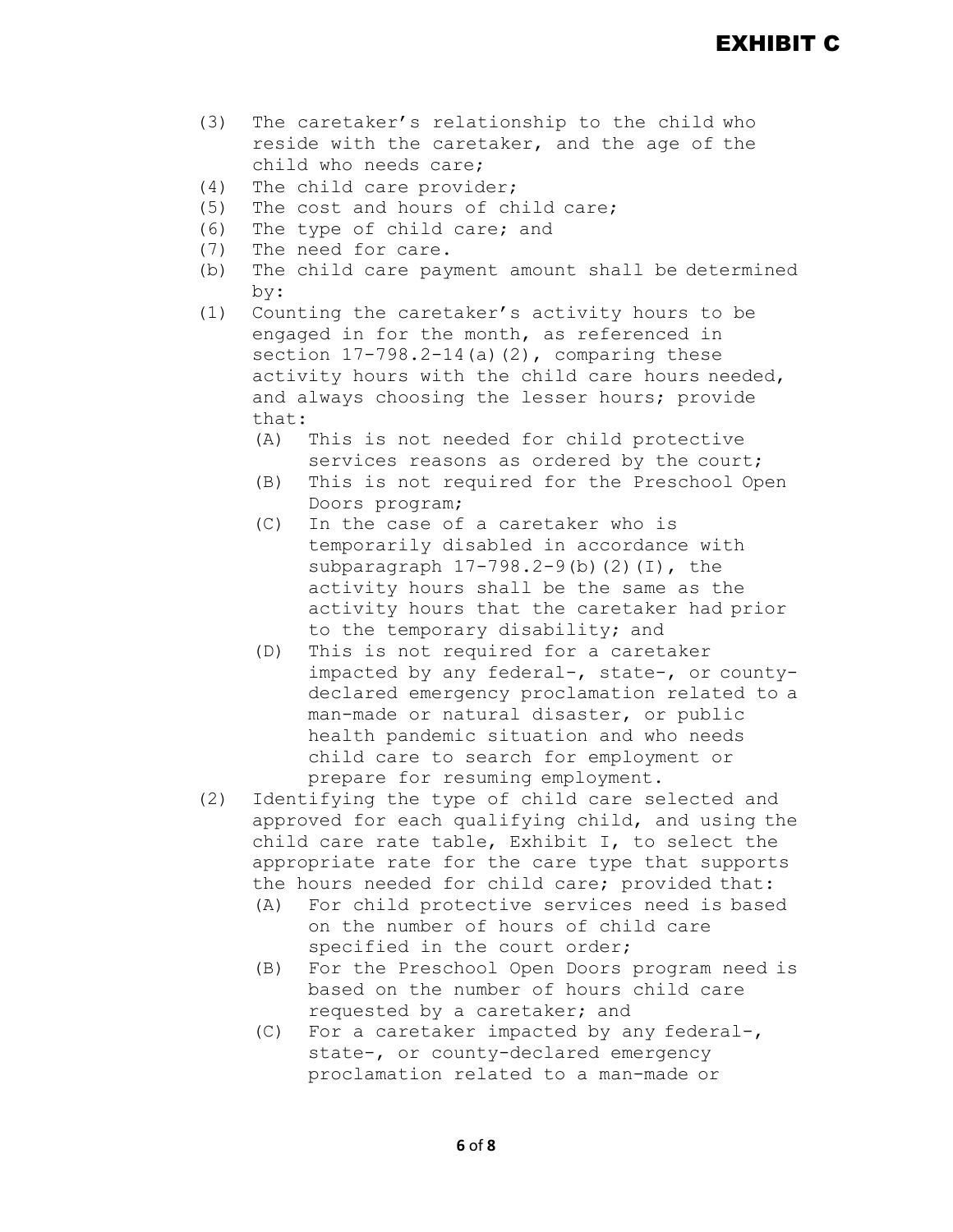natural disaster, or public health pandemic situation, need is based on full-time care.

- (3) Comparing the child care allowance determined by subparagraphs (b)(1) and (2) and the actual child care cost, and choosing the lesser amount.
- (4) Determining the family unit's co-payment (conversely, the percentage of the department's maximum rate allowable) based on the family unit's monthly gross income, and using the copayment rates established in Exhibit III, dated October 1, 2009, attached at the end of this chapter.
- (5) Subtracting the family unit's co-payment from the amount determined in subparagraph (b)(3).

(c) The family unit shall be responsible for any child care costs in excess of the maximum child care rates specified in section 17-798.2-12.

(d) The family unit shall be responsible to pay its share of the childcare cost directly to the provider.

(e) The department shall project the family unit's eligibility and monthly payments prospectively for the eligibility period.

- (1) The initial payment shall be calculated from the date of eligibility to the end of the month, which may be for less than a full month, and shall be considered the first month of the eligibility period.
- (2) When changes are reported during the eligibility period, the monthly payments shall be prospectively calculated for the remainder of the eligibility period."

§4 Mandatory reporting. Section 17-798.2-15, Hawaii Administrative Rules, is amended to read as follows:

"§17-798.2-15 Mandatory reporting.(a) A caretaker who is a recipient of child care payments shall be responsible to report to the department within ten calendar days when the following changes occur:

(1) Monthly gross income and the source of the household income when it is in excess of the eighty-five per cent of the State Median Income for a family of the same size, except for:<br>(A) Departmo

Department-licensed foster parents with approved activities that need child care;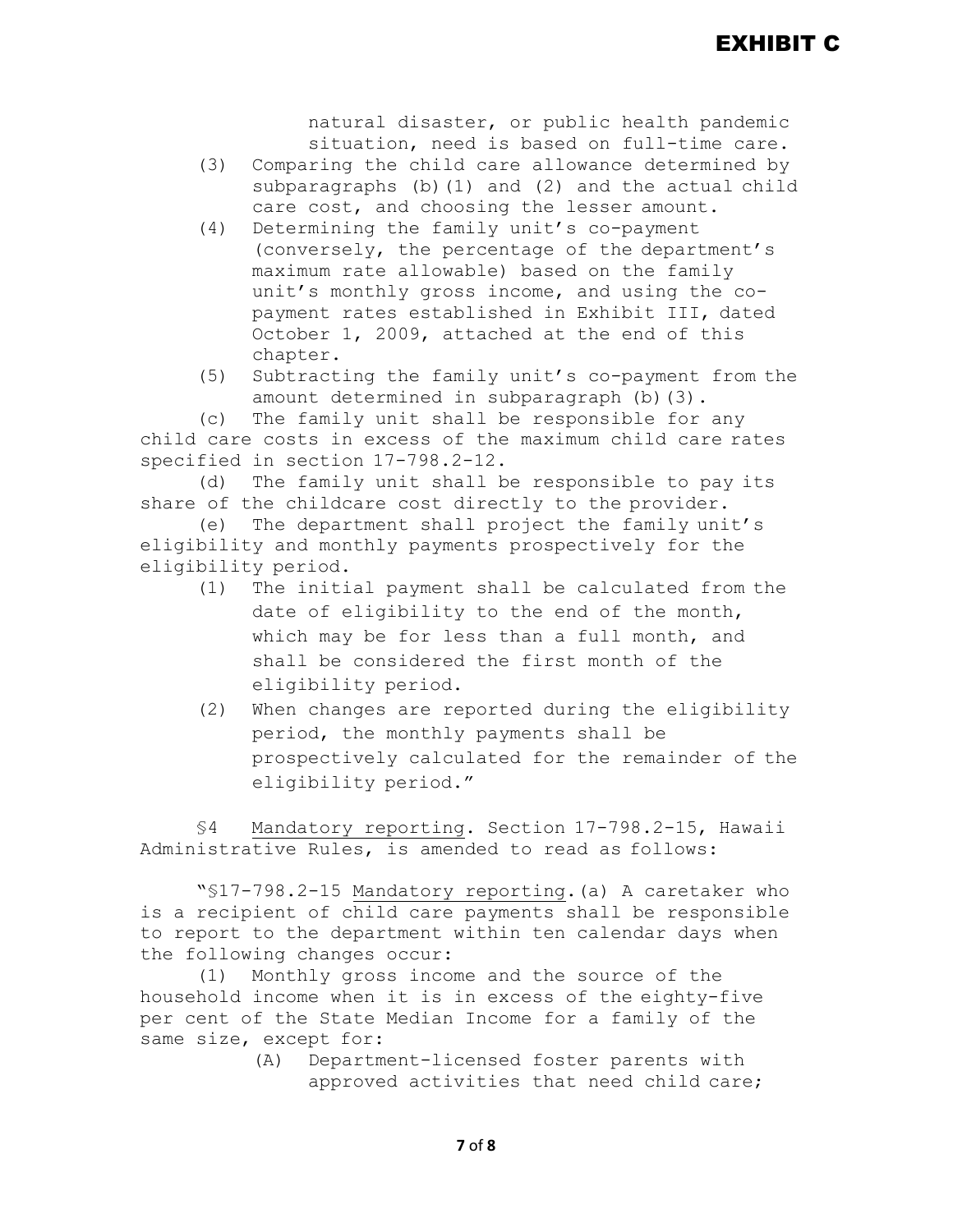- (B) Family units that receive child protective services; or
- (C) Family units that are impacted by any federal-, state-, or county-declared emergency proclamation related to a man-made or natural disaster, or public health pandemic situation.
- (2) Address changes, including:
	- (A) Place of residence; and
	- (B) Mailing address;
- (3) Household composition;
- (4) Marital status;
- (5) Child care provider;
- (6) Cost of care;<br>(7) Child care typ
- (7) Child care type;<br>(8) Loss of activity
- Loss of activity,
	- (A) Except for family units that receive only Preschool Open Doors services;
	- (B) Except for family units that receive child protective services; or
	- (C) Except for family units that are impacted by any federal-, state-, or county-declared emergency proclamation related to a man-made or natural disaster, or public health pandemic situation; and
- (9) Closure of the child protective services case.

(b) Changes may be reported in writing, in person, or by telephone, and shall be supported by verifying documentation.

(c) When changes are reported pursuant to this section, the department shall take action on the reported changes and calculate payments for the balance of the eligibility period, after timely and adequate notice.

- (1) Changes that are reported within ten calendar days of the occurrence shall be implemented in the first month following the month in which the change was reported;
- (2) Changes that are reported after ten calendar days of the occurrence, that result in a higher payment, shall be implemented in the second month following the month in which the change was reported; and
- (3) Changes that are reported that result in a lower payment shall be implemented in the first month following the month in which the change was reported, and the department shall recover any overpayments from the date of the occurrence."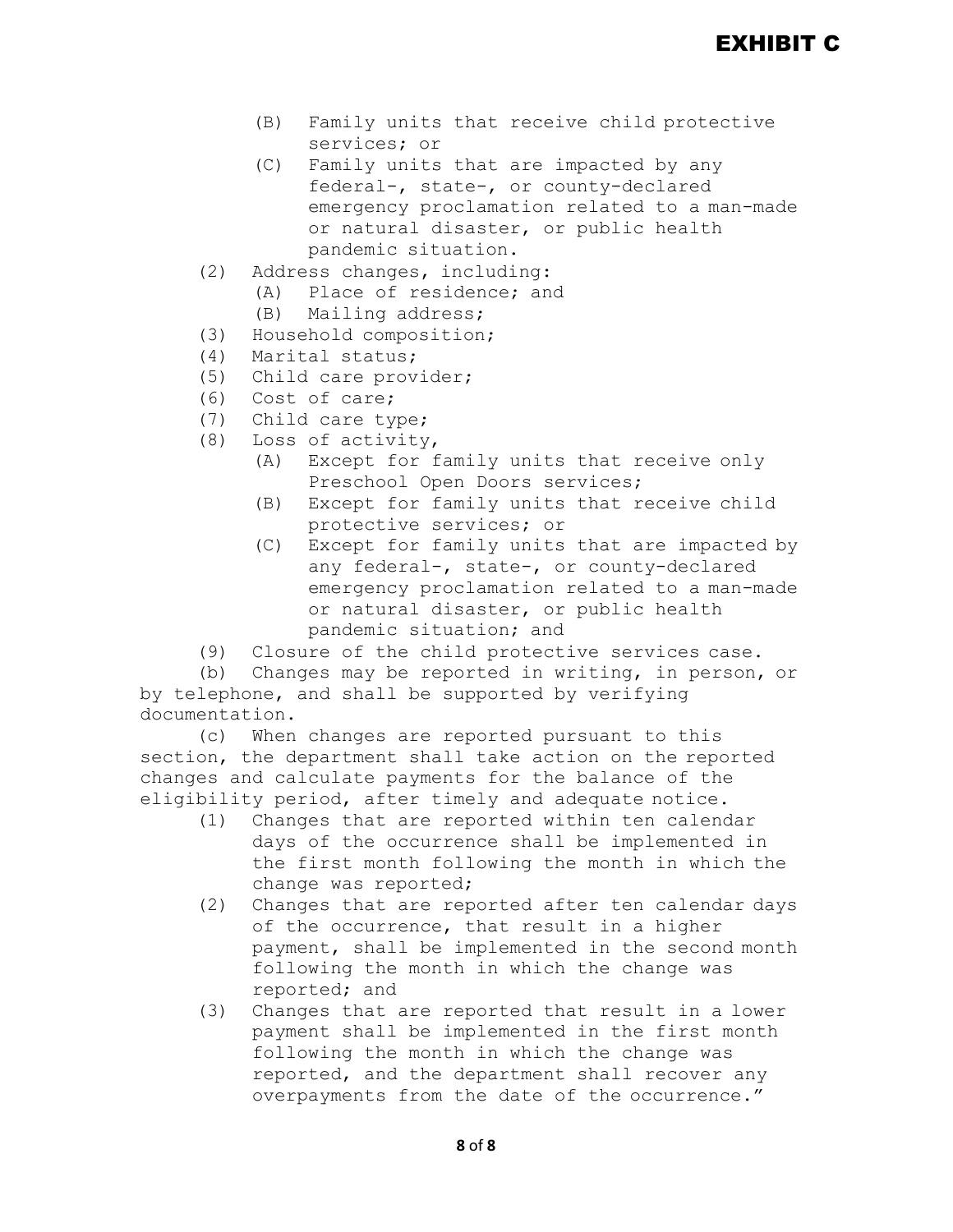Rules Relating to Notaries Public

```
§1 Purpose and authority
```
§2 Social distancing

§3 Notarial acts utilizing audio-visual technology

§4 Remote witnessing of will (or codicil as the case may be) containing self-proving affidavit

§1 Purpose and authority. These rules are adopted pursuant to sections 127A-12, 13, 25, 29, and 31, Hawaii Revised Statutes, to respond to the COVID-19 emergency declared by the Governor, specifically to enable Hawaii notaries to perform notarial acts while complying with social distancing guidelines. These rules have the force and effect of law.

§2 Social distancing. (a) The notary public shall take every reasonable precaution to perform notarial acts in compliance with all orders and social distancing guidelines relating to the COVID-19 emergency.

(b) Notaries public will not be required to perform notarial acts if they believe social distancing guidelines to ensure health and safety cannot be followed.

(c) Nothing in these rules shall be construed to require the notary public to perform notarial acts utilizing audiovisual technology.

§3 Notarial acts utilizing audio-visual technology. Notarial acts may be performed by utilizing audio-visual technology, provided there is compliance with the following conditions:

(1) The notary public shall have personal knowledge of the signer or obtain satisfactory evidence of the identity of the signer by requiring presentation of a current government-issued identification card or document that contains the signer's photograph and signature to the notary public during the video conference. Transmittal of the signer's identification for purposes of verification to the notary public prior to or after the video conference shall not satisfy this condition;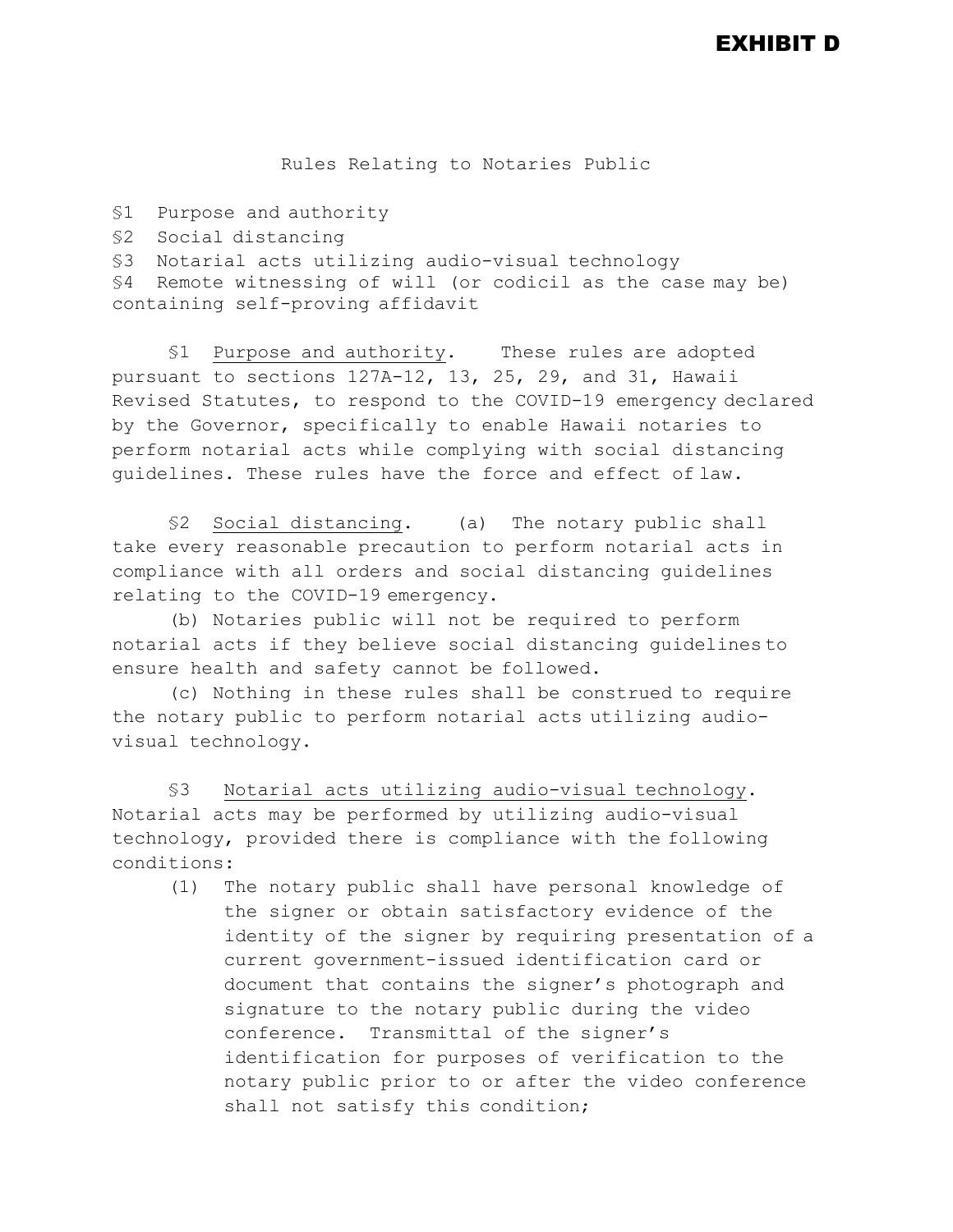- (2) The notary public shall confirm via observation during the video conference that the signer appears to be aware of significance of the transaction requiring a notarial act and is willing to perform such a transaction. Before any documents are signed, the notary public must be able to view by camera the entire space in which the signer is located;
- (3) The video conferencing shall allow for direct interaction between the signer and the notary public and shall not be pre-recorded;
- (4) The signer shall attest to being physically located in this State and affirmatively state the name of the county in which the signer is located, and the notary public shall confirm as is reasonably possible that the signer is physically situated in this State;
- (5) The notary public shall create an audio-visual recording of the performance of the notarial act, including the act of witnessing the will (or codicil, as the case may be), if applicable, which shall be kept as part of the notary public's record and stored as an unsecured audio-visual recording or on a secured external digital storage such as a flash drive, DVD, or external hard drive;
- (6) The notary public shall deposit with the office of the attorney general the external digital storage and the notarial record books within ninety (90) days of the notary public's date of the resignation, expiration of any term of office as a notary public, or removal from or abandonment of office as a notary public. The notary public's representative shall provide the same upon the notary public's death;
- (7) The notary public shall obtain a legible copy of the unsigned document to be notarized, which may be transmitted to the notary public via facsimile or electronic means, prior to or on the same date of the execution;
- (8) Any persons who are present during the transaction shall state their names, and the signer shall affirmatively state what document the signer is signing;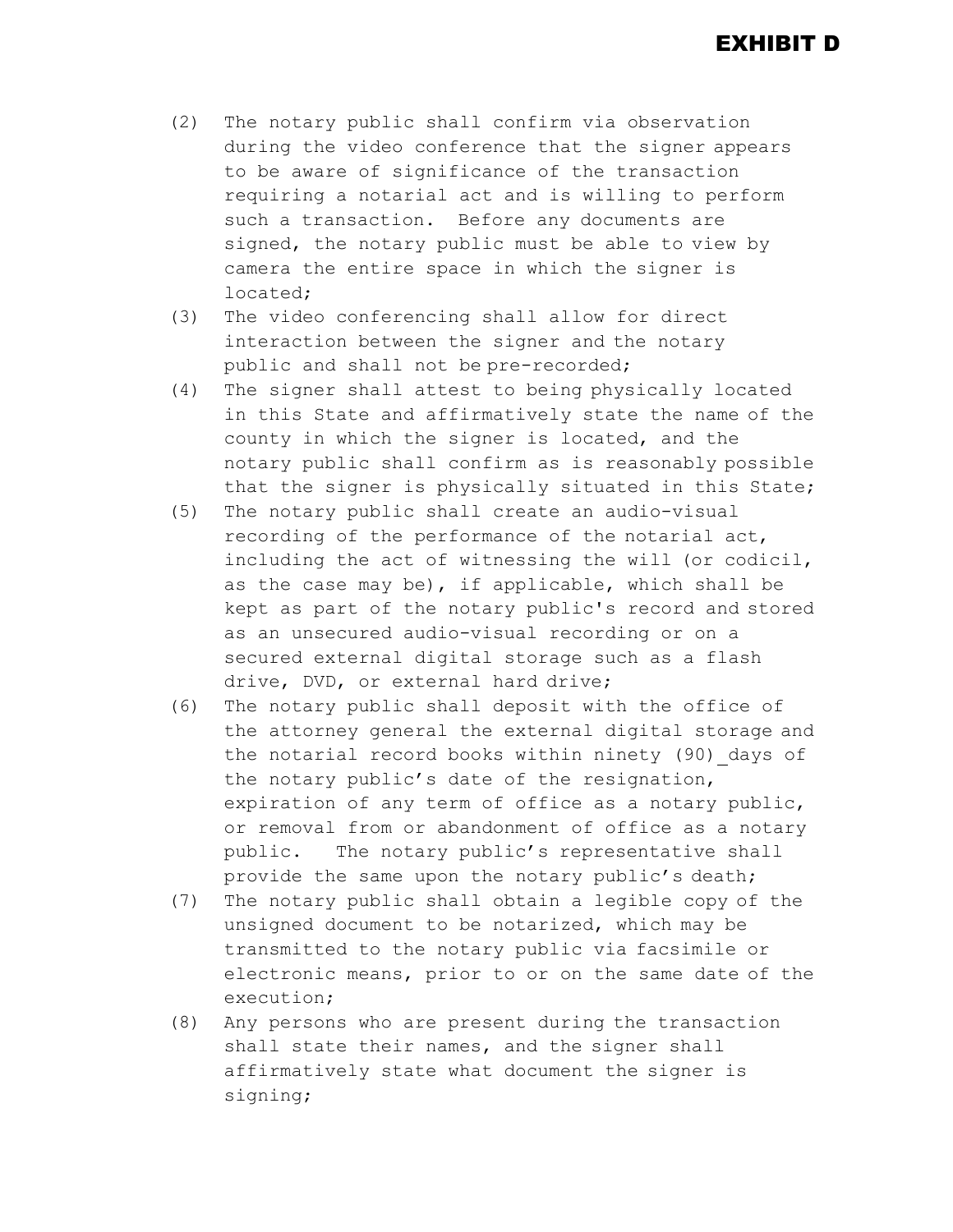- (9) During the video conference, the signer shall then sign the document while in clear view of the notary public;
- (10) The notary public shall obtain the signed document that requires notarization within fourteen (14) days of the signer signing, and the notarization date shall be the same as the date of signature;
- (11) The notary public may notarize the transmitted copy of the document and transmit the same back to the signer;
- (12) The notary public shall add a statement to the notarized document as follows: "*This notarial act involved the use of communication technology enabled by emergency order*";
- (13) The notary public shall enter in the record book in place of the signature that the notarial act was performed pursuant to Executive Order 20-02; and
- (14) The notary public may repeat notarization of the original signed document as of the date of execution provided the notary public receives such original signed document together with the electronically notarized copy within sixty (60) days after the date of execution.

§4. Remote witnessing of will (or codicil as the case may be) containing self-proving affidavit. The act of witnessing wills (or codicils as the case may be) may be performed before a notary public utilizing audio-visual technology, provided the wills (or the codicils as the case maybe) contain self-proving language pursuant to section 560:2-504(a), Hawaii Revised Statutes, or any self-proving affidavit, and there is compliance with the requirements of section 3 of the Rules herein as well as the following requirements:

(1) The witness(es) shall have personal knowledge of the testator or obtain satisfactory evidence of the identity of the testator by requiring presentation of a current government-issued identification card or document that contains the testator's photograph and signature to the witness(es) during the video conference. Transmittal of the testator's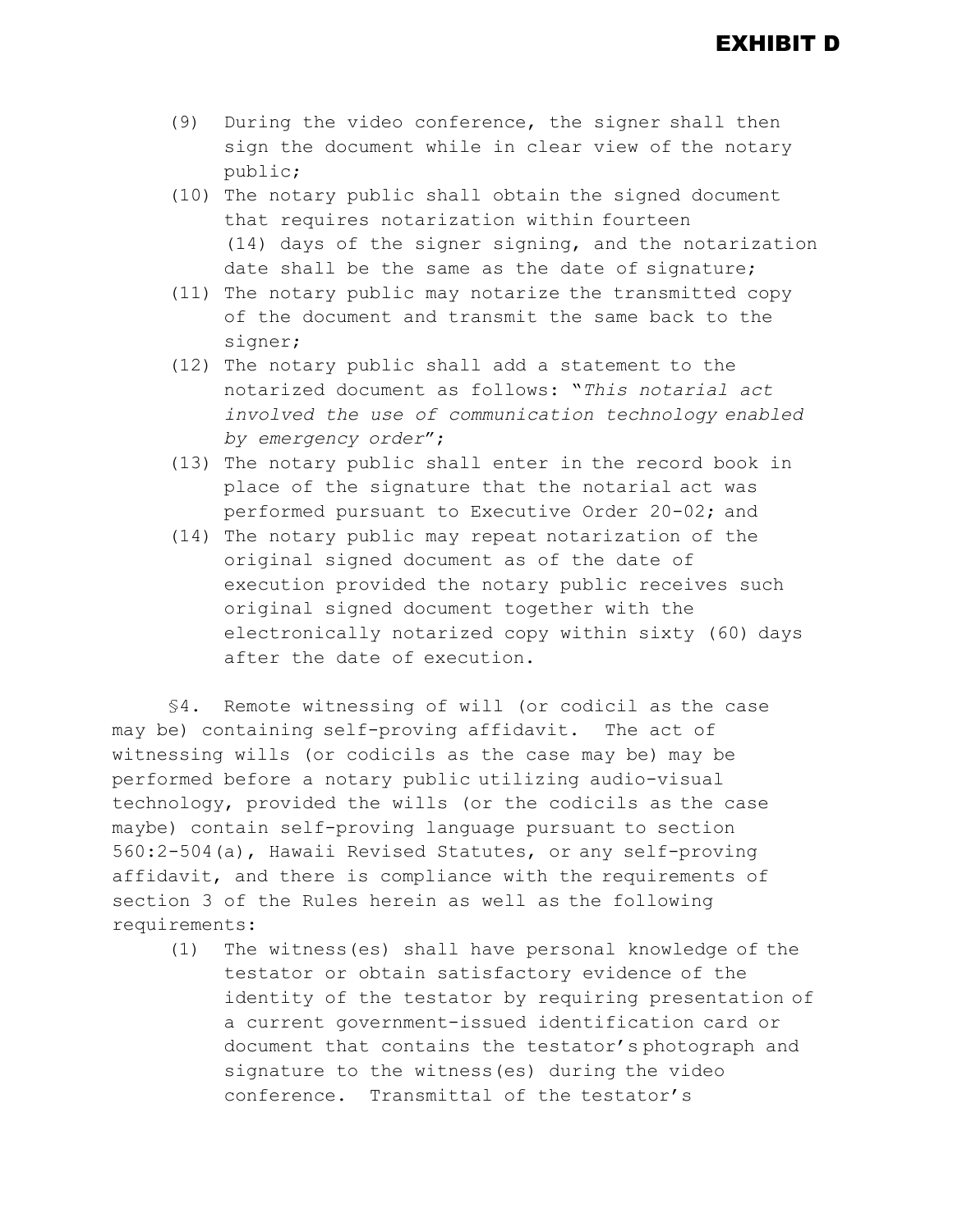EXHIBIT D

identification for purposes of verification to the witness(es) prior to or after the video conference shall not satisfy this condition;

- (2) The notary public shall create a continuous live audio-visual recording of the performance of witnessing and notarial acts, which shall be kept as part of the notary public's record and stored as an unsecured audio-visual recording or on a secured external digital storage such as a flash drive, DVD, or external hard drive;
- (3) The video conferencing shall allow for direct interaction between the testator, witnesses and the notary public, and shall not be prerecorded. Before any documents are signed, the witnesses must be able to view by camera the entire space in which the testator is located;
- (4) During the video conference, the testator shall declare the testator's name and that the testator is signing and executing the testator's will (or codicil, as the case may be), and is:
	- (A) Doing so willingly and voluntarily, and as the testator's free and voluntary act for the purposes therein expressed; and
	- (B) Eighteen (18) years of age or older, of sound mind, and under no constraint or undue influence;
- (5) The witnesses shall each state their names and confirm during the video conference that they are aware of the significance of their role as witnesses to the execution of the testator's will (or codicil, as the case may be) and are willing to serve and perform as witnesses;
- (6) During the video conference, the testator shall then sign the will (or codicil, as the case may be), which contains self-proving language pursuant to section 560:2-504(a), Hawaii Revised Statutes, or any self-proving affidavit;
- (7) Each witness shall obtain a legible copy of the signature page(s) of the will (or codicil, as the case may be), which may be transmitted to each witness via facsimile or electronic means, prior to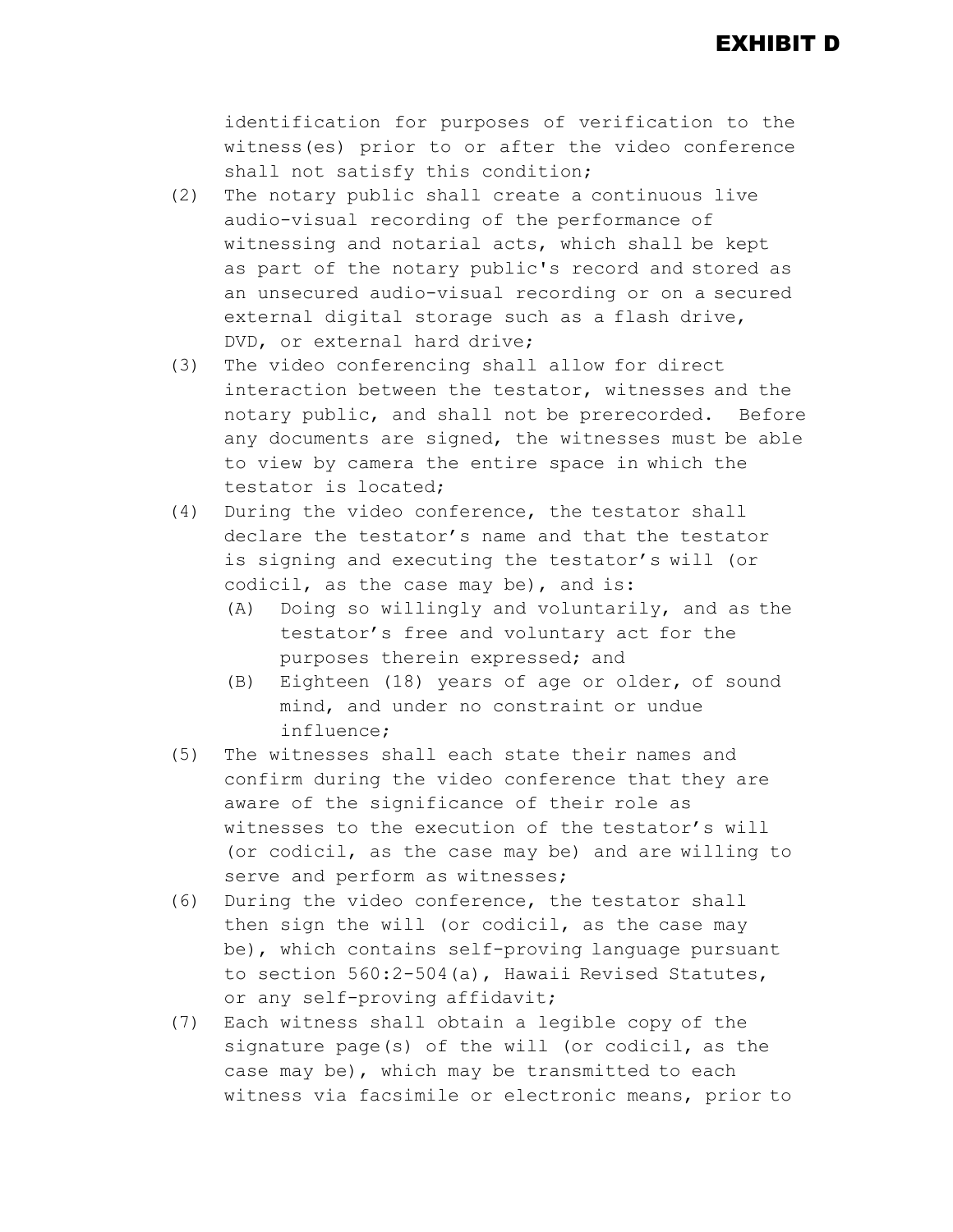or on the same date that the page(s) are signed by each witness. This provision shall not be construed to affect the requirement for the public notary to obtain all the pages of the document the public notary is notarizing;

- (8) Each witness shall sign the copy of the signature page(s) of the will (or codicil, as the case may be) during the video conference, and send the signed page(s) to the notary public in accordance to the requirements of section 3 herein;
- (9) The will (or codicil, as the case may be) that is witnessed remotely in accordance with the emergency rules shall contain a statement as follows: "*The witnessing of this will (or codicil) involved the use of communication technology enabled by emergency order*"; and
- (10) Each witness may repeat the witnessing of the will (or codicil, as the case may be) as of the date of execution provided the witness receives such original signature page(s) together with the electronically witnessed copies within sixty (60) days after the date of execution.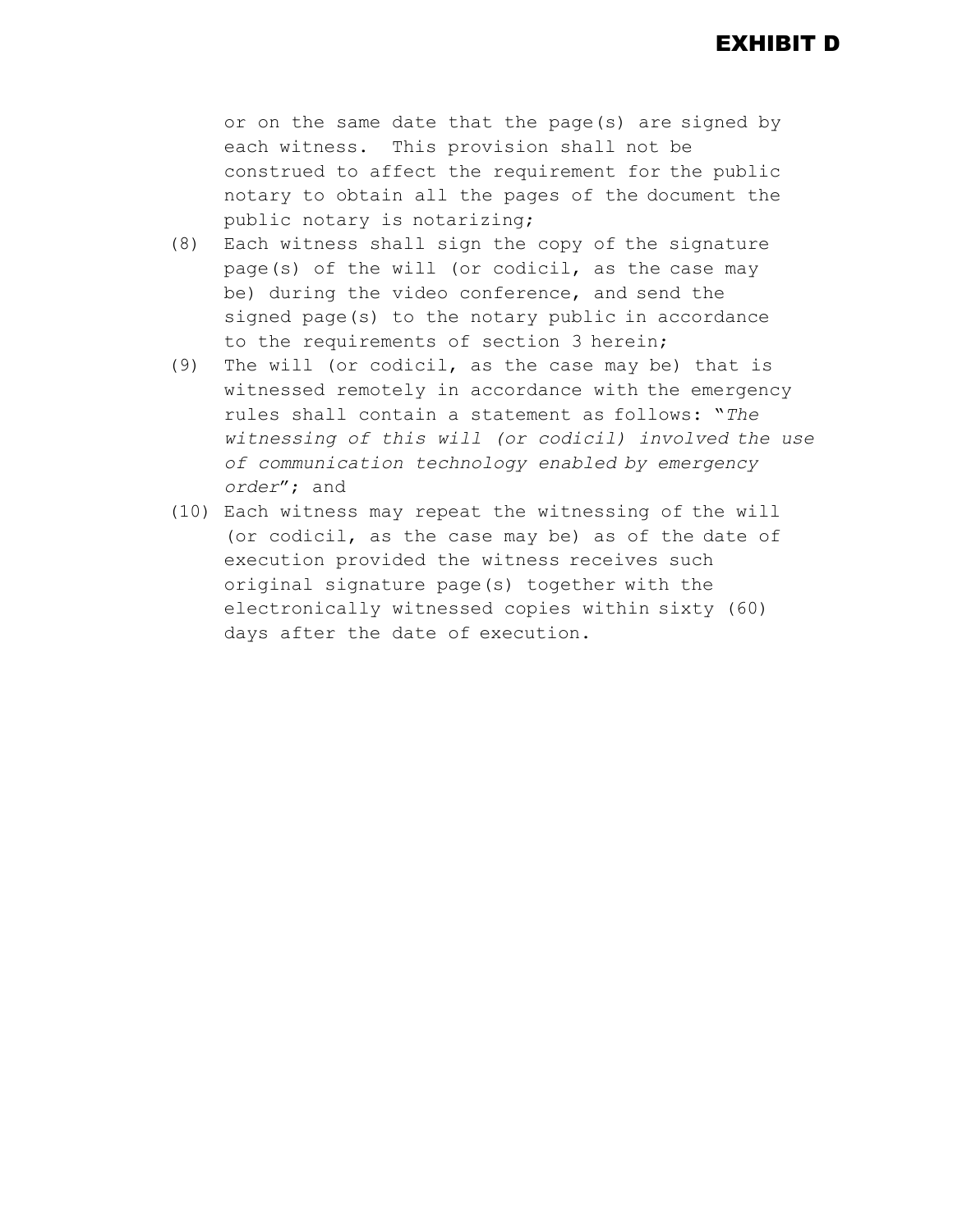EXHIBIT E

# **State of Hawaiʻi Roadmap to Recovery and Resilience**

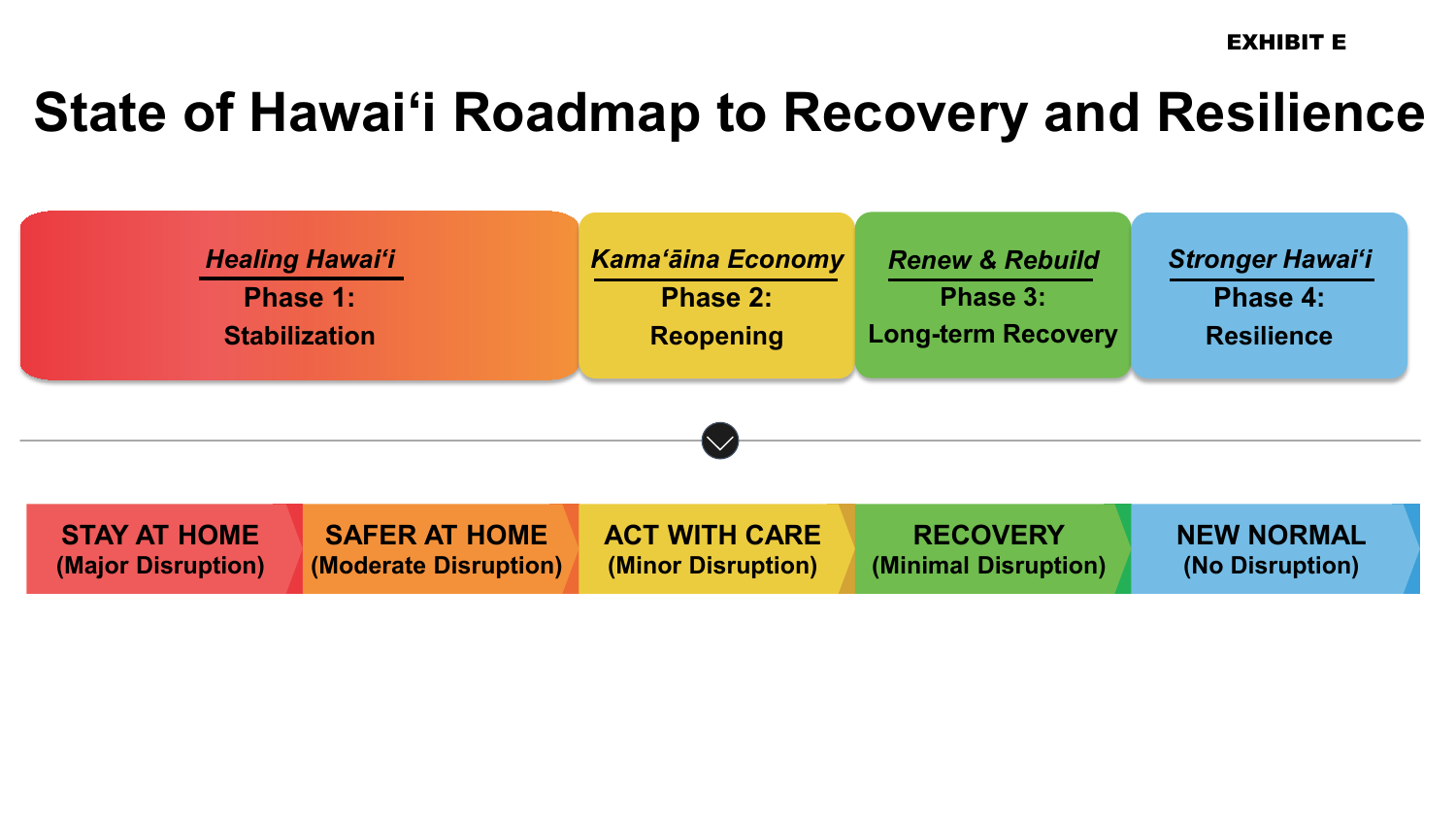# **Impacts to Daily Life from Stabilization to Resilience**

As of Sept. 21, 2020

EXHIBIT E

(Impact level and impacts to daily life may vary by County)



\*High-risk populations are currently defined by CDC as: persons 65 years of age and older; people of all ages with underlying medical conditions (particularly not well controlled), including people with chronic lung disease or moderate to severe asthma, people who have serious heart conditions, people who are immunocompromised, people with severe obesity, people with diabetes, people with chronic kidney disease undergoing dialysis, and people with liver disease; people who live in a nursing home or long-term care facility.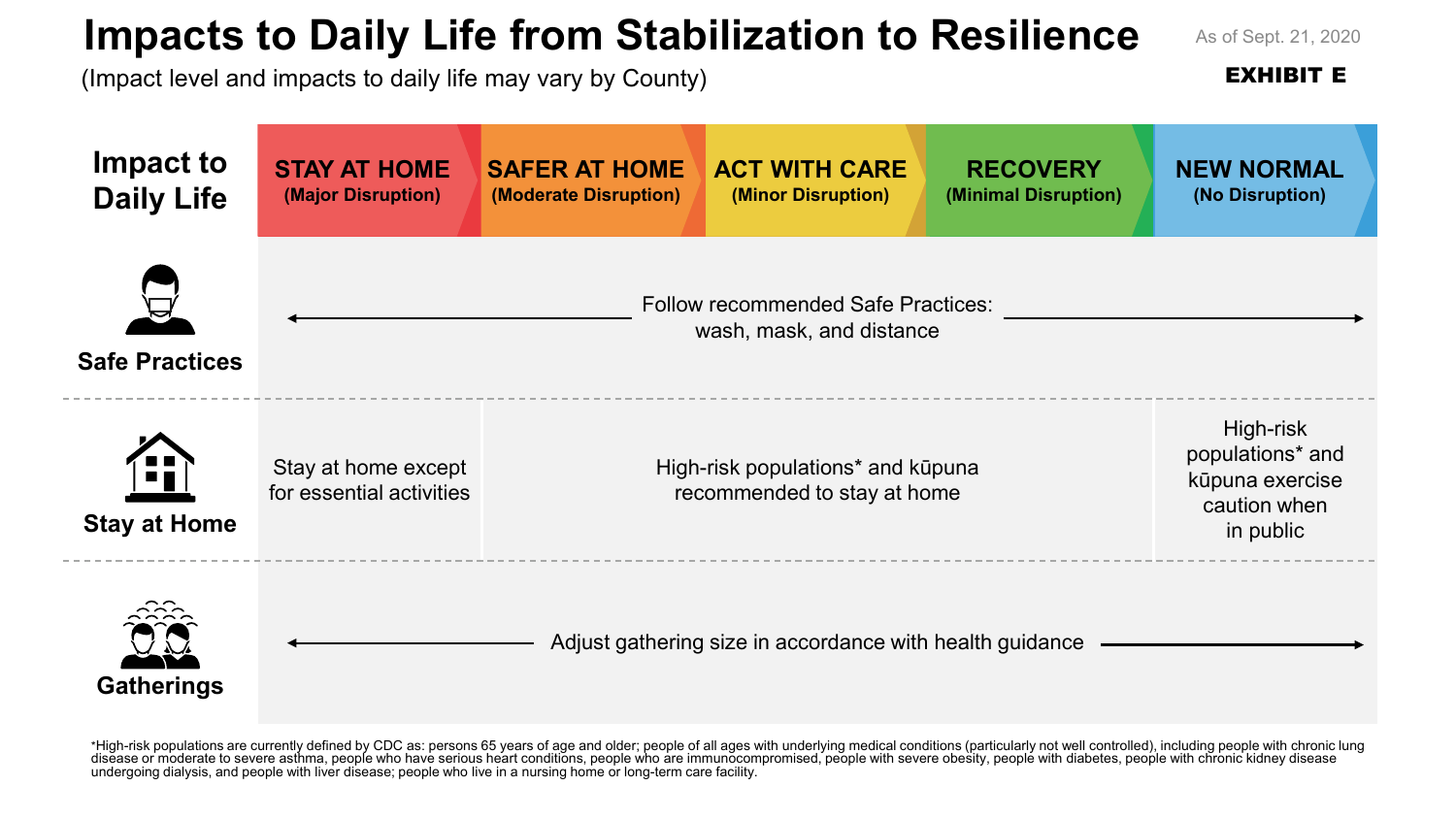#### Sunshine Law and UIPA

Chapter 92, HRS, Part I. Meetings, is suspended to the extent necessary to enable boards as defined in Section 92-2, to conduct meetings without any board members or members of the public physically present in the same location. The physical locations of the board members need not be listed on the agenda.

Boards are discouraged from meeting during the emergency disaster relief period and should only be meeting as necessary to comply with a law, operational necessity, or in furtherance of emergency responses to COVID-19.

If a board holds a meeting:

- Notice of meetings must be electronically posted and electronically provided to notification lists consistent with section 92-7; however, posting at the site of the meeting or at a centralized location in a public building is not required.
- Board packets, consistent with Section 92-7.5, must be electronically posted as soon as practicable under current conditions.
- Boards must accept written testimony from the public.
- Boards must comply with the requirements to keep and electronically post meeting minutes consistent with Section 92-9.
- The quorum requirements in Section 92-15 must be met for all meetings.

If a board has the staffing, technological and other resources to hold a secure video-teleconference (i.e., video and audio), it must in good faith attempt to provide the public with the opportunity to observe the meeting as it happens and an opportunity to provide oral testimony. No board action shall be invalid if the board's good faith efforts to implement remote technology for public observations and comments do not work.

If a board does not have the staffing, technological or other resources to hold a secure video-teleconference (i.e., it is limited to audio only), it must provide the public with the opportunity to listen to the teleconference as it happens and should make a good faith effort to provide the public with the opportunity to provide oral testimony.

Boards are encouraged to consider the following guidelines:

 Board members should be clearly visible and/or audible consistent with the remote technology used by the board.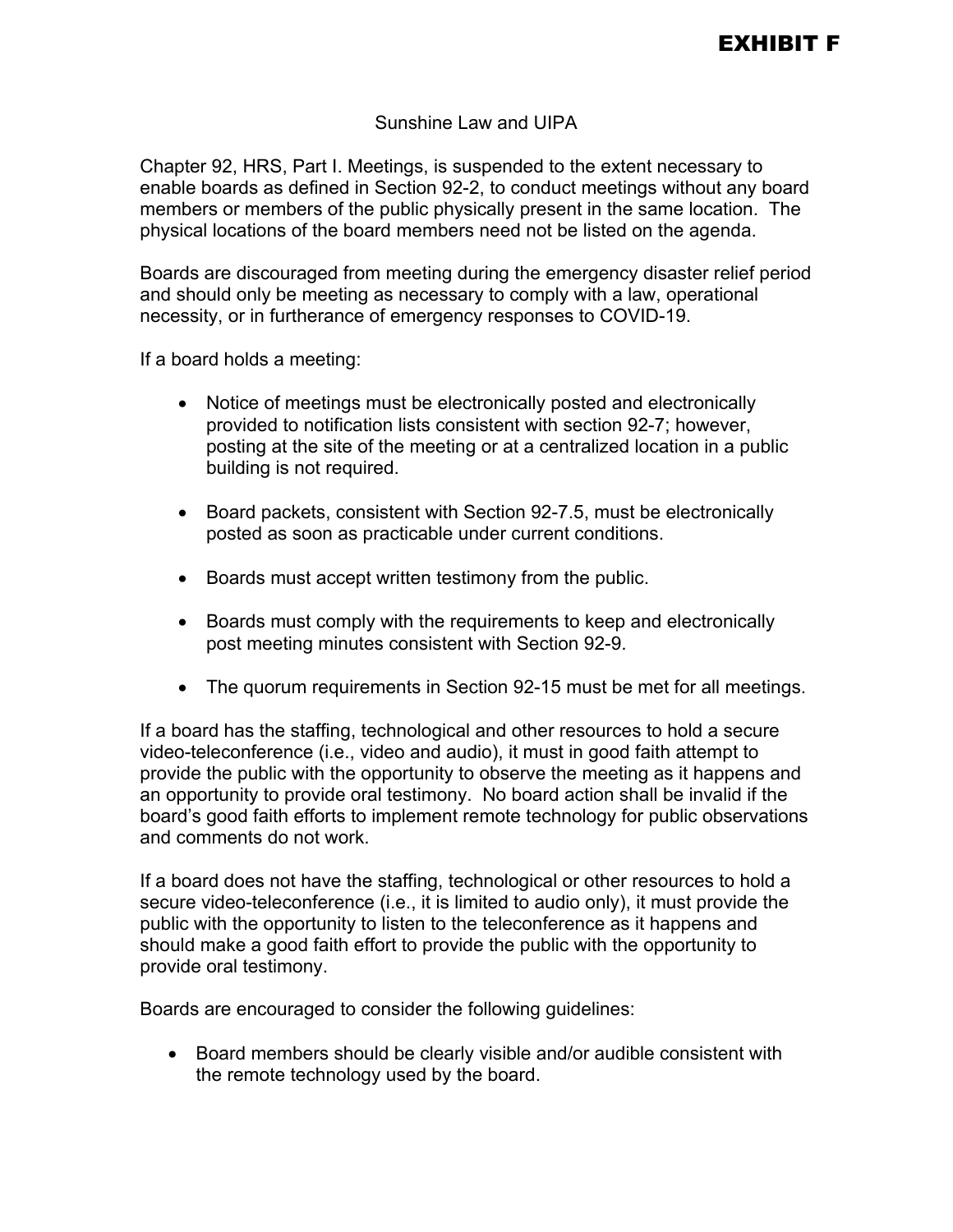- At the start of all meetings, the presiding officer should announce the names of the participating members.
- For audio-only teleconferencing, each speaker should repeat their name before making remarks.
- Votes should be conducted by roll call so that it is clear how each board member voted.
- To preserve the executive nature of any portion of a meeting closed to the public, the presiding officer should confirm with staff that no unauthorized person is present and has access to the executive session.
- When resources exist to readily do so, boards should record meetings and make the recordings electronically available to the public as soon as practicable after a meeting.

Notwithstanding the above, board meetings whose agendas have already been noticed as of the date of this Proclamation may proceed under the provisions of the Sixth Supplemental Emergency Proclamation.

Chapter 92F, HRS, **uniform information practices act**, and Chapters 71 and 73, Title 2 of the Hawaii Administrative Rules, are suspended to the extent they contain any deadlines for agencies, including deadlines for the OIP, relating to requests for government records and/or complaints to OIP. As resources permit, agencies are encouraged to respond to requests for government records (UIPA Requests). To balance the needs of the public with the resources available to government agencies during the COVID-19 crisis, agencies must comply with the following minimum requirements:

- Agencies must acknowledge receipt of UIPA Requests. If a request is not acknowledged, the requester may ask the Office of Information Practices to verify that the agency received the UIPA Request.
- Agencies must retain UIPA Requests and may not destroy requested records while a UIPA Request is pending.
- As resources permit, agencies shall in good faith:
	- $\circ$  respond to UIPA Requests for information that do not require redaction or substantial review of records without substantial delay; and
	- o prioritize responding to UIPA Requests made in the public interest where the requestor has the primary intent and actual ability to widely disseminate the requested information to the general public.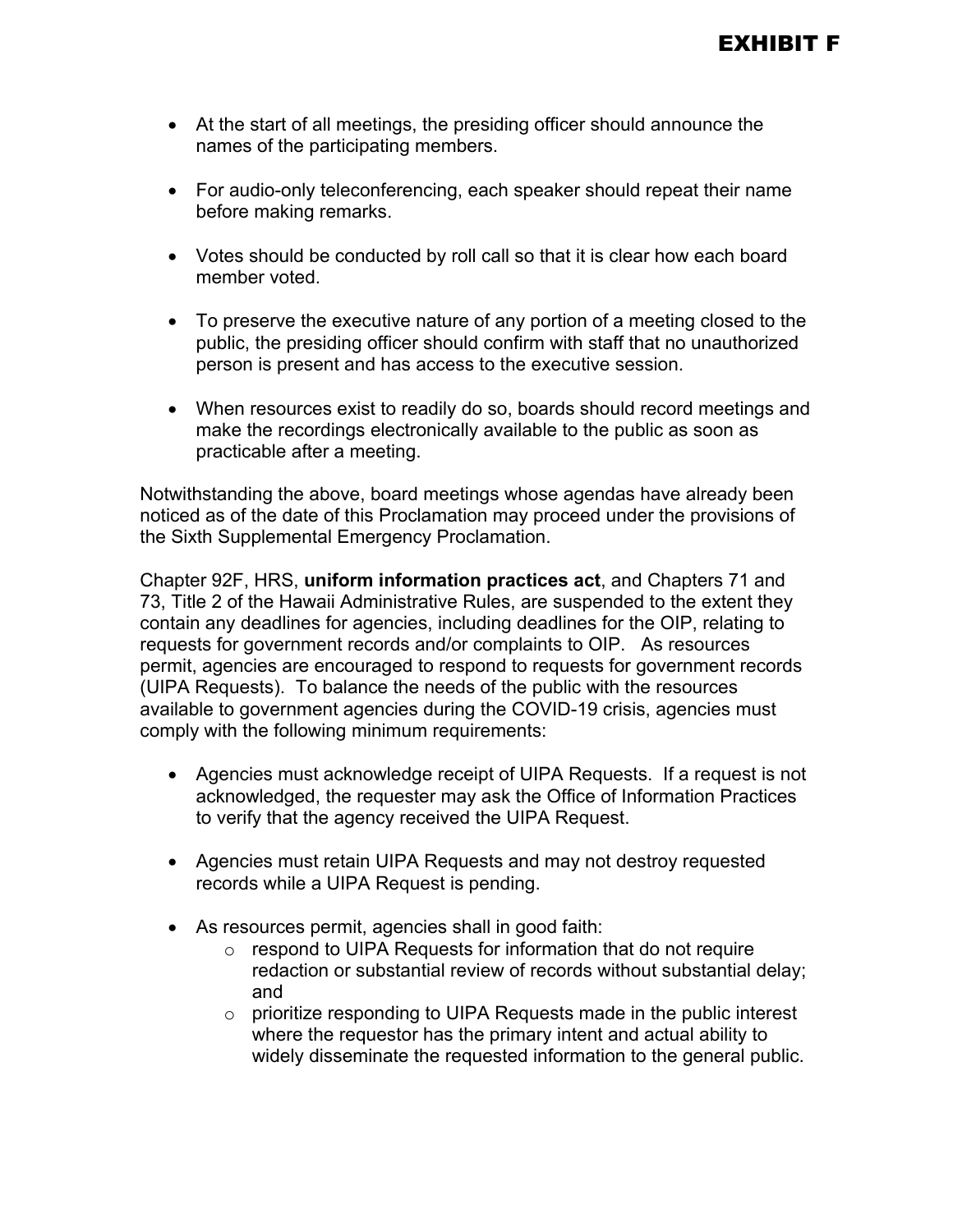

 Requests for government records not answered during the emergency relief period must be answered in a reasonable period of time when the suspension of laws is lifted.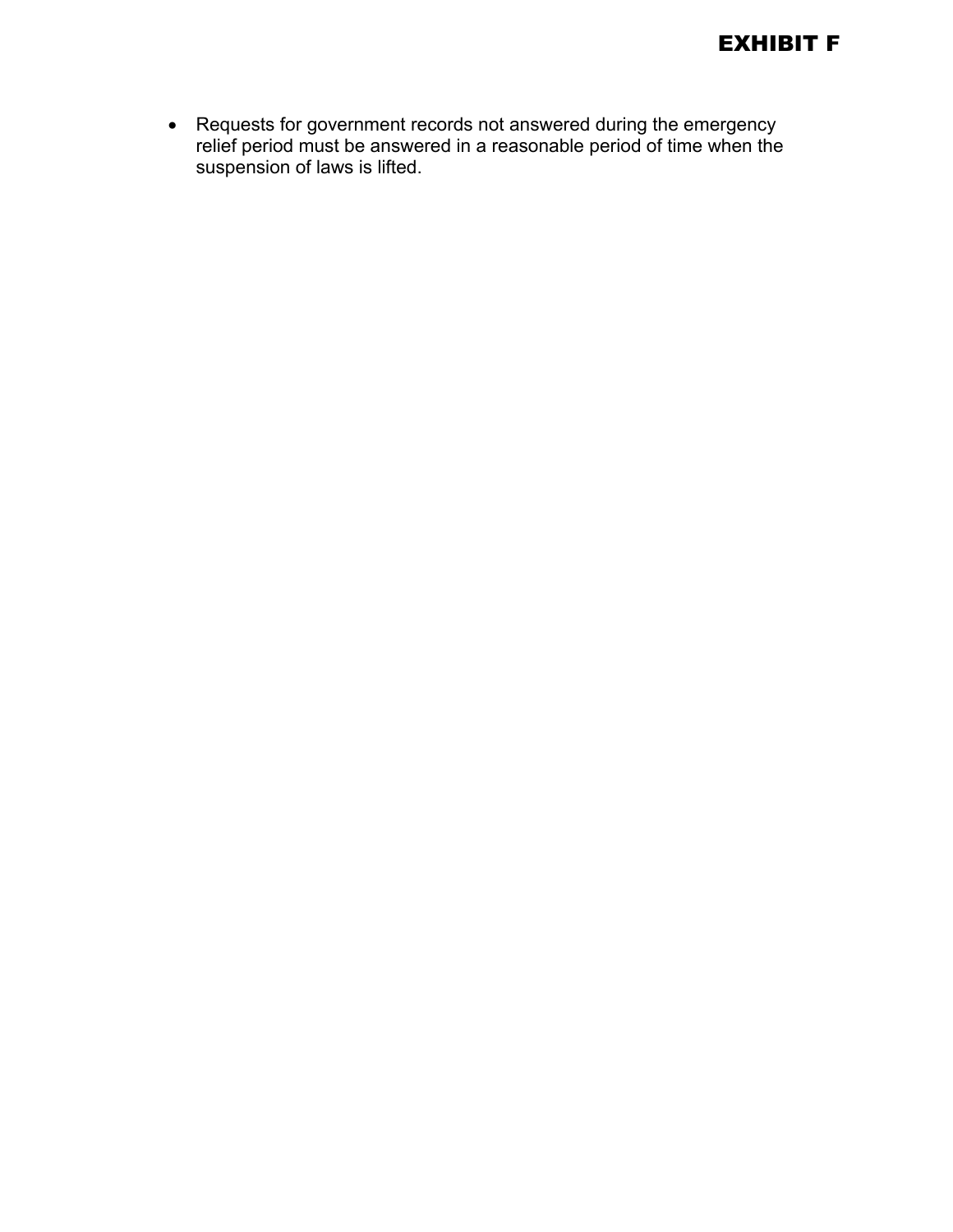### EXHIBIT G

#### RULES RELATING TO SAFETY GUIDELINES FOR BARBERS AND BEAUTY OPERATORS

- \$1 Purpose and authority<br>\$2 Social distancing
- Social distancing
- §3 Definitions
- §4 Barber shops and beauty shops; sanitation
- §5 COVID-19 infection mitigation and social distancing; preopening and ongoing safety protocol<br>\$6 Closures
- §6 Closures

§1 Purpose and authority. These rules are adopted pursuant to sections 127A-12, 13, 25, 29, and 31, Hawaii Revised Statutes, to respond to the COVID-19 emergency declared by the Governor, specifically to enable Hawaii licensed barbers and beauty operators to perform services while complying with social distancing guidelines. These rules have the force and effect of law.

§2 Social distancing. The barber or beauty operator shall take every reasonable precaution to operate in compliance with all orders and social distancing guidelines relating to the COVID-19 emergency.

§3 Definitions.

"Department" means Department of Commerce and Consumer Affairs.

"Disinfection" means the process that eliminates many or all pathogenic organisms, except bacterial spores, on inanimate objects.

"Operator" means barber as defined in section 438-1, Hawaii Revised Statutes and beauty operator as defined in section 439-1, Hawaii Revised Statutes.

"Sanitation" means the treatment of a clean surface for the destruction of micro-organisms including pathogens.

"Shop" means all barber shops as defined in section 438-1, Hawaii Revised Statutes and beauty shops as defined in section 439-1, Hawaii Revised Statutes.

"State" means the State of Hawaii.

"Sterilization" means a process that destroys or eliminates all forms of microbial life by physical or chemical methods.

"Ventilation" means the production and maintenance by natural or mechanical means of atmospheric conditions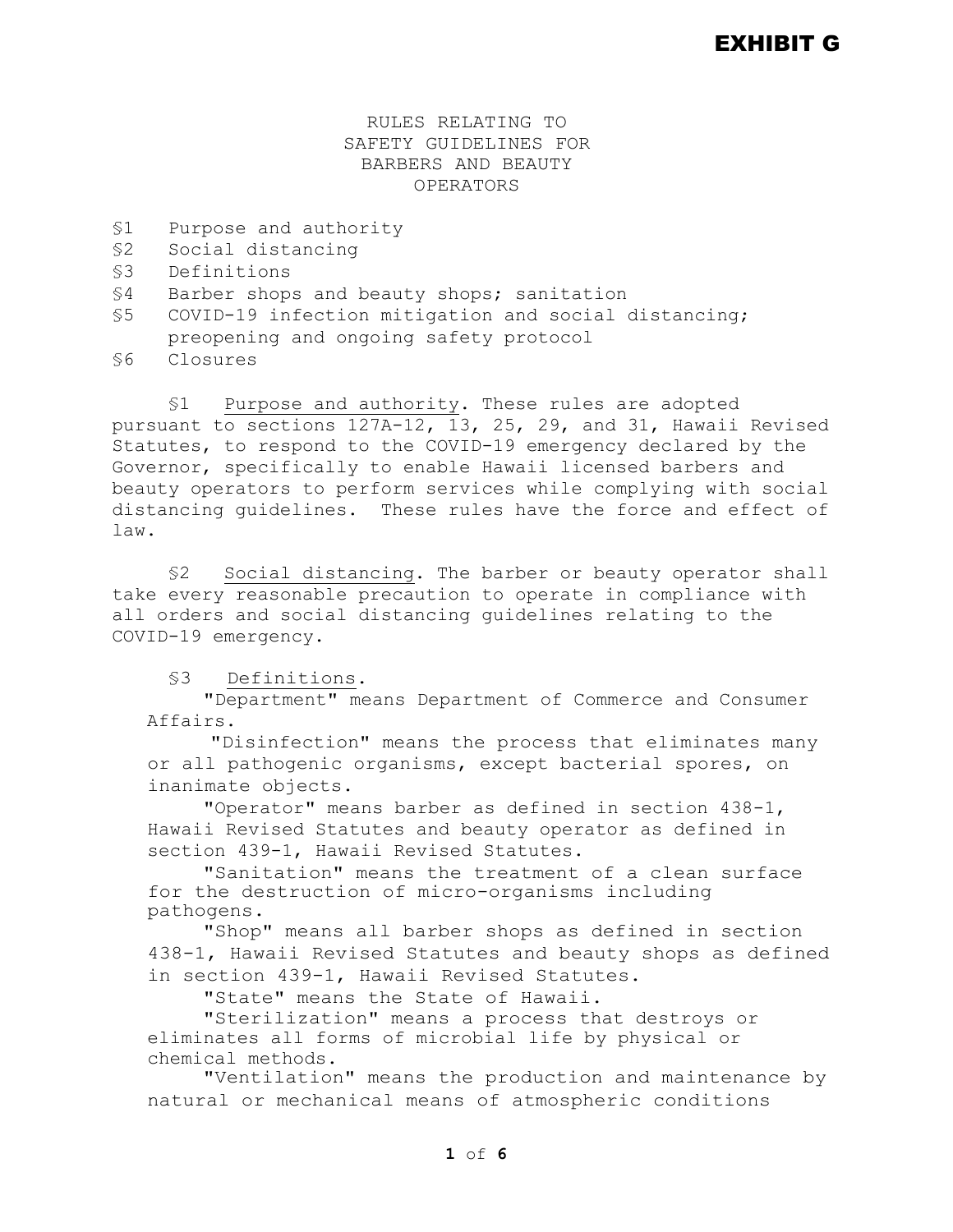favorable to health and comfort.

§4 Barber shops and beauty shops; sanitation. (a) General sanitation requirements.

- (1) No person shall operate a shop in connection with any other business or dwelling unless there is a partition from the floor to the ceiling, separating the shop from such other business or dwelling. Nothing here shall prohibit the sale of tobacco, newspapers, or shoe shining in shops.
- (2) No shop shall be used as a living, cooking, or sleeping facility, nor shall any such facility adjoining a shop have a direct opening into such shop.
- (3) Articles of food and beverages, except water, shall not be sold, kept for sale, or stored in any shop, and shops shall be separated by a tight partition or separate entry from any place where articles of food and beverages are sold, kept for sale, or stored.
- (4) The walls, floors, ceilings, furniture and fixtures, and all other parts and surfaces of every shop shall be kept clean at all times.
- (5) Every shop shall be kept in good repair, and shall be properly and adequately lighted and ventilated.
- (6) Every shop shall be provided with adequate sanitary facilities, including toilets, hot and cold running water, and sinks or wash basins. Plumbing shall comply with the applicable county plumbing code. Toilets shall be located in suitably and properly ventilated toilet rooms with self-closing doors.
- (b) Sanitary practice requirements.<br>(1) No operator shall use in any she
- No operator shall use in any shop any astringent in lump or styptic pencil form, sponge, lump alum, powder puff, neck duster, shaving brush, or shaving mug on a customer.
- (2) No operator shall stop the flow of blood by using alum or other material unless applied in liquid form or in powdered form applied with a clean towel.
- (3) No operator shall use razors, shears, scissors, clippers, tweezers, finger bowls, or combs, or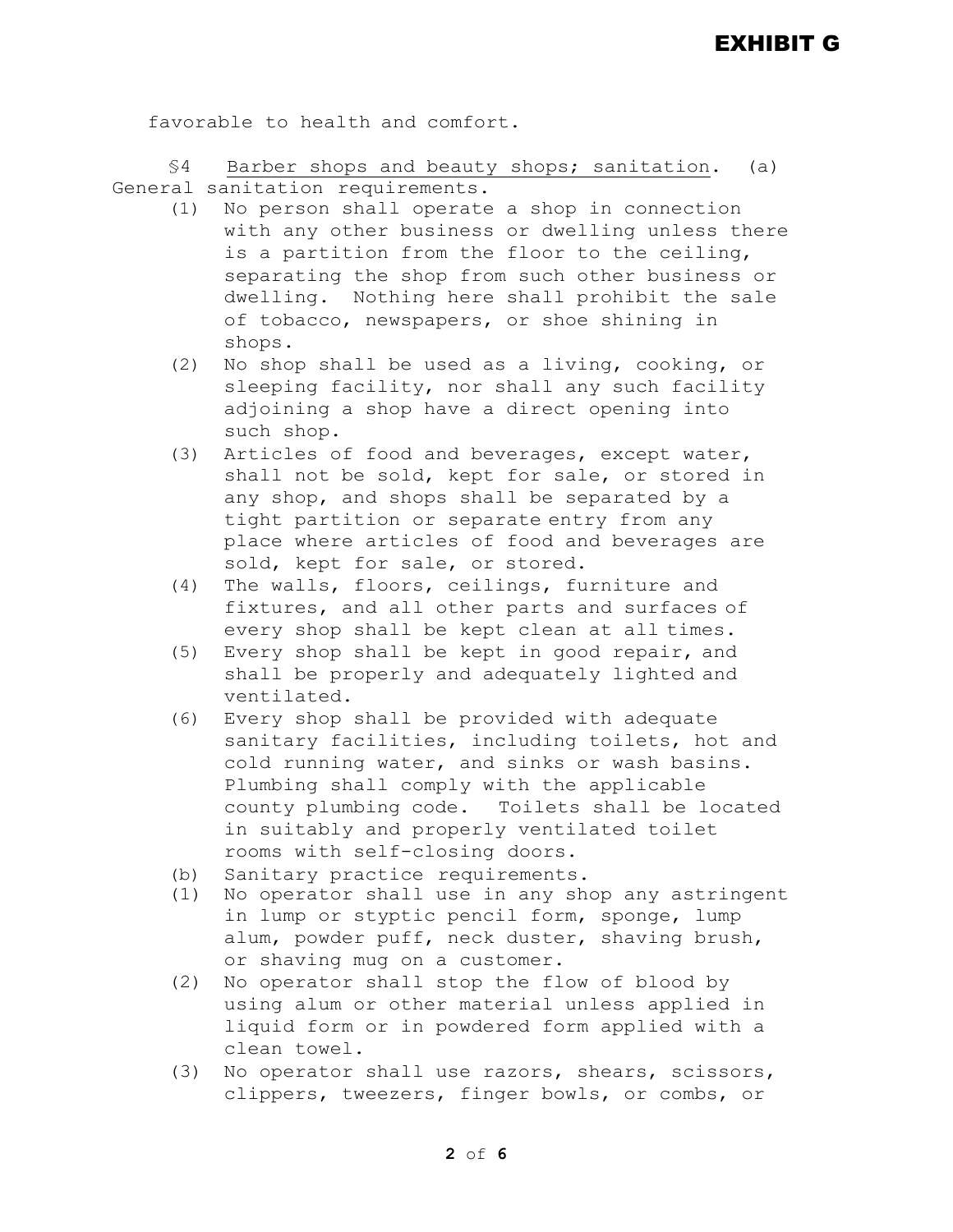any like article on any customer unless the item has been thoroughly cleaned and disinfected since last used. All such instruments shall be thoroughly cleaned and disinfected by a method recommended by the Centers for Disease Control and Prevention, the Environmental Protection Agency, and/or the Occupational Safety and Health Administration. After disinfecting, instruments shall be stored in a manner to prevent contamination, or be disinfected again immediately before re-use. All disinfectants shall be approved by the Environmental Protection Agency.

- (4) No operator shall remove or attempt to remove any wart, mole, pimple, ingrown hair, or undertake any like treatment unless properly trained in medical science. Cleaning of ears is prohibited.
- (5) Every operator shall wash his or her hands thoroughly with soap and hot water and dry his or her hands with sanitary towels or hand drying devices immediately before attending any person, and shall wear at all times a clean uniform or outer coat or apron.
- (6) Towels or other fabrics that come in contact with the skin or hair of a customer shall not be used on more than one customer without being laundered in an acceptable manner or subjected to a sterilizing process approved by the Center for Disease Control and Prevention before again being used on a customer.
- (7) Prior to serving any customer, the headrest of any chair to be used by said customer shall be properly disinfected and covered with a clean towel or a clean sheet of paper.
- (8) All towels and other linens used in any shop shall be kept in a closed cabinet at all times when not in use.
- (9) All creams, tonics, cosmetics, and other applications used for customers shall be kept in clean closed containers.
- (10) A clean strip of cotton, towel, or paper band shall be placed around the neck of each customer served, so that at no time will hair, cloth, or cape come in contact with the neck or skin on the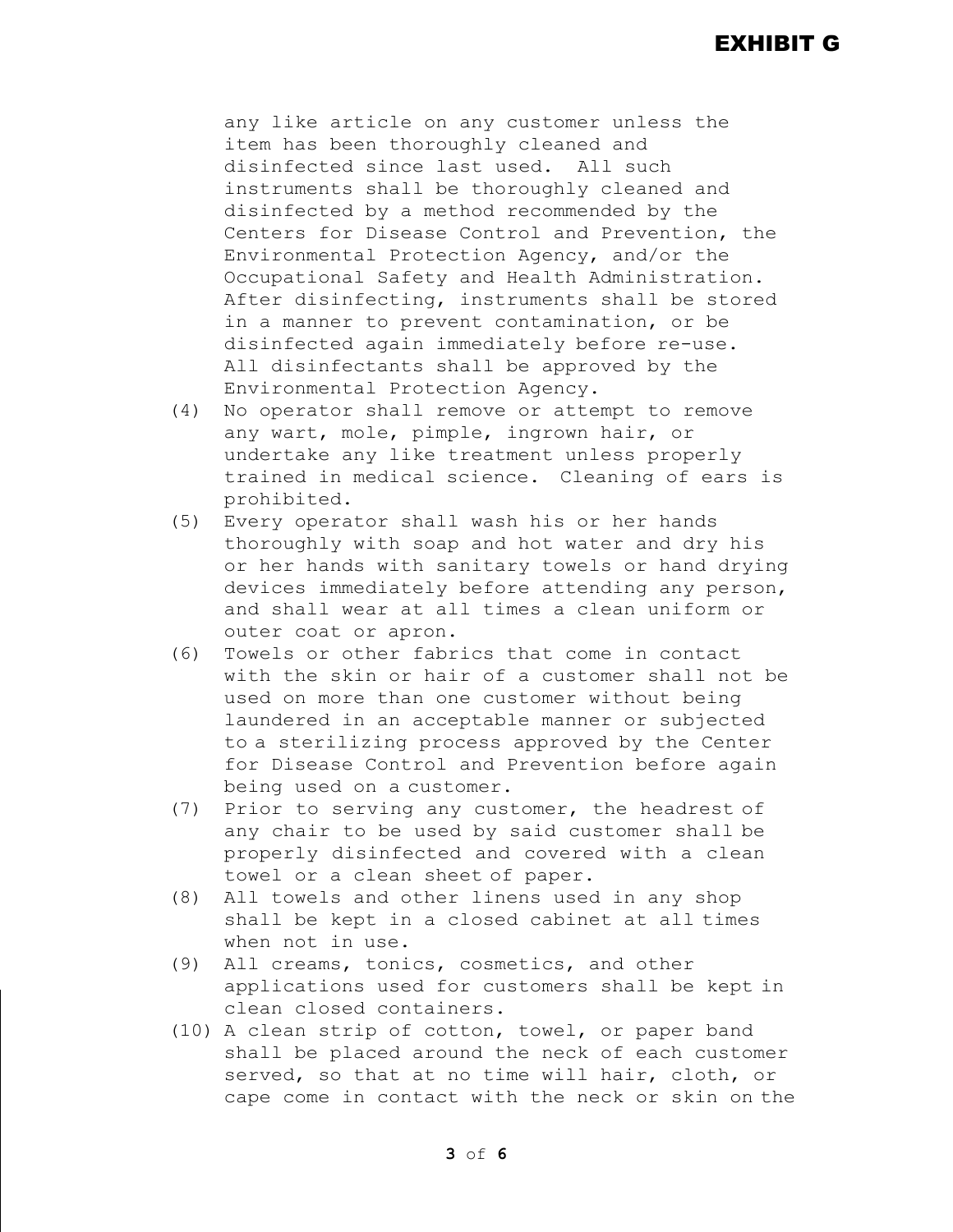customer.

(11) No person shall commit any insanitary practice or act in a shop sink or wash basin, such as brushing teeth, expectorating, or gargling.

§5 COVID-19 infection mitigation and social

distancing; preopening and ongoing safety protocol.

- (a) Preopening safety protocols.
	- (1) Thoroughly clean and disinfect all fixtures, furnishings, equipment, doorways, work stations, and restrooms. Check and replace various filters such as heating, ventilation, air conditioning, and hair dryers. Disinfectants shall be EPA-registered and labeled as bactericidal, virucidal and fungicidal.
	- (2) Evaluate the layout and arrange seats at least six feet apart. Consider adding spacing between booths, shampoo sinks, divider shields, sneeze shields, and/or alternative work schedules to accomplish this. Consider using the front and rear doorways to establish oneway traffic through the shop. Remove items such as candy dishes, self-serve coffee, product samples, magazines, and paper reading products from the common area.
	- (3) Have hand sanitizer available for all employees and clients.
	- (4) Take inventory of personal protective equipment (PPE), cleaning products, and EPA-registered disinfecting products, and order supplies, if necessary.
	- (5) Establish new policies requiring employees to wear a face covering as described and recommended by the CDC at all times when in the shop, except while eating or drinking in a break room. Salons may consider providing face coverings to clients. Clients should wear a face covering as described and recommended by the CDC to the extent possible while receiving services.
	- (6) Establish new schedules of employees and appointment policies to minimize the risk of overcrowding inside the shop. There should be no more than ten people in the shop at any time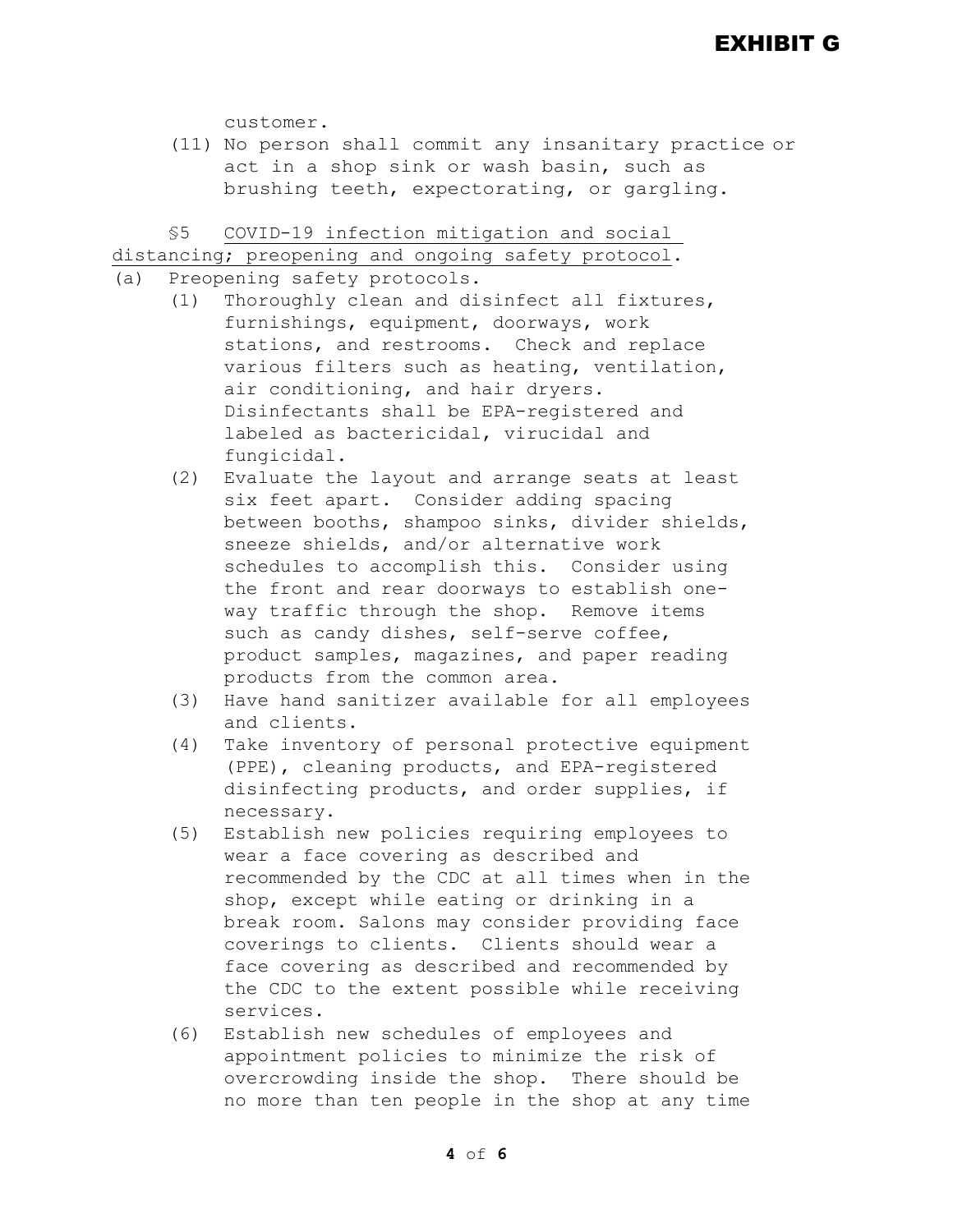## EXHIBIT G

including staff, provided the six-feet social distancing requirements are met. These policies shall be in writing and shall be posted to advise the public of the new policies.

- (7) Shop owners shall provide training, educational materials, and reinforcement on proper sanitation, hand-washing, cough and sneeze etiquette, and shall ensure that breakrooms are thoroughly cleaned and sanitized and not used for congregating by employees.
- (b) Ongoing Safety Considerations After Opening
- (1) Consider seeing clients by appointment only. Limit the number of persons in the waiting area of the shop. It is recommended that clients wait outside the shop until the operator is ready to serve them.
- (2) The use of a face covering as described and recommended by the CDC is mandatory for all employees at all times while in the shop. Placing a clean towel over the face of the client while at the sink is a good way to protect their mouth, nose and eyes. Minimize to the greatest degree possible, up-close, direct face-to-face contact with clients.
- (3) Before and after each client, require staff to wash hands with soap and water for at least 20 seconds; properly clean and disinfect all workstations, shampoo, manicure and pedicure bowls, implements, and tools; ensure single use and porous items, such as disposable capes or cardboard nail files, are new; and follow manufacturer's requirements for product use, formulations, and/or disposal. Consider placing paper drapes or laundered towels on chairs.
- (4) Employees should frequently wash their hands after using the phones, computer, cash register or credit card machine. Wipe all surfaces between each use.
- (5) Advise employees and clients to stay at home if they are not feeling well. Consider prescreening clients and ask if they have traveled outside the county or experienced any COVID-19 symptoms in the past 14 days. Decline services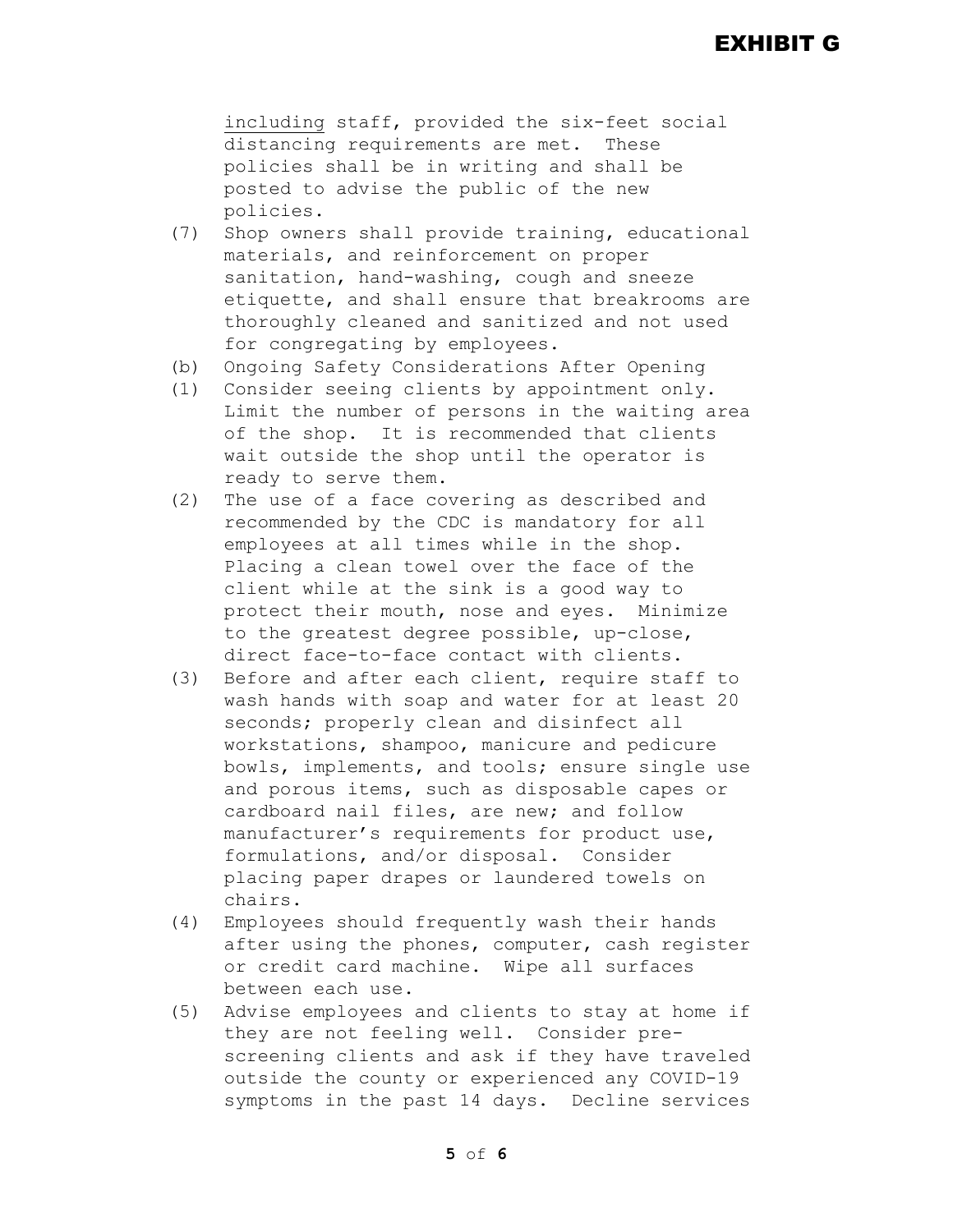for any client that answers yes.

- (6) Discontinue the practice of physical social greetings, such as hugs or handshakes.
- (c) Any Operator who contracts COVID-19 or any other contagious or infectious disease in a communicable form shall not attend any person in any shop, nor shall any person afflicted with such disease in communicable form receive any treatment in any such establishment. Any operator afflicted with any such disease shall return to work in a shop only upon a written statement from a physician that it is safe for him or her to return to work.

§6 Closures. Upon inspection, if any shop is found in violation of these rules, it may be closed immediately by public health officials or by the Department.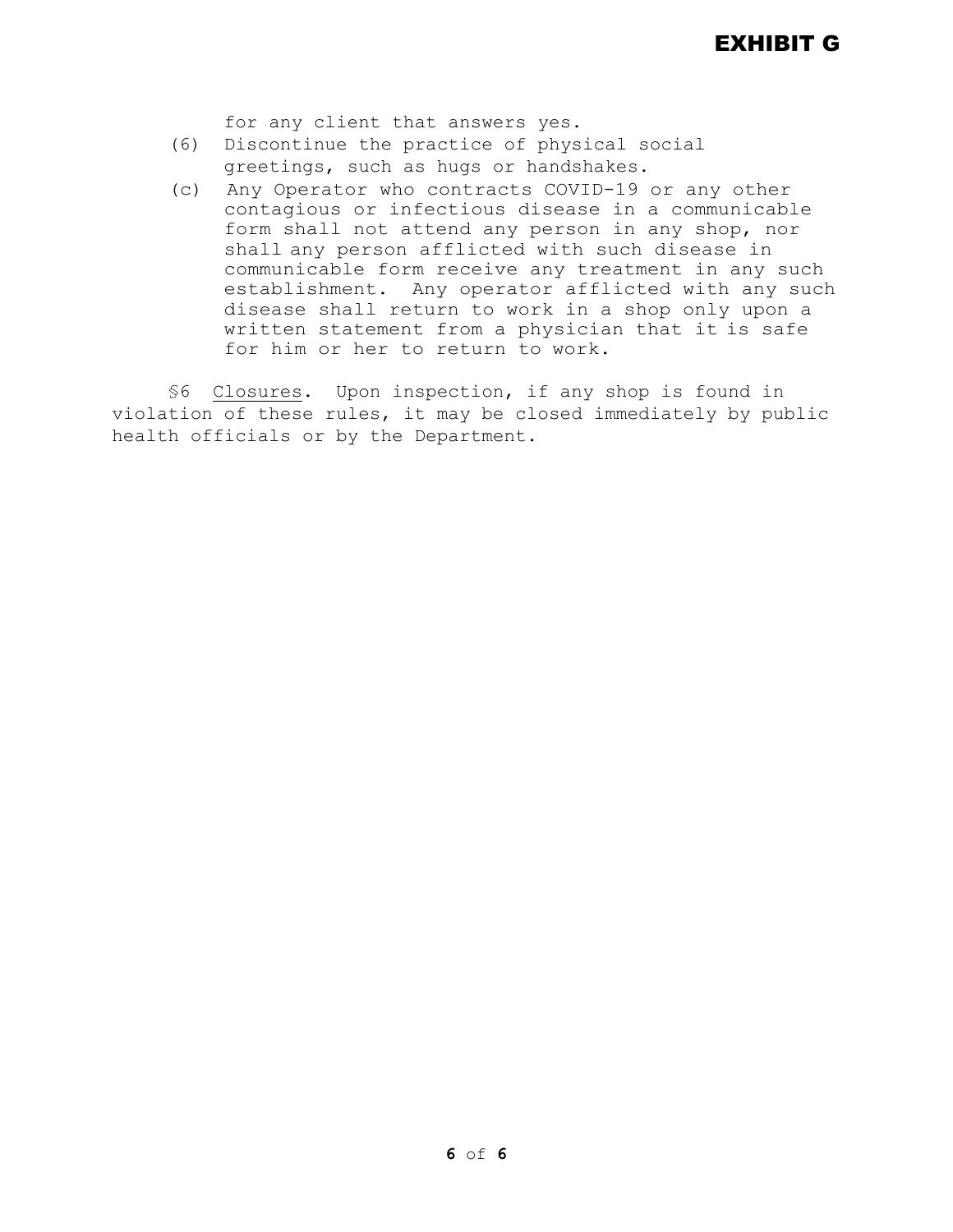#### EXHIBIT H

#### RULES RELATING TO MORTUARIES, CEMETERIES, EMBALMERS, UNDERTAKERS AND MORTUARY AUTHORITIES

- §1 Purpose and Authority<br>§2 Prohibition on transpo
- Prohibition on transporting a body to residences and other places
- §3 Definitions
- §4 Criminal Penalties

§1 Purpose and Authority. These rules are adopted pursuant to section  $127A-12$ ,  $13$ ,  $25$ ,  $29$ , and  $31$ , Hawaii Revised Statutes, to respond to the COVID-19 emergency declared by the Governor and have the full force and effect of law. The following are necessary to enable the Department of Health to effectively prohibit gatherings to view a decedent's body outside of mortuaries and cemeteries governed by Hawaii Administrative Rules, Title 11, Chapter 22. To the extent anything in these rules conflicts with Title 11, Chapter 22, these rules shall control during the emergency period.

§2 Prohibition on transporting a body to residences and other places. Any cemetery, cemetery authority, mortuary, mortuary authority, or person engaged in the provision of funeral services or who embalms bodies is prohibited from transporting a body to a residence or any other location, unless it is the location of burial authorized by law.

#### §3 Definitions.

"Cemetery" means a place dedicated to and used or intended to be used for the permanent interment of human remains. It may be either a burial park, for earth interment; a mausoleum; for vault or crypt interments; a structure or place used or intended to be used for the interment of cremated remains; or any combination of one or more thereof.

"Cemetery or authority" means any person who undertakes to establish, maintain, manage, operate, improve, or conduct a cemetery, the interring of human remains, or the care, preservation, and embellishment of cemetery property, whether or not the person undertakes such activity for profit.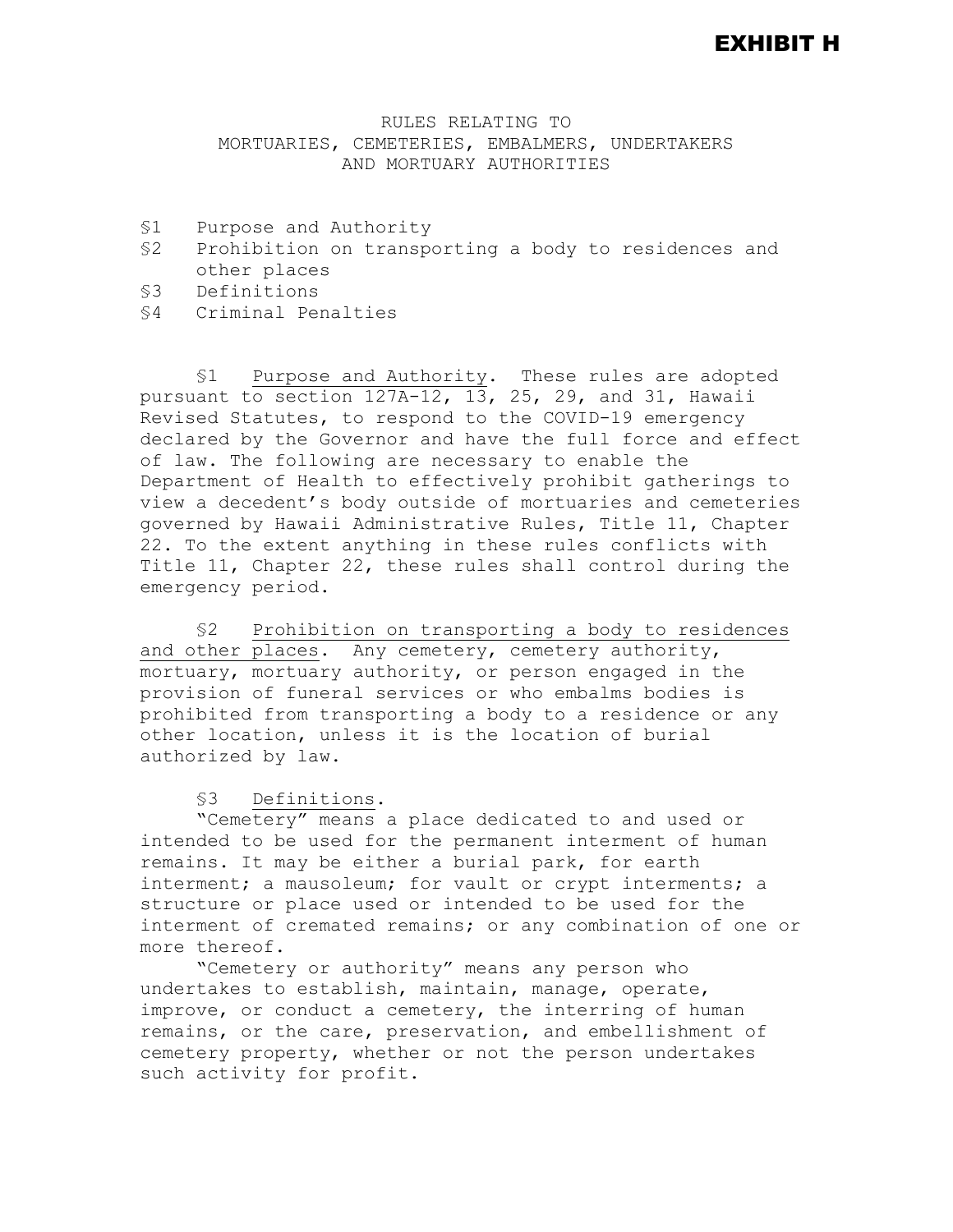"Embalm" means the injection of fluid or agent of sufficient strength and quantity to accomplish a thorough disinfection and preservation of a dead human body, the fluid or agent being injected arterially in addition to cavity injection.

"Funeral services" means arranging for or providing for pick-up of human remains, embalming, placing the same on display, or otherwise providing for final disposition of human remains.

"Mortuary" means any business providing funeral services.

"Mortuary authority" means any person who undertakes to establish, maintain, manage, operate, or conduct funeral services, regardless as to whether the person undertakes such activity for profit.

§4 Criminal Penalties. (a) Any person violating any of these rules shall be guilty of a misdemeanor and upon conviction, the person shall be fined not more than \$5,000, or imprisoned not more than one year, or both.

(b) Penalties prescribed by these rules are in addition to any other lawful penalties established by law.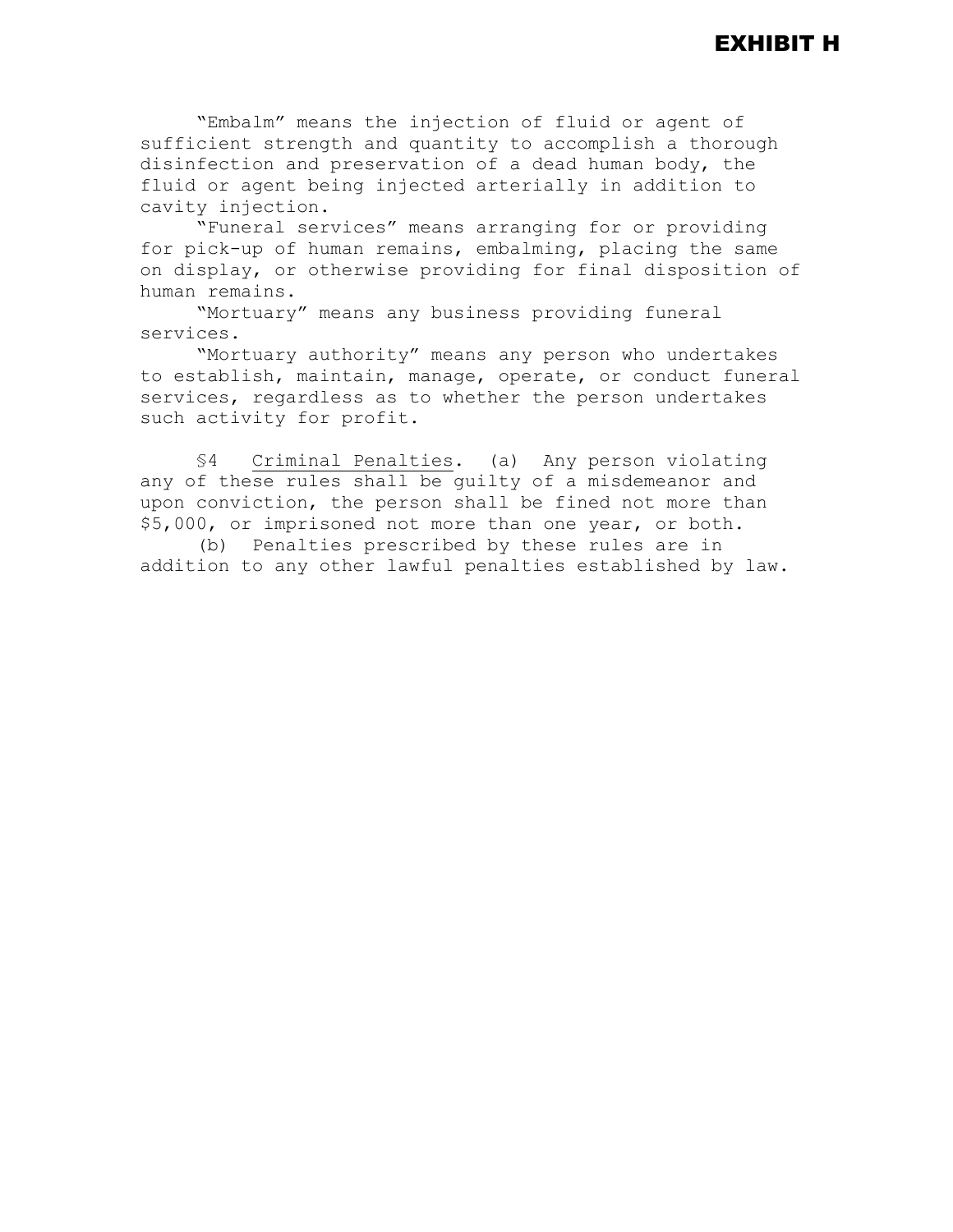#### EXHIBIT I

Rules Relating to State Civil Identification Card

- §1 Purpose and authority
- §2 Duplicate and renewal of state civil identification card Renewal of duplicate by mail

 §1 Purpose and authority. These rules are amended pursuant to sections 127A-12, 13, and 25, Hawaii Revised Statutes, to respond to the COVID-19 emergency declared by the Governor. The following amendments are necessary to enable the Department of Transportation to assist persons who need to renew state civil identification cards, the process of which has been impeded because of social distancing requirements resulting from the COVID-19 pandemic emergency. These rules have the force and effect of law.

§2 Duplicate and renewal of state civil identification card. Section 19-149-17(a), Hawaii Administrative Rules, is amended to read as follows:

"§19-149-17 Duplicate and renewal of state civil identification card. (a) Application [must be made in person]may be done by remote means, except for applicants as stated in §19-149-17(b), and the applicant must present his or her current state civil identification card or other acceptable form of identification, plus provide any required information that may be missing from the applicant's record."

§3 Renewal or duplicate by mail. Section 19-149-18, Hawaii Administrative Rules, is amended to read as follows:

"19-149-18 Renewal or duplicate by mail. (a) Cardholders [age eighty years and older] may renew by mail, provided the applicant had previously submitted all required documents and was physically present for fingerprinting and taking of their photo. The first renewal by mail will be processed using the picture on file. The second renewal will require the applicant to submit updated photo and fingerprints. See subsection (d)(3) below for obtaining a fingerprint and photo packet."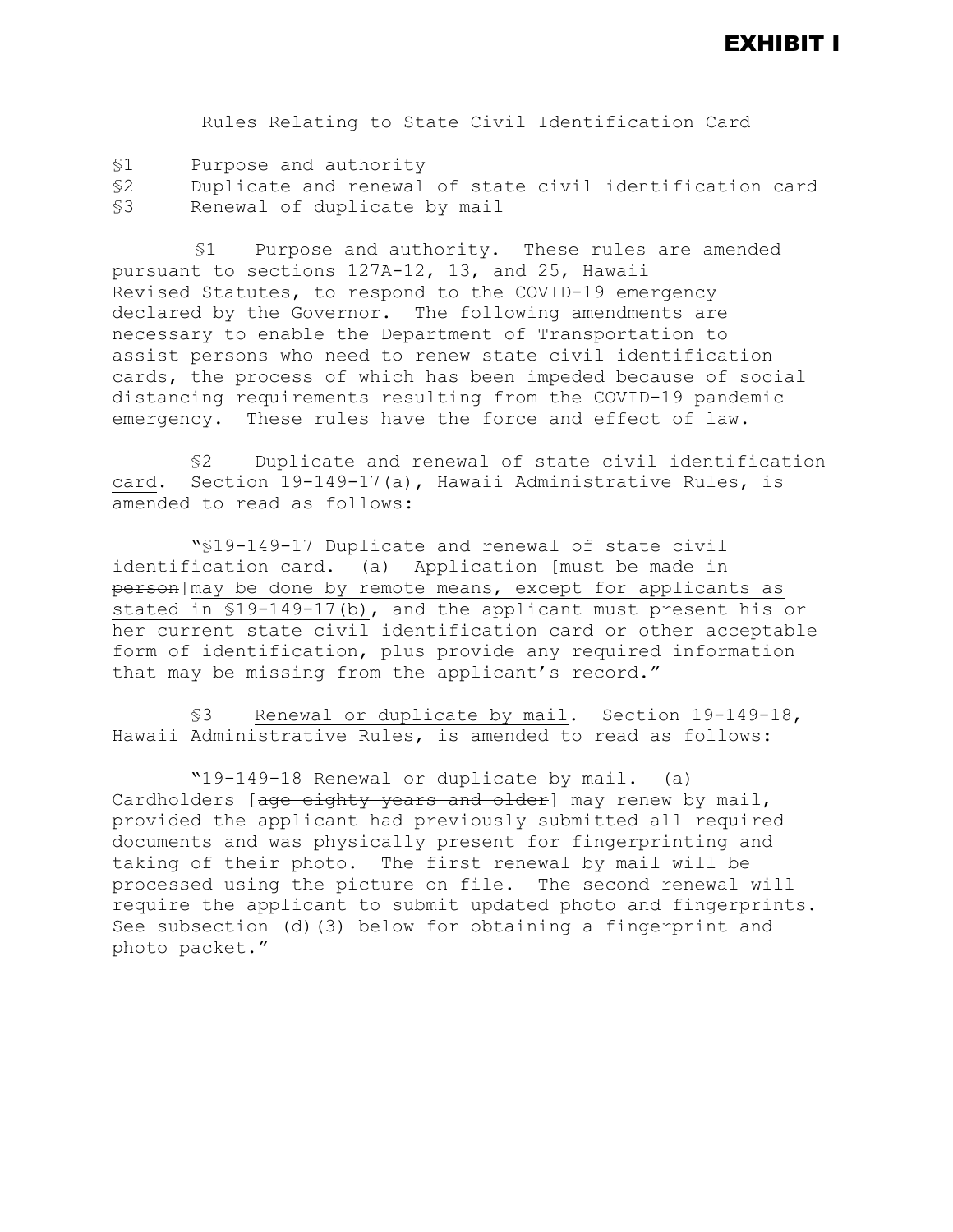Face coverings.

All individuals shall wear face coverings over their noses and mouths when in public settings.

The only exceptions to this requirement are:

- A. Individuals with medical conditions or disabilities where the wearing of a face covering may pose a health or safety risk to the individual;
- B. Children under the age of 5;
- C. While working at a desk or work station and not actively engaged with other employees, customers, or visitors, provided that the individual's desk or workstation is not located in a common or shared area and physical distancing of at least six (6) feet is maintained;
- D. While eating, drinking, smoking, as permitted by applicable law;
- E. Inside private automobiles, provided the only occupants are members of the same household/living unit/residence;
- F. While receiving services allowed under a State or county order, rule, or proclamation that require access to that individual's nose or mouth;
- G. Where federal or state safety or health regulations, or a financial institution's policy (based on security concerns), prohibit the wearing of facial coverings;
- H. Individuals who are communicating with the hearing impaired while actively communicating (e.g., signing or lip reading);
- I. First responders (police, fire fighters, lifeguards, etc.) to the extent that wearing face coverings may impair or impede the safety of the first responder in the performance of his/her duty;
- J. While outdoors when physical distance of six (6) feet from other individuals (who are not members of the same household/living unit/residence) can be maintained at all times; and
- K. As specifically allowed by a provision of a State or county COVID-19 related order, rule, or proclamation.

An owner or operator of any business or operation *shall* refuse admission or service to any individual who fails to wear a face covering, unless an exception applies under this section. Businesses or operations may adopt stricter protocols or requirements related to face coverings and face shields. Businesses or operations not enforcing this rule may be subject to enforcement, including fines and mandatory closure.

Definition: "Face covering" as used herein means a tightly woven fabric (without holes, vents, or valves) that is secured to the head with either ties or straps, or simply wrapped and tied around the wearer's nose and mouth. Face coverings must comply with the recommendations of the Center for Disease Control and Prevention ("CDC"), as such recommendations may change from time to